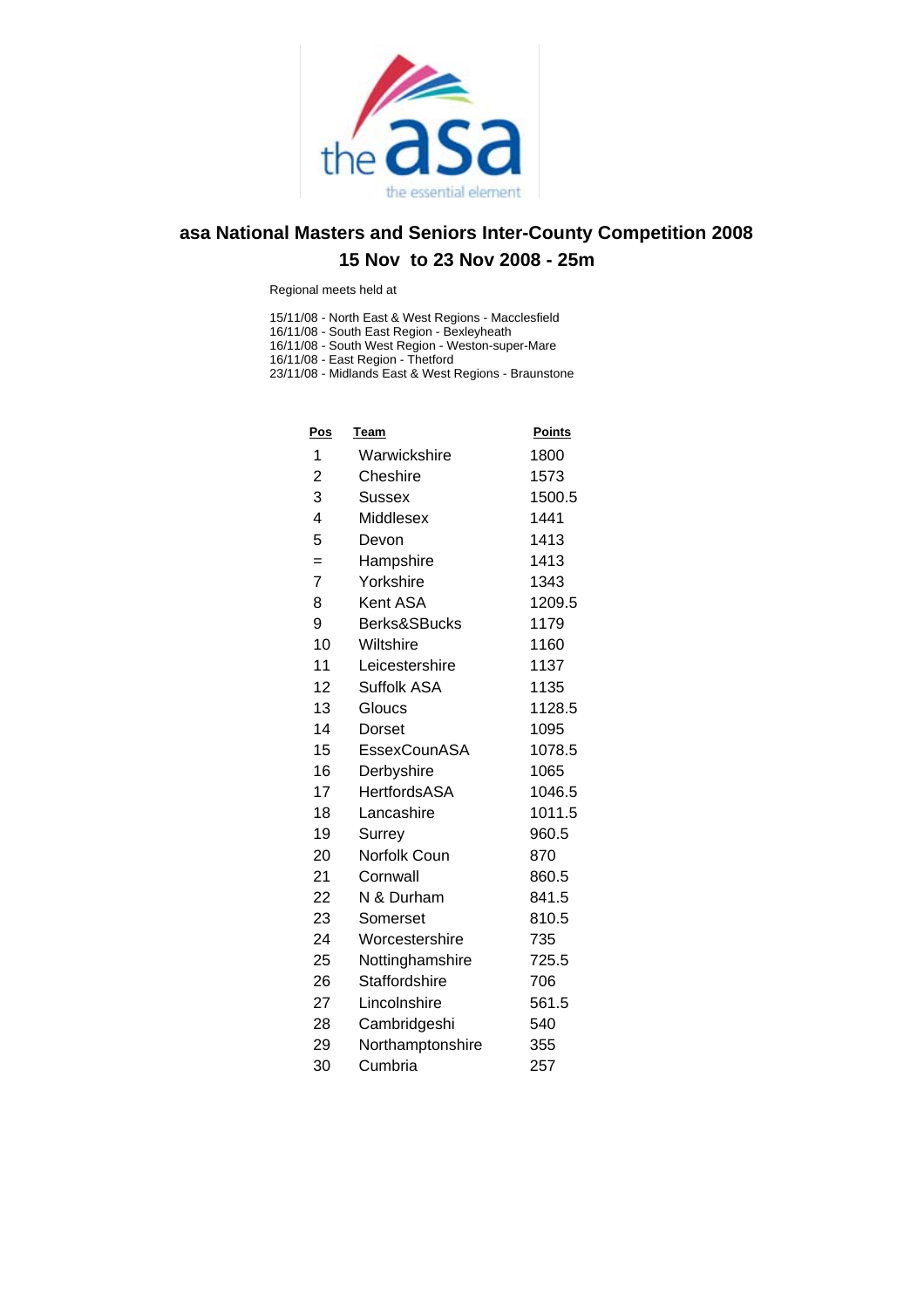|    | Event 1 Women's 50m Butterfly 65+ yrs                |                     |               |
|----|------------------------------------------------------|---------------------|---------------|
| 1  | Jean HOWARD-JONES                                    | Dorset              | 40.76 30      |
| 2  | Diane FORD                                           | Hampshire           | 41.88 29      |
| 3  | Jane ASHER                                           | Surrey              | 45.27 28      |
| 4  | Georgie HAMILTON                                     | Middlesex           | 46.65 27      |
| 5  | Jill Complin                                         | EssexCounASA        | 48.78 26      |
| 6  | Susan Holdich                                        | Suffolk ASA         | 48.88 25      |
| 7  | Doreen Gordon                                        | Lancashire          | 50.76 24      |
| 8  | Jenny DEAN                                           | <b>Sussex</b>       | 50.85 23      |
| 9  | <b>Elisabeth Green</b>                               | Warwickshire        | 51.41 22      |
| 10 | Brenda Walker                                        | Cheshire            | 58.31 21      |
| 11 | Lindsay LANT                                         | Somerset            | 1:02.22 20    |
| 12 | Doreen CARR                                          | Wiltshire           | 19<br>1:05.01 |
| 13 | Janet GWILT                                          | Gloucs              | 1:07.42<br>18 |
| 14 | Patricia Johnston                                    | Cumbria             | 17<br>1:20.22 |
| 15 | Maureen FAKLEY                                       | Kent ASA            | 1:37.86 76    |
|    |                                                      |                     |               |
| 1  | Event 2 Men's 50m Butterfly 65+ yrs<br>Neil McKinnon | Cheshire            | 32.29 30      |
| 2  | Richard STEAD                                        | Surrey              | 32.41 29      |
| 3  | <b>Bill LETCH</b>                                    | Devon               | 33.54 28      |
|    |                                                      | Warwickshire        |               |
| 4  | John Tennant                                         |                     | 33.89 27      |
| 5  | Tony CHERRINGTON                                     | Gloucs              | 34.12 26      |
| 6  | <b>Charles PARKER</b>                                | Hampshire           | 34.68 25      |
| 7  | Mike DANIELL                                         | Berks&SBucks        | 34.97 24      |
| 8  | David STAVELY                                        | Kent ASA            | 35.34 23      |
| 9  | lan McLean                                           | Lancashire          | 36.73 22      |
| 10 | <b>Stanley Clarke</b>                                | EssexCounASA        | 37.02 21      |
| 11 | John Fish                                            | Suffolk ASA         | 39.65 20      |
| 12 | Eddie Sawyers                                        | N & Durham          | 41.24 19      |
| 13 | <b>Tim PEARCE</b>                                    | <b>Sussex</b>       | 42.08 18      |
| 14 | <b>Bill Moore</b>                                    | Yorkshire           | 44.29 17      |
| 15 | <b>Brian Evans</b>                                   | Derbyshire          | 46.43 76      |
| 16 | <b>Tony PERRELLA</b>                                 | Dorset              | 46.78<br>15   |
| 17 | <b>Richard Goddard</b>                               | Cambridgeshi        | 47.57<br>14   |
| 18 | Warwick Thompson                                     | Norfolk Coun        | 49.11<br>13   |
| 19 | Rodney PRESTON                                       | Cornwall            | 56.94<br>12   |
| 20 | Peter Bish                                           | <b>HertfordsASA</b> | 1:03.19 11    |
|    | Colin Giddings                                       | Middlesex           | DQ ST-        |
|    | Event 3 Women's 50m Butterfly 55+ yrs                |                     |               |
| 1  | Rachel Barton                                        | Cheshire            | 35.60 30      |
| 2  | Sue HAIGH                                            | Devon               | 36.20 29      |
| 3  | <b>Judy Wilson</b>                                   | Warwickshire        | 36.46 28      |
| 4  | Kath Tunnicliffe                                     | Staffordshire       | 37.48 27      |
| 5  | Jennifer Merritt                                     | Derbyshire          | 37.88 26      |
| 6  | Julia HECTOR                                         | Somerset            | 38.80 25      |
| 7  | Meryl ALEXANDER                                      | <b>Sussex</b>       | 39.92 24      |
| 8  | Julia KEMP                                           | Wiltshire           | 39.94 23      |
| 9  | Anne CORK                                            | Berks&SBucks        | 40.77 22      |
| 10 | Pat Jackson                                          | Norfolk Coun        | 41.54 21      |
| 11 | Sandy FOSKETT                                        | Cornwall            | 42.26 20      |
| 12 | <b>Judy MCRAE</b>                                    | Dorset              | 42.58 19      |
| 13 | Pat Reynolds                                         | Northamptonshire    | 43.31<br>18   |
| 14 | Carol Brown                                          | Yorkshire           | 46.12<br>17   |
| 15 | Elaine BLOWER                                        | Middlesex           | 46.21<br>16   |
| 16 | Helen Jenkins                                        | Lancashire          | 46.98<br>15   |
| 17 | Christine CASE                                       | Kent ASA            | 47.93<br>14   |
| 18 | Vicki Buck                                           | Suffolk ASA         | 48.56<br>13   |
| 19 | Jeannie ROBERTS                                      | Hampshire           | 49.12         |
|    |                                                      |                     | 12            |
| 20 | Elisabeth SAVIDGE                                    | Surrey              | 49.94<br>11   |
| 21 | Janis Morse                                          | <b>HertfordsASA</b> | 50.09<br>10   |
| 22 | Liz Reid                                             | Cambridgeshi        | 9<br>53.56    |
| 23 | Gail Baptist                                         | Gloucs              | 54.42 8       |

|          | Event 4 Men's 50m Butterfly 55+ yrs       |                                       |                      |
|----------|-------------------------------------------|---------------------------------------|----------------------|
| 1        | Christopher Brown                         | Yorkshire                             | 30.55 30             |
| 2        | Derek PARR                                | Middlesex                             | 31.66 29             |
| 3        | Robert Cramb                              | Warwickshire                          | 31.85 28             |
| 4        | Peter Kerslake                            | Nottinghamshire                       | 31.99 27             |
| 5        | Tony MEEK                                 | Kent ASA                              | 32.22 26             |
| 6        | <b>Barrie ROLFE</b>                       | <b>Sussex</b>                         | 32.88 25             |
| 7        | Duncan MCCREADIE                          | Berks&SBucks                          | 33.25 24             |
| 8        | Geoff EDGE                                | Surrey                                | 33.46 23             |
| 9        | Chris Dunn                                | <b>HertfordsASA</b>                   | 33.53 22             |
| 10       | Dave DAVENPORT                            | Hampshire                             | 34.33 21             |
| 11       | Andy CHAPMAN                              | Wiltshire                             | 34.44 20             |
| 12       | Chris Burge                               | Derbyshire                            | 34.84 19             |
| 13       | lan Hamblett                              | Leicestershire                        | 34.96 18             |
| 14       | Rob HUTCHINSON                            | Gloucs                                | 35.02 17             |
| 15       | <b>Bob Jones</b>                          | Worcestershire                        | 35.03 16             |
| 16       | Paul RUSSELL                              | Devon                                 | 35.25 15             |
| 17       | Len Phoenix                               | Suffolk ASA                           | 36.19 14             |
| 18       | Ivan Myall                                | EssexCounASA                          | 36.58 73             |
| 19       | Alex Brown                                | N & Durham                            | 36.88 12             |
| 20       | Chris Trueman                             | Norfolk Coun                          | 11<br>36.93          |
| 21       | Les JESSOP                                | Dorset                                | 37.23 10             |
| 22       | <b>Tim MANN</b>                           | Cornwall                              | 37.679               |
| 23       | Richard Braybrook                         | Northamptonshire                      | $37.68$ $8$          |
| 24       | Alan Rowson                               | Cheshire                              | 38.25 7              |
| 25       | Adrian Pike                               | Cambridgeshi                          | 39.126               |
| 26       | Mike Keeble                               | Lincolnshire                          | 39.64 5              |
| 27       | <b>Phil Kitts</b>                         | Lancashire                            | 40.06 4              |
|          |                                           | Event 5 Women's 50m Butterfly 45+ yrs |                      |
| 1        | <b>Debbie Matless</b>                     | Norfolk Coun                          | 33.22 30             |
| 2        | Suzanne Linton                            | Warwickshire                          | 33.32 29             |
| 3        | Ruth Cheema                               | Leicestershire                        | 33.65 28             |
| 4        | Amanda HEATH                              | Berks&SBucks                          | 34.60 27             |
| 5        | Mary Purvis                               | N & Durham                            | 34.99 26             |
| 6        | Jill Jones                                | Cheshire                              | 35.18 25             |
| 7        | Alyson Fordham                            | EssexCounASA                          | 35.23 24             |
| 8        | Lindsey Gowland                           | Staffordshire                         | 35.28 23             |
| 9        | Sally Winter                              | <b>HertfordsASA</b>                   | 35.87 22             |
| 10       |                                           |                                       |                      |
|          | Ninette HIBBS                             | Cornwall                              | 35.89 21             |
|          |                                           |                                       |                      |
| 11<br>12 | Berenice Wilson                           | Derbyshire                            | 36.23 20             |
| 13       | Coral WALLIS                              | <b>Sussex</b><br>Kent ASA             | 36.26<br>19<br>18    |
| 14       | Jenny VICK<br>Dina Thornton               | Suffolk ASA                           | 36.34<br>17          |
| 15       |                                           |                                       | 36.41                |
| 16       | Rebecca JENKINSON<br><b>Helen DICKENS</b> | Devon                                 | 16<br>36.47          |
|          |                                           | Dorset<br>Yorkshire                   | 15<br>36.81<br>14    |
| 17<br>18 | Lesley Killen<br>Catherine PAGET          |                                       | 37.20<br>13          |
|          | Christina VICTOR                          | Hampshire                             | 37.86<br>12          |
| 19<br>20 | Jane SNEDDON                              | Surrey<br>Wiltshire                   | 37.99<br>11<br>38.15 |
| 21       | Susan GREEN                               | Middlesex                             | 10<br>38.83          |
| 22       | Vanessa Foster                            | Cumbria                               | 9<br>39.80           |
| 23       | <b>Gill FERRIS</b>                        | Gloucs                                |                      |
| 24       | Janet Mayer                               | Worcestershire                        | 40.50 8<br>41.52 7   |
| 25       | Karen Barton                              | Lancashire                            | 42.47 6              |
| 26       | Chris Gillard                             | Nottinghamshire                       | 43.70 5              |
| 27       | Susan Prictor                             | Lincolnshire                          | 48.00 4              |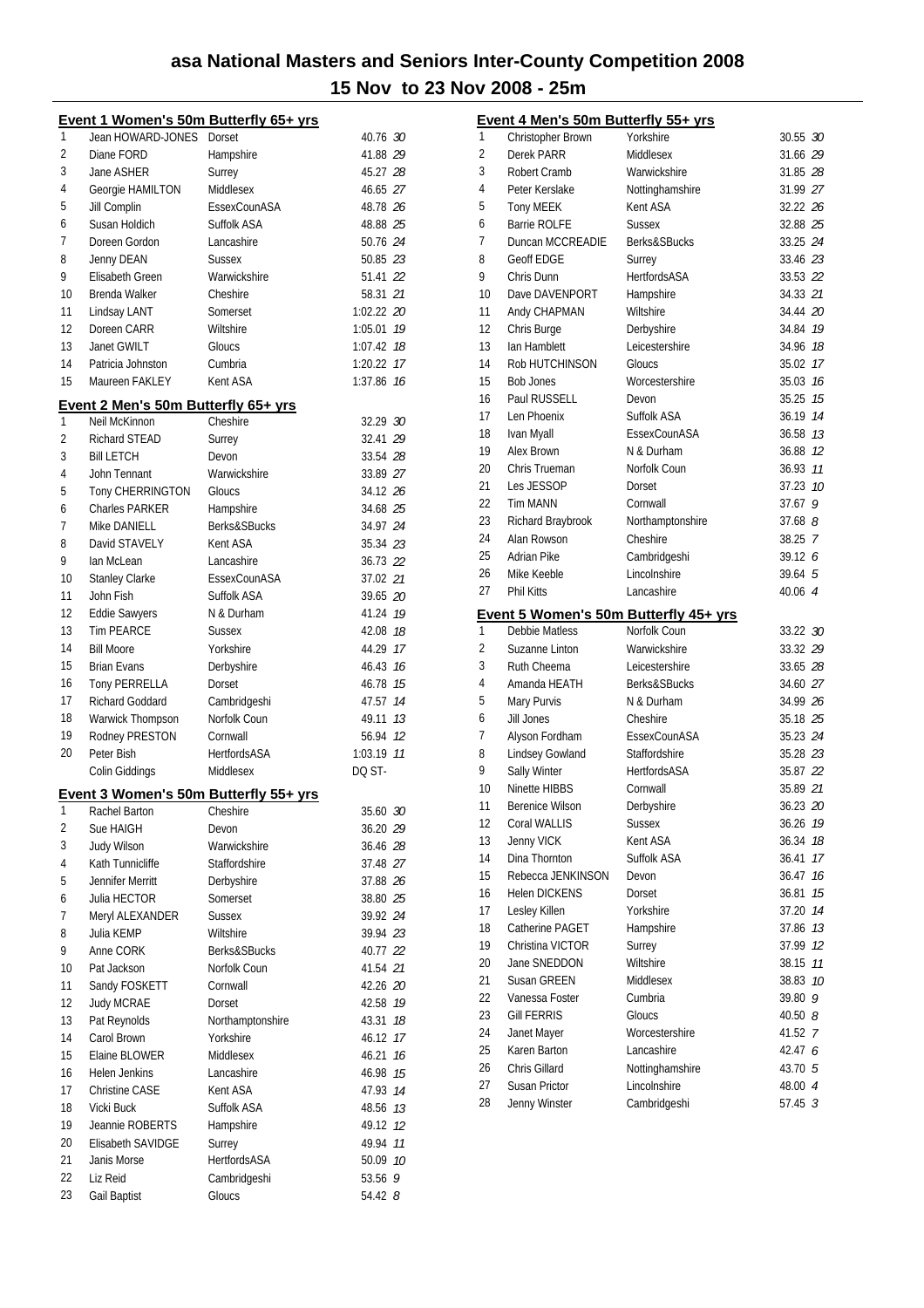Lucy Walters Worcestershire 45.10 *1*

|                                  | Event 6 Men's 50m Butterfly 45+ yrs |                                                               |            |                | <b>Event 8 Men's 50m Butterfly 35+ yrs</b> |                                       |             |
|----------------------------------|-------------------------------------|---------------------------------------------------------------|------------|----------------|--------------------------------------------|---------------------------------------|-------------|
| $\mathbf{1}$                     | Alec Johnson                        | Cheshire                                                      | 28.82 30   | 1              | Dave WARREN                                | <b>Sussex</b>                         | 26.57 30    |
| $\overline{2}$                   | <b>Graeme MILNE</b>                 | Cornwall                                                      | 29.53 29   | $\overline{2}$ | lan JEFFERY                                | Cornwall                              | 26.88 29    |
| 3                                | <b>Trevor Clark</b>                 | Warwickshire                                                  | 29.57 28   | 3              | Nic VAUGHAN                                | Dorset                                | 27.50 28    |
| 4                                | Stan VELA                           | Middlesex                                                     | 29.83 27   | $\overline{4}$ | John Cunningham                            | HertfordsASA                          | 27.86 27    |
| 5                                | <b>Chris Roberts</b>                | Nottinghamshire                                               | 30.08 26   | 5              | Paul KIRK                                  | Wiltshire                             | 27.97 26    |
| 6                                | Stephen Wall                        | Lancashire                                                    | 30.18 25   | 6              | Kevin Woodward                             | Warwickshire                          | 27.98 25    |
| 7                                | Clive BENSON                        | Hampshire                                                     | 30.20 24   | $\overline{7}$ | David Chaney                               | N & Durham                            | 28.04 24    |
| 8                                | Neil ROBERTS                        | Devon                                                         | 30.30 23   | 8              | lan Wilkes                                 | Leicestershire                        | 28.20 23    |
| 9                                | <b>Timothy FRASER</b>               | <b>Sussex</b>                                                 | 30.39 22   | 9              | Steve Harding                              | Cheshire                              | 28.57 22    |
| 10                               | Wray Shewell-Cooper                 | HertfordsASA                                                  | 30.40 21   | 10             | Steve Goodall                              | Derbyshire                            | 28.61 21    |
| 11                               | Paul Ormerod                        | Yorkshire                                                     | 30.58 20   | 11             | Simon VEALE                                | Devon                                 | 28.77 20    |
| 12                               | Dale Barker                         | Suffolk ASA                                                   | 30.59 19   | 12             | Pete SMITH                                 | Gloucs                                | 28.82 19    |
| 13                               | Dave MILBURN                        | Berks&SBucks                                                  | 30.62 18   | 13             | Roland Lee                                 | Nottinghamshire                       | 29.09 18    |
| 14                               | John Lamb                           | N & Durham                                                    | 31.02 17   | 14             | Phil Cropper                               | Lancashire                            | 29.20 17    |
| 15                               | <b>Mick Commons</b>                 | Leicestershire                                                | 31.05 76   | 15             | <b>Steve ILEY</b>                          | Berks&SBucks                          | 29.41 16    |
| 16                               | Gavin Kilpatrick                    | Cambridgeshi                                                  | 31.11 15   | 16             | Miles Little                               | Cumbria                               | 29.75 15    |
| 17                               | Mark PARTRIDGE                      | Gloucs                                                        | 31.27 14   | 17             | Chris Webster                              | Lincolnshire                          | 30.13 74    |
| 18                               | David SHAMP                         | Surrey                                                        | 31.29 13   | 18             | <b>Martin PHILLIPS</b>                     | Hampshire                             | 30.15 13    |
| 19                               | Gary BLAKE                          | Somerset                                                      | 31.66 12   | 19             | Andy Cox                                   | Worcestershire                        | 30.19 12    |
| 20                               | Peter SEWARD                        | Wiltshire                                                     | 31.92 11   | 20             | Andy HUDSON                                | Kent ASA                              | 30.30 11    |
| 21                               | Anthony BALL                        | Kent ASA                                                      | 32.07 10   | 21             | <b>Andrew Fresher</b>                      | Cambridgeshi                          | 30.36 10    |
| 22                               | Steve Ham                           | EssexCounASA                                                  | 32.10 9    | 22             | Rob Pullan                                 | Staffordshire                         | $30.41$ 9   |
| 23                               | Bryan DULLAGE                       | Dorset                                                        | 32.238     | 23             | Paul Butler                                | Yorkshire                             | 30.838      |
| 24                               | Tommy Schneider                     | Lincolnshire                                                  | 32.85 7    | 24             | Stephen IRWIN                              | Surrey                                | 30.99 7     |
| 25                               | Martyn Finney                       | Staffordshire                                                 | 33.47 6    | 25             | Phillip Moulson                            | Norfolk Coun                          | 31.59 6     |
| 26                               | Ian Pragnell                        | Northamptonshire                                              | 33.57 5    | 26             | <b>Jason PARISH</b>                        | Middlesex                             | 31.635      |
| 27                               | Adam Lelean                         | Norfolk Coun                                                  | 33.75 4    | 27             | Neil HUDGHTON                              | Somerset                              | 32.22 4     |
| 28                               | Michael Spencer                     | Derbyshire                                                    | 35.58 3    | 28             | <b>Clive Mitson</b>                        | Suffolk ASA                           | 35.24 3     |
| 29                               | Peter Woodams                       | Worcestershire                                                | 35.67 2    | 29             | Graham White                               | Northamptonshire                      | 35.39 2     |
|                                  |                                     |                                                               |            |                | Paul Norris                                | EssexCounASA                          | DQ ST-      |
| 1                                | <b>Teresa DRAY</b>                  | <b>Event 7 Women's 50m Butterfly 35+ yrs</b><br><b>Sussex</b> | 30.63 30   |                |                                            | Event 9 Women's 50m Butterfly 25+ yrs |             |
| 2                                | Helen Sadler                        | Cheshire                                                      | 31.09 29   | 1              | Liz Bellinger                              | <b>HertfordsASA</b>                   | 29.51 30    |
| 3                                | Kate VEALE                          | Devon                                                         | 32.31 28   | $\overline{2}$ | Lucy Lloyd-Roach                           | Warwickshire                          | 30.22 29    |
| 4                                | Jane MACMENEMY                      | Middlesex                                                     | 32.48 27   | 3              | Emma SAUNDERS                              | Kent ASA                              | 30.90 28    |
| 5                                | Anne HEGVOLD                        | Surrey                                                        | 32.55 26   | $\overline{4}$ | Gina HOBSON                                | Middlesex                             | 31.12 27    |
| 6                                | Lucie Turcotte                      | N & Durham                                                    | 32.70 25   | 5              | Nicola CHARLESWORTH Hampshire              |                                       | 31.31 26    |
| 7                                | Sandy JONES                         | Gloucs                                                        | 32.93 24   | 6              | Aneska Binks                               | Leicestershire                        | 31.41 25    |
| 8                                | Nicola Bainbridge                   | Warwickshire                                                  | 33.01 23   | $\overline{7}$ | Emma Mercer                                | Staffordshire                         | 32.13 24    |
| 9                                | Helen Reader                        | Derbyshire                                                    | 33.29 22   | 8              | Rebecca SMITH                              | Wiltshire                             | 32.24 23    |
| 10                               | Claire FLETCHER                     |                                                               | 33.40 21   | 9              | Catherine Markwell                         | Norfolk Coun                          | 32.30 22    |
| 11                               |                                     | Hampshire                                                     |            | 10             |                                            | Lincolnshire                          |             |
|                                  | Elaine Richards                     | Nottinghamshire                                               | 33.47 20   |                | Samantha Garrison                          |                                       | 32.65 21    |
| 12                               | Kate Wickens                        | Suffolk ASA                                                   | 34.01 19   | 11             | Jacqui Graham                              | Derbyshire                            | 32.82 20    |
| 13                               | Sarah COX-CONKIN                    | Somerset                                                      | 34.44 18   | 12             | Lisa Poole                                 | Yorkshire                             | 32.83 19    |
| 14                               | Sue Baron                           | Lancashire                                                    | 34.50 16.5 | 13             | Katie NIMMO                                | Gloucs                                | 32.86 18    |
| $\quad =$                        | <b>Helen HANKS</b>                  | Wiltshire                                                     | 34.50 16.5 | 14             | Zoie STEVENSON                             | Devon                                 | 33.22 17    |
| 16                               | Charlotte Llewellyne                | Worcestershire                                                | 34.86 15   | 15             | Susan Hanscombe                            | Northamptonshire                      | 33.68 16    |
| 17                               | Jo Smith                            | Leicestershire                                                | 34.93 74   | 16             | Judy Brown                                 | Cheshire                              | 33.94 75    |
| 18                               | Donna WICKENS                       | Kent ASA                                                      | 34.95 12.5 | 17             | Mel Lang                                   | Lancashire                            | 34.11 74    |
| $=$                              | Jackie Buxton                       | Yorkshire                                                     | 34.95 12.5 | 18             | Kate Vines                                 | Nottinghamshire                       | 34.33 73    |
| 20                               | Helen Eke                           | Lincolnshire                                                  | 35.66 77   | 19             | Rebecca HENLY                              | Sussex                                | 34.42 12    |
| 21                               | Kate EAVES                          | Cornwall                                                      | 36.20 10   | 20             | Charley GOODES-WILSONorset                 |                                       | 34.51 11    |
| 22                               | Kay Murphy                          | HertfordsASA                                                  | 36.419     | 21             | Sarah BOTTING                              | Surrey                                | 34.52 10    |
| 23                               | Giovanni Bertoldi                   | Norfolk Coun                                                  | 36.698     | 22             | Alice HECTOR                               | Somerset                              | 34.66 9     |
|                                  |                                     |                                                               | 37.28 7    | 23             | Rieko TREES                                | Berks&SBucks                          | $34.69$ $8$ |
|                                  | Judith Hancock                      | Staffordshire                                                 |            |                |                                            |                                       |             |
|                                  | Jenny Swallow                       | EssexCounASA                                                  | 37.51 6    | 24             | Belinda ALECOCK                            | Cornwall                              | 35.07 7     |
|                                  | Jessica RATHKE                      | Berks&SBucks                                                  | 37.68 5    | 25             | Jade Perry                                 | EssexCounASA                          | 35.08 6     |
|                                  | Linden Jack                         | Cambridgeshi                                                  | 38.56 4    | 26             | Helena Heyn                                | Suffolk ASA                           | 36.46 5     |
|                                  | Kate MASON                          | Dorset                                                        | 38.62 3    | 27             | Louise Smith                               | Cambridgeshi                          | 36.56 4     |
| 24<br>25<br>26<br>27<br>28<br>29 | Marnie Fedorowycz                   | Northamptonshire                                              | 47.58 2    | 28             | Verity Dobbie                              | N & Durham                            | 36.903      |
|                                  |                                     |                                                               |            | 29             | Helen Meehan                               | Cumbria                               | 41.65 2     |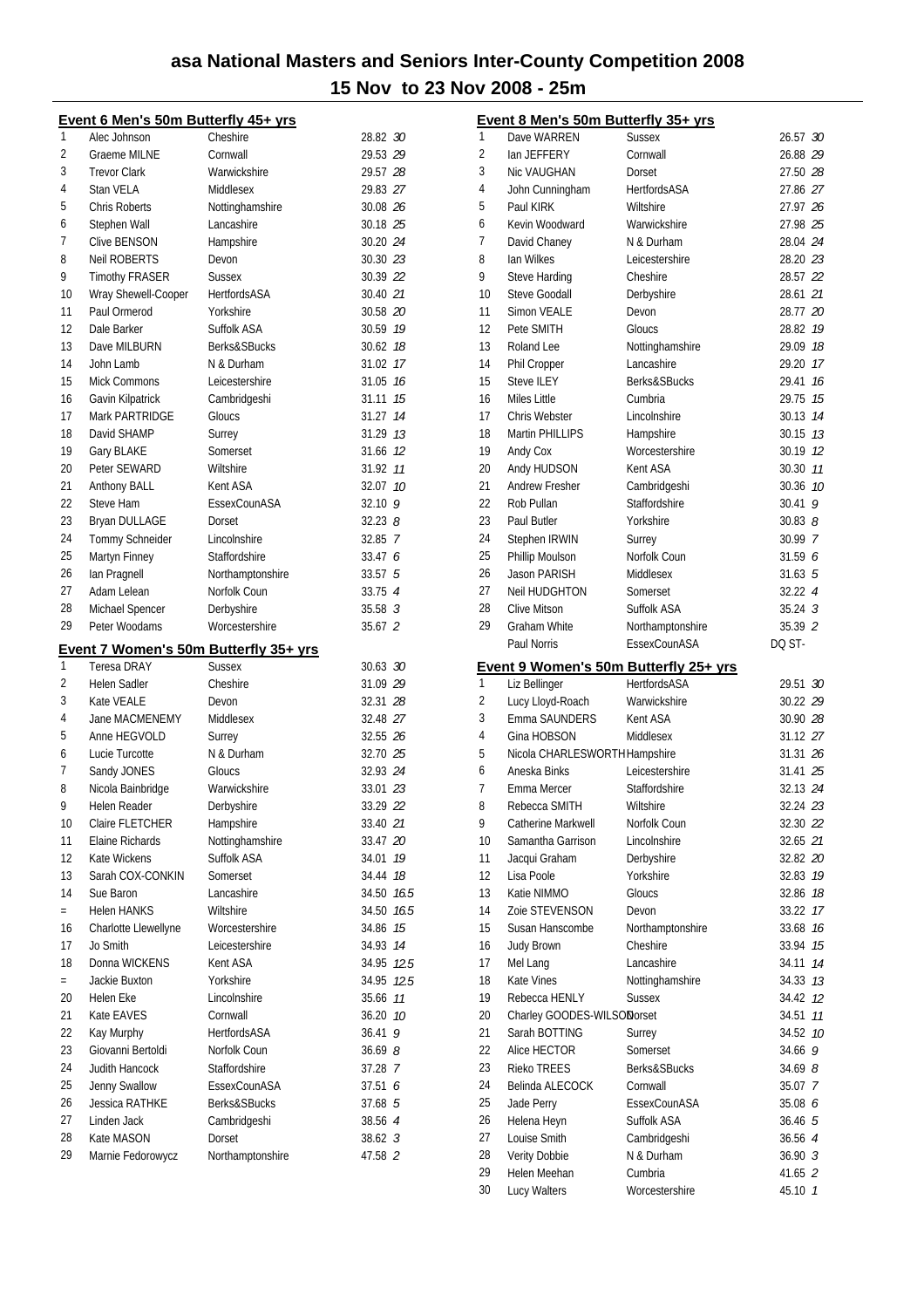2:14.40 30 Surrey 2:20.33 *29* 2:20.34 27.5 = Suffolk ASA 2:20.34 *27.5* Devon 2:20.87 *26* Sussex 2:22.50 *25* Lancashire 2:23.13 *24* Cheshire 2:28.98 *23* 2:29.62 *22*  Gloucs 2:29.88 *21* Hampshire 2:30.68 *20* Yorkshire 2:30.80 *19* Dorset 2:31.22 *18* Middlesex 2:34.81 *17* Derbyshire 2:37.02 *16* 2:44.98 75 2:48.95 74 2:50.82 73 Lincolnshire 3:09.32 *12* Somerset 3:19.11 *11* Staffordshire 3:33.97 *10*

|                | Event 10 Men's 50m Butterfly 25+ yrs |                                                          |                      |                | Event 12 Men's 50m Butterfly 18+ yrs |                                               |                 |
|----------------|--------------------------------------|----------------------------------------------------------|----------------------|----------------|--------------------------------------|-----------------------------------------------|-----------------|
| 1              | William FELGATE                      | Hampshire                                                | 25.78 30             | 1              | James Wardle                         | Warwickshire                                  | 25.79 30        |
| 2              | Nathan Oxford                        | Leicestershire                                           | 26.65 29             | $\overline{2}$ | lan Hulme                            | N & Durham                                    | 25.91 29        |
| 3              | Russell PAGE-DOVE                    | Devon                                                    | 26.75 28             | 3              | Paul Wilkes                          | Worcestershire                                | 25.99 28        |
| 4              | Jon AUDIS                            | Wiltshire                                                | 27.27 27             | 4              | Alistair Crawford                    | Yorkshire                                     | 26.10 27        |
| 5              | Karl BUCHHOLTZ                       | Berks&SBucks                                             | 27.33 26             | 5              | Adrian Fenner                        | EssexCounASA                                  | 26.55 26        |
| 6              | Jon ANDREWS                          | Sussex                                                   | 27.55 25             | 6              | James Lawton                         | Norfolk Coun                                  | 26.58 25        |
| 7              | David ROBERTS                        | Middlesex                                                | 27.66 24             | $\overline{7}$ | Martin Cox                           | Nottinghamshire                               | 26.60 24        |
| 8              | Paul HANCOCK                         | Kent ASA                                                 | 27.84 23             | 8              | Matt Smith                           | Leicestershire                                | 26.89 23        |
| 9              | Chris PANTHER                        | Cornwall                                                 | 27.89 22             | 9              | Craig Ward                           | Cheshire                                      | 27.17 22        |
| 10             | Josh WILLIAMSON                      | Surrey                                                   | 27.98 21             | 10             | Stephen MURPHY                       | <b>Sussex</b>                                 | 27.25 21        |
| 11             | Matt PENNY                           | Dorset                                                   | 28.01 20             | 11             | Matt PERKINS                         | Kent ASA                                      | 27.34 20        |
| 12             | <b>Richard Symons</b>                | Cheshire                                                 | 28.04 18.5           | 12             | David Harrison                       | Suffolk ASA                                   | 27.48 19        |
| $=$            | Daniel Pilbrow                       | Suffolk ASA                                              | 28.04 18.5           | 13             | David BRUCE                          | Surrey                                        | 27.49 18        |
| 14             | Peter Undery                         | Warwickshire                                             | 28.49 17             | 14             | Simon Smith                          | Cumbria                                       | 27.62 17        |
| 15             | Chris WINTLE                         | Somerset                                                 | 28.50 16             | 15             | <b>Brendan GILTINANE</b>             | Hampshire                                     | 27.67 16        |
| 16             | Peter GLEED                          | Gloucs                                                   | 28.70 15             | 16             | Lewis Andrews                        | HertfordsASA                                  | 27.87 15        |
| 17             | Craig Campion                        | EssexCounASA                                             | 28.93 14             | 17             | Chris ROWLEY                         | Berks&SBucks                                  | 28.02 14        |
| 18             | William Appleby                      | Norfolk Coun                                             | 29.18 13             | 18             | lan BECK                             | Wiltshire                                     | 28.08 13        |
| 19             | Chris Holmes                         | Nottinghamshire                                          | 29.26 12             | 19             | Michael Wall                         | Lancashire                                    | 28.26 12        |
| 20             | Gavin Vaughan                        | Lincolnshire                                             | 29.37 11             | 20             | Ashley CASEY                         | Gloucs                                        | 28.27 11        |
| 21             | Jonathan Oddy                        | Derbyshire                                               | 29.43 10             | 21             | Paul CORBIN                          | Dorset                                        | 28.36 10        |
| 22             | Robert Dickinson                     | N & Durham                                               | 29.51 9              | 22             | Adam TAPP                            | Devon                                         | 28.47 9         |
| 23             | Steve Buckley                        | Cambridgeshi                                             | 30.038               | 23             | David Holland                        | Derbyshire                                    | 28.51 $8$       |
| 24             | <b>Tim Neal</b>                      | HertfordsASA                                             | 30.07 7              | 24             | Ben Orr                              | Cornwall                                      | 29.05 7         |
| 25             | John Major                           | Yorkshire                                                | 30.276               | 25             | Steven MOGG                          | Middlesex                                     | 29.17 6         |
| 26             | Rob Pullan                           | Staffordshire                                            | 30.96 5              | 26             | Christopher Willerton                | Lincolnshire                                  | 29.19 5         |
| 27             | Alasdair Patrick                     | Lancashire                                               | 31.03 4              | 27             | Greg KYD                             | Somerset                                      | 29.98 4         |
| 28             | Jonathan Page                        | Northamptonshire                                         | 33.52 3              | 28             | Dale Brown                           | Cambridgeshi                                  | 30.04 3         |
| 29             | Andrew Vroatch                       | Cumbria                                                  | 34.57 2              | 29             | Darryl Vokes                         | Northamptonshire                              | 31.92 2         |
|                | Richard Bradford                     | Worcestershire                                           | <b>DQ</b>            | 30             | Oliver Brown                         | Staffordshire                                 | $32.22 \quad 1$ |
|                |                                      |                                                          |                      |                |                                      |                                               |                 |
| 1              | Laura Campbell                       | Event 11 Women's 50m Butterfly 18+ yrs<br>Worcestershire | 30.17 30             | 1              | Warwickshire                         | Event 13 Mixed 4x50m Freestyle Relay 260+ yrs | 2:14.40 30      |
| $\overline{2}$ | Charlotte Graham                     | Warwickshire                                             | 30.30 29             | $\overline{2}$ | Surrey                               |                                               | 2:20.33 29      |
| 3              | Chloe PARNELL                        | Somerset                                                 | 30.33 28             | 3              | EssexCounASA                         |                                               | 2:20.34 27.     |
| 4              | Sian BOULTON                         | Devon                                                    | 30.75 27             | $=$            | Suffolk ASA                          |                                               | 2:20.34 27.     |
| 5              | Kate Ward                            | Staffordshire                                            | 30.80 26             | 5              | Devon                                |                                               | 2:20.87 26      |
| 6              | Sophie George                        | Suffolk ASA                                              | 30.96 25             | 6              | <b>Sussex</b>                        |                                               | 2:22.50 25      |
| 7              | Hannah Allen                         | Cheshire                                                 | 31.04 24             | $\overline{7}$ | Lancashire                           |                                               | 2:23.13 24      |
| 8              |                                      |                                                          |                      | 8              |                                      |                                               |                 |
| 9              | Penny PORTER<br>Jennifer Clegg       | Gloucs<br>Yorkshire                                      | 31.08 23<br>31.29 22 | 9              | Cheshire<br>Norfolk Coun             |                                               | 2:28.98 23      |
| 10             | Sara Greenwood                       |                                                          |                      | 10             |                                      |                                               | 2:29.62 22      |
| 11             |                                      | Norfolk Coun<br>Middlesex                                | 31.50 21             | 11             | Gloucs                               |                                               | 2:29.88 21      |
| 12             | Christine JAEGGI                     |                                                          | 31.52 20             |                | Hampshire                            |                                               | 2:30.68 20      |
|                | Hannah KEEN                          | Sussex                                                   | 31.68 19             | 12             | Yorkshire                            |                                               | 2:30.80 79      |
| 13             | Sarah Morris                         | Lancashire                                               | 32.12 18             | 13             | Dorset                               |                                               | 2:31.22 18      |
| 14             | Kathryn Birdsell                     | HertfordsASA                                             | 32.58 17             | 14             | Middlesex                            |                                               | 2:34.81 17      |
| 15             | Louise MAYNARD                       | Wiltshire                                                | 32.75 16             | 15             | Derbyshire                           |                                               | 2:37.02 76      |
| 16             | Danielle FRANCIS                     | Dorset                                                   | 33.07 15             | 16             | Wiltshire                            |                                               | 2:44.98 15      |
| 17             | Catherine Lumley                     | EssexCounASA                                             | 33.26 14             | 17             | Cornwall                             |                                               | 2:48.95 74      |
| 18             | Charlotte Cardwell                   | Nottinghamshire                                          | 33.32 13             | 18             | Kent ASA                             |                                               | 2:50.82 73      |
| 19             | <b>Hollie Wells</b>                  | Lincolnshire                                             | 33.58 12             | 19             | Lincolnshire                         |                                               | 3:09.32 12      |
| 20             | Georgina Gearing-Bell                | Leicestershire                                           | 33.59 11             | 20             | Somerset                             |                                               | 3:19.11 11      |
| 21             | <b>Martine Bailey</b>                | Northamptonshire                                         | 33.86 10             | 21             | Staffordshire                        |                                               | 3:33.97 10      |
|                |                                      |                                                          | 34.20 9              |                |                                      |                                               |                 |
| 22             | Holly YEO                            | Cornwall                                                 |                      |                |                                      |                                               |                 |
| 23             | Alison LONGMAN                       | Hampshire                                                | 34.22 8              |                |                                      |                                               |                 |
| 24             | Kim EWINS                            | Surrey                                                   | 34.36 6.5            |                |                                      |                                               |                 |
| $=$            | Katherine NYE                        | Kent ASA                                                 | 34.36 6.5            |                |                                      |                                               |                 |
| 26             | Becky O'BRIEN                        | Berks&SBucks                                             | 34.42 5              |                |                                      |                                               |                 |
| 27             | Cathy Thompson                       | Cambridgeshi                                             | 34.52 4              |                |                                      |                                               |                 |
| 28             | Sarah Gilman                         | Derbyshire                                               | 34.77 3              |                |                                      |                                               |                 |
| 29             | Diane Chaney                         | N & Durham<br>Cumbria                                    | 37.22 2              |                |                                      |                                               |                 |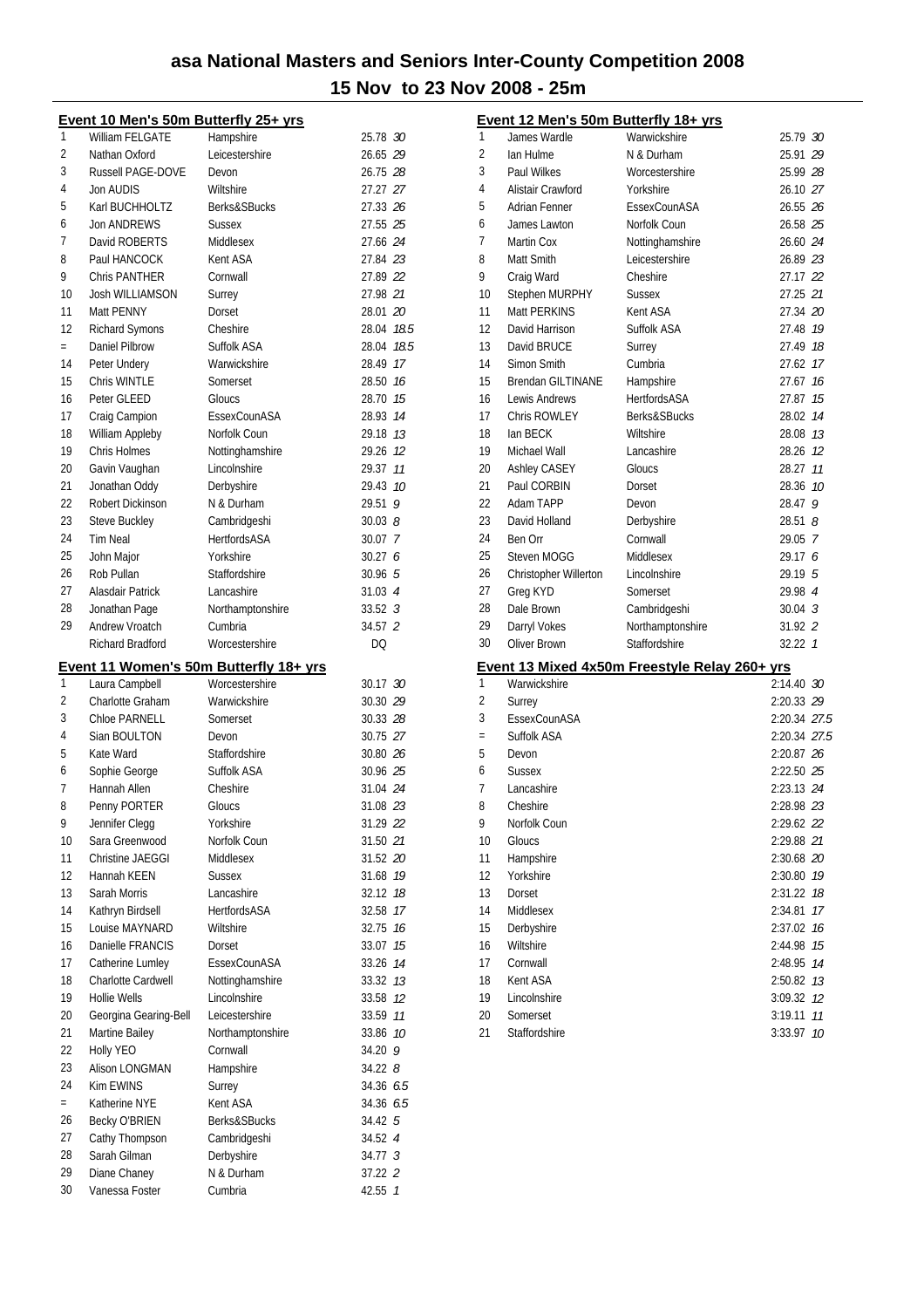|    | <u>Event 14 Men's 4x50m Freestyle Relay 200+ yrs</u> |               |    |
|----|------------------------------------------------------|---------------|----|
| 1  | Cheshire                                             | 1:46.16 30    |    |
| 2  | Middlesex                                            | 1:50.40 29    |    |
| 3  | Warwickshire                                         | 1:50.59 28    |    |
| 4  | Berks&SBucks                                         | 1:51.47 27    |    |
| 5  | Sussex                                               | 1:51.48 26    |    |
| 6  | Nottinghamshire                                      | 1:54.08 25    |    |
| 7  | Yorkshire                                            | 1:54.61 24    |    |
| 8  | Devon                                                | 1:55.26 23    |    |
| 9  | Hampshire                                            | 1:55.29 22    |    |
| 10 | <b>HertfordsASA</b>                                  | 1:56.00 21    |    |
| 11 | EssexCounASA                                         | 1:57.27 20    |    |
| 12 | Cornwall                                             | 1:57.52 19    |    |
| 13 | Kent ASA                                             | 1:57.77 18    |    |
| 14 | Surrey                                               | 1:57.79 17    |    |
| 15 | Leicestershire                                       | 1:58.65       | 16 |
| 16 | Suffolk ASA                                          | 1:58.68 75    |    |
| 17 | Lancashire                                           | 1:58.85 14    |    |
| 18 | Gloucs                                               | 1:59.13 13    |    |
| 19 | Dorset                                               | 2:02.45 12    |    |
| 20 | Wiltshire                                            | 2:03.01       | 11 |
| 21 | N & Durham                                           | 2:04.03 10    |    |
| 22 | Cambridgeshi                                         | $2:04.68$ 9   |    |
| 23 | Norfolk Coun                                         | $2:04.89$ $8$ |    |
| 24 | Worcestershire                                       | 2:05.90 7     |    |
| 25 | Northamptonshire                                     | 2:06.356      |    |
| 26 | Lincolnshire                                         | 2:06.905      |    |
| 27 | Staffordshire                                        | 2:08.58 4     |    |
| 28 | Derbyshire                                           | $2:10.75$ 3   |    |
| 29 | Somerset                                             | 2:23.50 2     |    |
|    | Event 15 Women's 4x50m Freestyle Relay 200+ yrs      |               |    |
| 1  | Cheshire                                             | 2:06.64 30    |    |
| 2  | <b>Sussex</b>                                        | 2:08.70 29    |    |
| 3  | Warwickshire                                         | 2:10.85 28    |    |
| 4  | Yorkshire                                            | 2:12.13 27    |    |
| 5  | Derbyshire                                           | 2:12.58 26    |    |
| 6  | Middlesex                                            | 2:12.64 25    |    |
| 7  | Hampshire                                            | 2:14.24 24    |    |
| 8  | HertfordsASA                                         | 2:17.75 23    |    |
| q  | Berks&SBucks                                         | 2:18.95 22    |    |
| 10 | Surrey                                               | 2:19.21 21    |    |
| 11 | Devon                                                | 2:20.12 20    |    |
| 12 | Kent ASA                                             | 2:20.68       | 19 |
| 13 | Wiltshire                                            | 2:21.30       | 18 |
| 14 | Dorset                                               | 2:21.44       | 17 |
| 15 | Gloucs                                               | 2:22.40       | 16 |
| 16 | N & Durham                                           | 2:22.71       | 15 |
| 17 | Cornwall                                             | 2:23.54       | 14 |
| 18 | Norfolk Coun                                         | 2:24.32       | 13 |
| 19 | Suffolk ASA                                          | 2:26.78       | 12 |
| 20 | EssexCounASA                                         | 2:29.59       | 11 |
| 21 | Somerset                                             | 2:30.45       | 10 |
| 22 | Lancashire                                           | 2:35.51       | 9  |
| 23 | Cambridgeshi                                         | $2:39.03$ $8$ |    |
|    |                                                      |               |    |
| 24 | Staffordshire                                        | 2:43.96 7     |    |

|     | Event 16 Men's 4x50m Freestyle Relay 100+ yrs   |                       |      |
|-----|-------------------------------------------------|-----------------------|------|
| 1   | Warwickshire                                    | 1:39.78 30            |      |
| 2   | Cheshire                                        | 1:40.09 29            |      |
| 3   | Hampshire                                       | 1:41.19 28            |      |
| 4   | Leicestershire                                  | 1:41.37 27            |      |
| 5   | Dorset                                          | 1:41.60 26            |      |
| 6   | Suffolk ASA                                     | 1:42.18 25            |      |
| 7   | N & Durham                                      | 1:42.23 24            |      |
| 8   | Yorkshire                                       | 1:42.74 23            |      |
| 9   | Wiltshire                                       | 1:42.79 22            |      |
| 10  | Berks&SBucks                                    | 1:42.88 21            |      |
| 11  | Derbyshire                                      | 1:43.65 20            |      |
| 12  | Devon                                           | 1:43.98 79            |      |
| 13  | <b>Sussex</b>                                   | 1:44.58 77.5          |      |
| $=$ | Kent ASA                                        | 1:44.58 17.5          |      |
| 15  | EssexCounASA                                    | 1:44.85 16            |      |
| 16  | <b>HertfordsASA</b>                             | 1:44.89 15            |      |
| 17  | Middlesex                                       | 1:45.09 74            |      |
| 18  | Cornwall                                        | $1:45.19$ 13          |      |
| 19  | Surrey                                          | 1:45.23 12            |      |
| 20  | Worcestershire                                  | 1:45.46 77            |      |
| 21  | Somerset                                        | 1:45.47 10            |      |
| 22  | Gloucs                                          | 1:45.51 $9$           |      |
| 23  | Cumbria                                         | 1:45.97 $8$           |      |
| 24  | Lancashire                                      | $1:46.57$ 7           |      |
| 25  | Nottinghamshire                                 | 1:47.756              |      |
| 26  | Cambridgeshi                                    | $1:49.58$ 5           |      |
| 27  | Lincolnshire                                    | $1:50.38$ 4           |      |
| 28  | Staffordshire                                   | $1:50.66$ 3           |      |
| 29  | Northamptonshire                                | $1:56.40$ 2           |      |
|     | Norfolk Coun                                    | DQ ST-                |      |
|     |                                                 |                       |      |
|     |                                                 |                       |      |
|     | Event 17 Women's 4x50m Freestyle Relay 100+ yrs |                       |      |
| 1   | Warwickshire                                    | 1:53.39 30            |      |
| 2   | Middlesex                                       | 1:53.75 29            |      |
| 3   | Gloucs                                          | 1:55.44 28            |      |
| 4   | Hampshire                                       | 1:55.59 27            |      |
| 5   | Somerset                                        | 1:56.16 26            |      |
| 6   | Staffordshire                                   | 1:56.33 25            |      |
| 7   | Wiltshire                                       | 1:56.36 24            |      |
| 8   | Derbyshire                                      | 1:57.57 23            |      |
| 9   | Devon                                           | 1:57.65 22            |      |
| 10  | Leicestershire                                  | 1:58.43 21            |      |
| 11  | Yorkshire                                       | 1:58.80 20            |      |
| 12  | Cheshire                                        | 1:59.57               | 19   |
| 13  | <b>Sussex</b>                                   | 2:00.02               | 18   |
| 14  | Norfolk Coun                                    | 2:00.15               | 17   |
| 15  | Suffolk ASA                                     | 2:00.43               | 16   |
| 16  | Lancashire                                      | 2:01.00               | 14.5 |
| $=$ | Kent ASA                                        | 2:01.00               | 14.5 |
| 18  | Cambridgeshi                                    | 2:01.87               | 13   |
| 19  | HertfordsASA                                    | 2:01.89               | 12   |
| 20  | Berks&SBucks                                    | 2:02.39               | 11   |
| 21  | EssexCounASA                                    | 2:04.38               | 10   |
| 22  | Surrey                                          | 2:04.71               | 9    |
| 23  | Nottinghamshire                                 | $2:05.07$ $8$         |      |
| 24  | Northamptonshire                                | 2:06.48 7             |      |
| 25  | Lincolnshire                                    | 2:07.06 6             |      |
| 26  | Worcestershire                                  | 2:08.66 5             |      |
| 27  | N & Durham                                      | 2:09.61 4             |      |
| 28  | Cornwall<br>Dorset                              | $2:17.93$ 3<br>DQ ST- |      |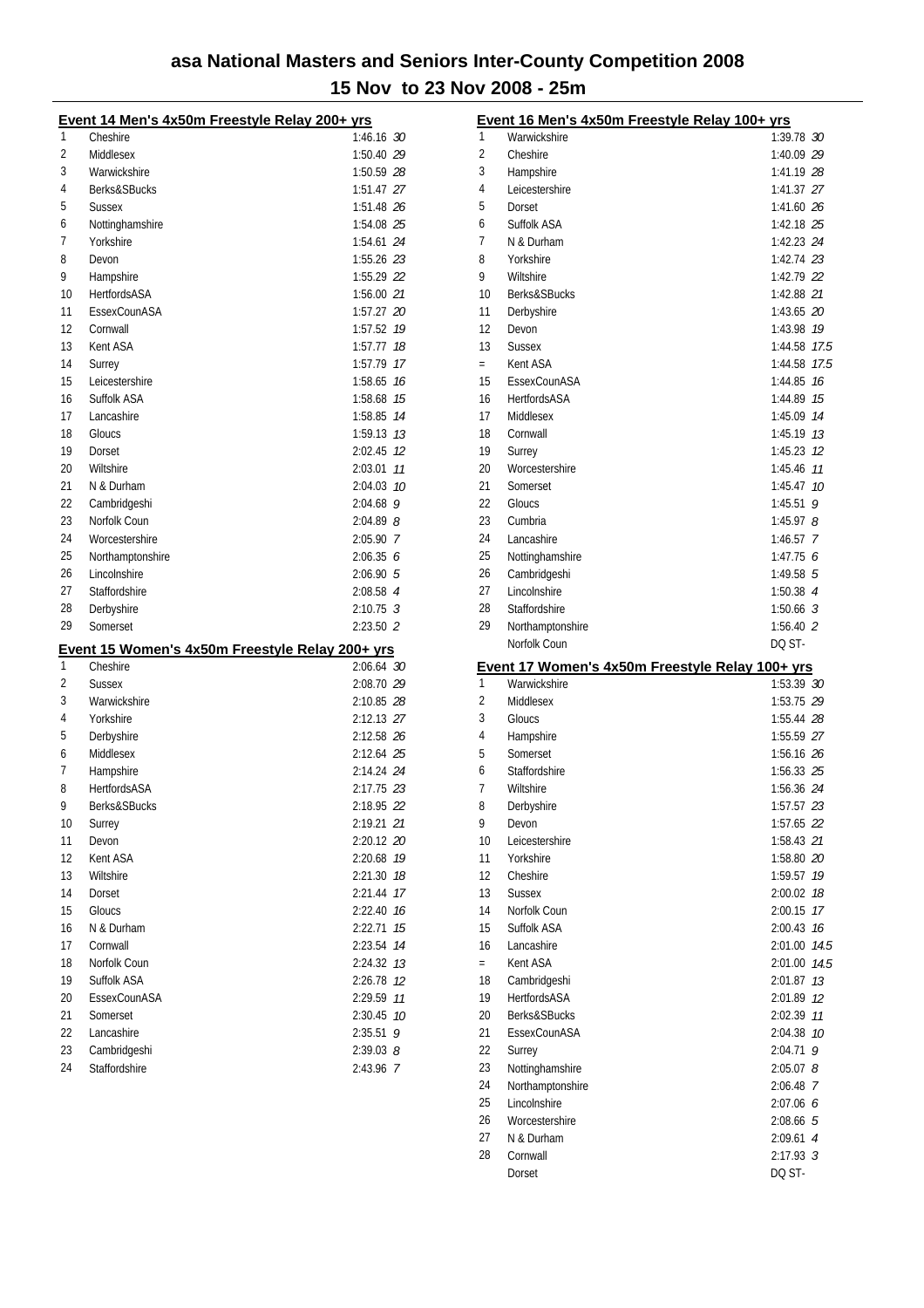|     |                        | Event 18 Men's 50m Breaststroke 65+ yrs   |               |    |
|-----|------------------------|-------------------------------------------|---------------|----|
| 1   | Keith Ingram           | Warwickshire                              | 38.98 30      |    |
| 2   | <b>Eddie Sawyers</b>   | N & Durham                                | 39.12 29      |    |
| 3   | Chris JONES            | <b>Sussex</b>                             | 39.33 28      |    |
| 4   | John Fry               | Suffolk ASA                               | 40.82 27      |    |
| 5   | Balaczs GYORFFY        | Gloucs                                    | 41.18 26      |    |
| 6   | <b>Bill Moore</b>      | Yorkshire                                 | 41.53 25      |    |
| 7   | <b>Tom Walker</b>      | Cheshire                                  | 42.41 23.5    |    |
| $=$ | Stan Clarke            | EssexCounASA                              | 42.41 23.5    |    |
| 9   | Colin GIDDINGS         | Middlesex                                 | 42.45 22      |    |
| 10  | Paul WEBSTER           | Kent ASA                                  | 42.53 21      |    |
| 11  | <b>Geoff STOKES</b>    | Hampshire                                 | 44.22 20      |    |
| 12  | Frank Jones            | Worcestershire                            | 44.53 19      |    |
| 13  | <b>Terry LAZENBY</b>   | Surrey                                    | 44.67 18      |    |
| 14  | Ian Chearman           | Derbyshire                                | 45.38 17      |    |
| 15  | <b>Brian DAVIS</b>     | Wiltshire                                 | 46.05 16      |    |
| 16  | Robert LLOYD-EVANS     | Dorset                                    | 46.20 15      |    |
| 17  | Norman STOREY          | Devon                                     | 48.32 74      |    |
| 18  | Michael Farrell        | Nottinghamshire                           | 49.26 13      |    |
| 19  | <b>Jack Penswick</b>   | Lancashire                                | 49.92 12      |    |
| 20  | <b>Richard Goddard</b> | Cambridgeshi                              | 50.87 11      |    |
| 21  | Warwick Thompson       | Norfolk Coun                              | 51.17 10      |    |
| 22  | David Cobb             | Leicestershire                            | 51.23 $9$     |    |
| 23  | Jim Peto               | Northamptonshire                          | 51.87 $8$     |    |
| 24  | Rodney PRESTON         | Cornwall                                  | 52.84 7       |    |
| 25  | <b>Edgar Hastings</b>  | Staffordshire                             | 55.91 6       |    |
| 26  | Gordon RAWLINGS        | Somerset                                  | 56.08 5       |    |
| 27  | Peter Bish             | <b>HertfordsASA</b>                       | 58.08 4       |    |
| 28  | <b>Richard Howes</b>   | Lincolnshire                              | $1:02.52$ 3   |    |
|     |                        | Event 19 Women's 50m Breaststroke 65+ yrs |               |    |
| 1   | Diane FORD             | Hampshire                                 | 44.58 30      |    |
| 2   | Muriel HITCHCOCK       | <b>Sussex</b>                             | 47.62 29      |    |
| 3   | Georgie HAMILTON       | Middlesex                                 | 48.51 28      |    |
| 4   | Jean HOWARD-JONES      | Dorset                                    | 48.54 27      |    |
| 5   | Jill Complin           | EssexCounASA                              | 49.07 26      |    |
| 6   | Brenda Hallard         | Warwickshire                              | 49.80 25      |    |
| 7   | Lindsay LANT           | Somerset                                  | 50.27 24      |    |
| 8   | Susan Holdich          | Suffolk ASA                               | 50.60 23      |    |
| 9   | Doreen Gordon          | Lancashire                                | 51.18 22      |    |
| 10  | Gail BAPTIST           | Gloucs                                    | 52.51 21      |    |
| 11  | Jane ASHER             | Surrey                                    | 55.00 20      |    |
| 12  | Ann GRANTHAM           | Devon                                     | 56.74         | 19 |
| 13  | Brenda Walker          | Cheshire                                  | 56.91         | 18 |
| 14  | Alvine Haistead        | Norfolk Coun                              | 58.00 17      |    |
| 15  | Joan JACKSON           | Cornwall                                  | 59.27         | 16 |
| 16  | Doreen CARR            | Wiltshire                                 | 1:03.89       | 15 |
| 17  | Audrey Head            | Cambridgeshi                              | 1:05.21       | 14 |
| 18  | Rosemary McChesney     | Derbyshire                                | 1:06.74       | 13 |
| 19  | Rita Baxter            | Lincolnshire                              | 1:08.29 12    |    |
| 20  | Naomi Crowder          | Yorkshire                                 | 1:08.55       | 11 |
| 21  | Patricia Johnston      | Cumbria                                   | 1:10.45 10    |    |
| 22  | Maureen FAKLEY         | Kent ASA                                  | 1:15.31       | 9  |
| 23  | Jo Randolph            | Staffordshire                             | $1:23.69$ $8$ |    |

|          |                                  | Event 20 Men's 50m Breaststroke 55+ yrs   |                         |
|----------|----------------------------------|-------------------------------------------|-------------------------|
| 1        | <b>Brian Taylor</b>              | Yorkshire                                 | 36.87 30                |
| 2        | Frank Stoney                     | Warwickshire                              | 37.21 29                |
| 3        | Duncan MCCREADIE                 | Berks&SBucks                              | 38.18 28                |
| 4        | Nigel Hodkinson                  | Cheshire                                  | 38.73 27                |
| 5        | David HART                       | <b>Sussex</b>                             | 39.12 25.5              |
| $=$      | lan Bays                         | <b>HertfordsASA</b>                       | 39.12 25.5              |
| 7        | Malcolm MUNRO                    | Middlesex                                 | 39.62 24                |
| 8        | <b>Frank Clark</b>               | Worcestershire                            | 39.68 23                |
| 9        | Peter GROUNDS                    | Dorset                                    | 40.13 22                |
| 10       | Clive BRADBURN                   | Kent ASA                                  | 40.44 21                |
| 11       | Ian Hamblett                     | Leicestershire                            | 40.59 20                |
| 12       | <b>Bob Blane</b>                 | Nottinghamshire                           | 40.60 79                |
| 13       | John FOSKETT                     | Cornwall                                  | 40.64 18                |
| 14       | George Jackson                   | Norfolk Coun                              | 40.77 17                |
| 15       | Godfrey Green                    | Lincolnshire                              | 41.18 16                |
| 16       | Nick MCDOWELL                    | Gloucs                                    | 41.21 15                |
| 17       | Paul RUSSELL                     | Devon                                     | 41.85 14                |
| 18       | Rodney Barton                    | Lancashire                                | 41.94 13                |
| 19       | Stan Clarke                      | EssexCounASA                              | 42.44 12                |
| 20       | Len Phoenix                      | Suffolk ASA                               | 42.73 11                |
| 21       | Dave DAVENPORT                   | Hampshire                                 | 42.74 10                |
| 22       | <b>Bruce MURCHIE</b>             | Surrey                                    | 43.70 9                 |
| 23       | Carl Butler                      | N & Durham                                | 44.31 8                 |
| 24       | Chris LOCK                       | Wiltshire                                 | 44.99 7                 |
| 25       | Christopher Burge                | Derbyshire                                | 46.91 6                 |
| 26       | Peter Rank                       | Cambridgeshi                              | 48.20 5                 |
|          |                                  | Event 21 Women's 50m Breaststroke 55+ yrs |                         |
| 1        | Jennifer Merritt                 | Derbyshire                                | 41.11 30                |
| 2        | Sue HAIGH                        | Devon                                     | 43.28 29                |
| 3        | Diane FORD                       | Hampshire                                 | 43.83 28                |
| 4        | Rachel Barton                    | Cheshire                                  | 44.10 27                |
| 5        | Kath Tunnicliffe                 | Staffordshire                             | 44.16 26                |
| 6        | Jackie Hughes                    | Yorkshire                                 | 44.74 25                |
| 7        | <b>Judy MCRAE</b>                | Dorset                                    | 45.68 24                |
| 8        | Helen Jenkins                    | Lancashire                                | 46.69 23                |
| 9        | Anne CORK                        | <b>Berks&amp;SBucks</b>                   | 47.05 22                |
| 10       | Rosemarie Green                  | Warwickshire                              | 47.15 21                |
| 11       | Liz Reid                         | Cambridgeshi                              | 47.86 20                |
| 12       | Pauline DRAPER                   | Sussex                                    | 48.34 19                |
| 13       | Janet WOOD                       | Kent ASA                                  | 49.42<br>18             |
| 14       | Linda Coghlan                    | Norfolk Coun                              | 17<br>50.00             |
| 15       | Vicki Buck                       | Suffolk ASA                               | 50.97<br>15             |
| $=$      | Sally HOUGH                      | Cornwall                                  | 50.97<br>15             |
| $=$      | Elaine BLOWER                    | Middlesex                                 | 50.97<br>15             |
| 18       | Hilary COCKCROFT                 | Somerset                                  | 13<br>51.14             |
| 19       | Caro PHILLIPPO                   | Wiltshire                                 | 12<br>53.62             |
| 20       | Janet Gardiner                   | HertfordsASA                              | 11<br>53.92             |
| 21       | Marilyn Youngman                 | EssexCounASA                              | 56.63<br>10             |
| 22       | Carole NEWMAN                    | Gloucs                                    | 57.52<br>9              |
| 23       | Nina Savory                      | Lincolnshire                              | 58.89 <i>8</i>          |
| 24<br>25 | Ellery MCGOWAN                   | Surrey                                    | 1:02.02 7               |
| 26       | Jean Thomas<br>Patricia Johnston | Northamptonshire<br>Cumbria               | 1:03.506<br>$1:10.45$ 5 |
|          |                                  |                                           |                         |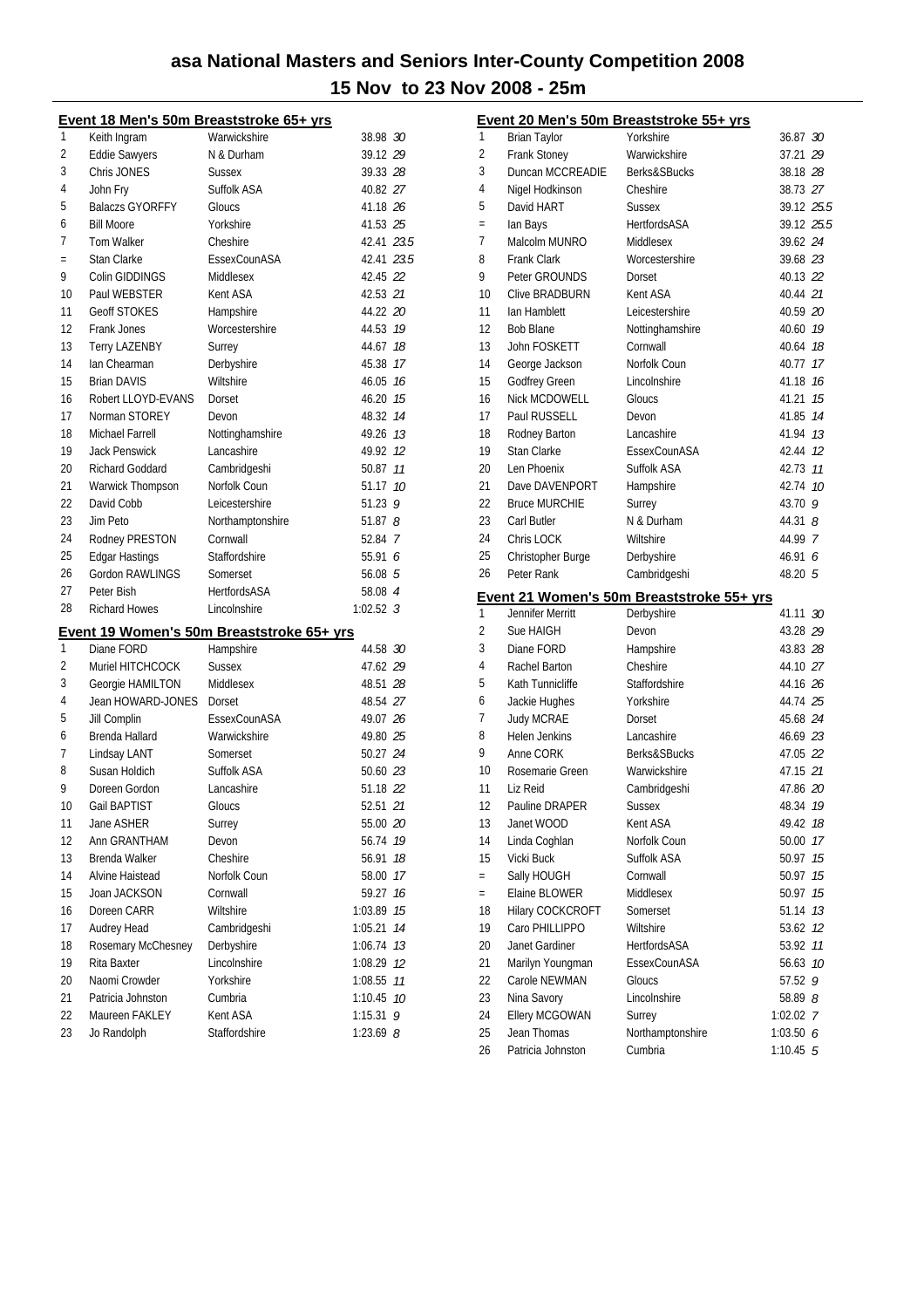|          |                           | Event 22 Men's 50m Breaststroke 45+ yrs   |                    |    |
|----------|---------------------------|-------------------------------------------|--------------------|----|
| 1        | Dave MILBURN              | Berks&SBucks                              | 31.96 30           |    |
| 2        | Duncan Beveridge          | <b>HertfordsASA</b>                       | 32.87 29           |    |
| 3        | Anthony O'Driscoll        | Warwickshire                              | 33.12 28           |    |
| 4        | <b>Phil Davies</b>        | Nottinghamshire                           | 33.85 27           |    |
| 5        | Neville Barton            | Cheshire                                  | 34.18 26           |    |
| 6        | <b>Jim HOBSLEY</b>        | Middlesex                                 | 34.43 25           |    |
| 7        | <b>Bryn Dymott</b>        | Cambridgeshi                              | 34.90 24           |    |
| 8        | Keith Oddy                | EssexCounASA                              | 35.37 23           |    |
| 9        | Robert BUNNEY             | Devon                                     | 35.70 21.5         |    |
| $=$      | Graham King               | Suffolk ASA                               | 35.70 21.5         |    |
| 11       | <b>Jeff VINCENT</b>       | Hampshire                                 | 36.40 20           |    |
| 12       | Mark PARTRIDGE            | Gloucs                                    | 36.50 19           |    |
| 13       | Rob Lucas                 | Yorkshire                                 | 36.68 18           |    |
| 14       | Adam Lelean               | Norfolk Coun                              | 37.20 17           |    |
| 15       | <b>Tony Whiles</b>        | Leicestershire                            | 37.23 16           |    |
| 16       | Darren AITCHINSON         | Somerset                                  | 37.34 15           |    |
| 17       | John Forster              | N & Durham                                | 37.82 14           |    |
| 18       | Mick SWIFT                | Cornwall                                  | 37.83 13           |    |
| 19       | <b>Jim BOUCHER</b>        | Surrey                                    | 38.03 12           |    |
| 20       | Tom Dean                  | Lancashire                                | 38.81              | 11 |
| 21       | <b>Nick MATTHEWS</b>      | Wiltshire                                 | 39.13 10           |    |
| 22       | John Holden               | Worcestershire                            | $39.42$ 9          |    |
| 23       | Chris Weeds               | Derbyshire                                | 39.858             |    |
| 24       | Ian Goodall               | Northamptonshire                          | 40.04 7            |    |
| 25       | Gordon Selwyn             | Staffordshire                             | 40.16 $6$          |    |
| 26       | Paul MASON                | Dorset                                    | 40.17 5            |    |
| 27       | lan Paulger               | Lincolnshire                              | 44.44 4            |    |
|          | Nicholas Trout            | <b>Sussex</b>                             | DQ T-              |    |
|          |                           |                                           |                    |    |
|          |                           |                                           |                    |    |
|          | <b>Tim Wilkes</b>         | Kent ASA                                  | DQ T-              |    |
|          |                           | Event 23 Women's 50m Breaststroke 45+ yrs |                    |    |
| 1        | Ruth Cheema               | Leicestershire                            | 37.61 30           |    |
| 2        | <b>Alison NYE</b>         | Kent ASA                                  | 38.77 29           |    |
| 3        | Verity Dobbie             | N & Durham                                | 39.38 28           |    |
| 4        | Karen Stacey              | Warwickshire                              | 39.39 27           |    |
| 5        | Rebecca JENKINSON         | Devon                                     | 39.77 26           |    |
| 6        | Hannah Ueckermann         | EssexCounASA                              | 40.45 25           |    |
| 7        | Linda BROWN               | Berks&SBucks                              | 40.53 24           |    |
| 8        | Linda SPRIGGE             | <b>Sussex</b>                             | 40.62 23           |    |
| 9        | Sally Shields             | Yorkshire                                 | 40.68 22           |    |
| 10       | Sian MacDonald            | HertfordsASA                              | 40.85 21           |    |
| 11       | Lindsey Gowland           | Staffordshire                             | 41.49 20           |    |
| 12       | Thelma HAWKINGS           | Hampshire                                 | 41.53              | 19 |
| 13       | Kay ARKINSTALL            | Gloucs                                    | 41.99              | 18 |
| 14       | Jill Jones                | Cheshire                                  | 42.56              | 17 |
| 15       | Alison Whiteman           | Worcestershire                            | 43.49 16           |    |
| 16       | Ruth Lowe                 | Derbyshire                                | 43.98              | 15 |
| 17       | Sara PERRY                | Middlesex                                 | 44.01              | 14 |
| 18       | Dina Thornton             | Suffolk ASA                               | 44.06 13           |    |
| 19       | Sue Hunton                | Norfolk Coun                              | 44.54 12           |    |
| 20       | Christina VICTOR          | Surrey                                    | 44.57              | 11 |
| 21       | Vanessa Foster            | Cumbria                                   | 45.79 10           |    |
| 22       | Julia RYAN                | Cornwall                                  | 45.83 9            |    |
| 23       | <b>Judith BARTON</b>      | Dorset                                    | 46.078             |    |
| 24       | Jane Clarke               | Lincolnshire                              | 46.89 7            |    |
| 25       | Sharon CARLING            | Wiltshire                                 | 48.61 <i>6</i>     |    |
| 26<br>27 | Helen Jenkins<br>Liz Reid | Lancashire<br>Cambridgeshi                | 48.84 5<br>51.28 4 |    |

|     |                       | Event 24 Men's 50m Breaststroke 35+ yrs   |                    |    |
|-----|-----------------------|-------------------------------------------|--------------------|----|
| 1   | lan JEFFERY           | Cornwall                                  | 32.48 30           |    |
| 2   | Neil HUDGHTON         | Somerset                                  | 33.03 29           |    |
| 3   | Philip BRADLEY        | Kent ASA                                  | 33.52 28           |    |
| 4   | Anthony CLARK         | Wiltshire                                 | 33.54 26.5         |    |
| $=$ | Steve Harding         | Cheshire                                  | 33.54 26.5         |    |
| 6   | Christopher Ryall     | Warwickshire                              | 33.56 25           |    |
| 7   | James DAVIES          | Sussex                                    | 33.76 24           |    |
| 8   | <b>Richard Slater</b> | Lancashire                                | 33.94 23           |    |
| 9   | Nigel VICKERS         | Hampshire                                 | 34.07 22           |    |
| 10  | <b>Stuart GALVIN</b>  | Surrey                                    | 34.25 21           |    |
| 11  | Dominic GARROS        | Devon                                     | 34.28 20           |    |
| 12  | Morne Potgeiter       | Leicestershire                            | 34.40 19           |    |
| 13  | lan Harris            | Yorkshire                                 | 34.43 18           |    |
| 14  | <b>Garry Vickers</b>  | Derbyshire                                | 34.58 17           |    |
| 15  | Christopher MORGAN    | Middlesex                                 | 34.61 76           |    |
| 16  | Simoen Hemmings       | Staffordshire                             | 34.67 15           |    |
| 17  | Craig Muckleston      | HertfordsASA                              | 34.77              | 14 |
| 18  | <b>Andrew Fresher</b> | Cambridgeshi                              | 35.18 73           |    |
| 19  | Andy Cox              | Worcestershire                            | 35.35 12           |    |
| 20  | David Chaney          | N & Durham                                | 35.54              | 11 |
| 21  | Miles Little          | Cumbria                                   | 35.55 10           |    |
| 22  | Mark Claxton          | Norfolk Coun                              | $35.56$ 9          |    |
| 23  | Paul Norris           | EssexCounASA                              | 35.798             |    |
| 24  | Alastair KNIGHT       | Dorset                                    | $36.13 \t 7$       |    |
| 25  | Robert Isherwood      | Lincolnshire                              | 36.556             |    |
| 26  | <b>Jon RAWLINGS</b>   | Gloucs                                    | 36.895             |    |
| 27  | Dave STANNARD         | Berks&SBucks                              | 37.32 4            |    |
| 28  | Neil Williams         | Nottinghamshire                           | 37.48 <sup>3</sup> |    |
| 29  | <b>Clive Mitson</b>   | Suffolk ASA                               | 37.74 2            |    |
| 30  | <b>Howard Farrow</b>  | Northamptonshire                          | 42.66 7            |    |
|     |                       |                                           |                    |    |
|     |                       |                                           |                    |    |
|     |                       | Event 25 Women's 50m Breaststroke 35+ yrs |                    |    |
| 1   | Joanne Minion         | Worcestershire                            | 35.41 30           |    |
| 2   | Sharon Lock           | Leicestershire                            | 37.11 29           |    |
| 3   | Lucy Ryan             | Cambridgeshi                              | 37.83 28           |    |
| 4   | Lucie Turcotte        | N & Durham                                | 38.17 27           |    |
| 5   | Luciana COWELL        | Kent ASA                                  | 38.24 26           |    |
| 6   | <b>Sharon Perrv</b>   | Suffolk ASA                               | 38.76 25           |    |
| 7   | Amanda HEATH          | Berks&SBucks                              | 38.81 24           |    |
| 8   | Joanne OVENS          | Wiltshire                                 | 38.86 23           |    |
| 9   | Suzanne Brown         | Lancashire                                | 38.87 22           |    |
| 10  | Melanie McWhirter     | Warwickshire                              | 38.94 21           |    |
| 11  | Karen O'DEA           | Middlesex                                 | 39.31 20           |    |
| 12  | Phillipa O'GRADY      | Somerset                                  | 39.35 19           |    |
| 13  | Carmen SPIERS         | Surrey                                    | 39.41              | 18 |
| 14  | Helen Eke             | Lincolnshire                              | 39.44              | 17 |
| 15  | Kate VEALE            | Devon                                     | 39.49              | 16 |
| 16  | Amanda White          | <b>HertfordsASA</b>                       | 39.50              | 15 |
| 17  | Karen SARGENT         | <b>Sussex</b>                             | 39.51              | 14 |
| 18  | Elaine Richards       | Nottinghamshire                           | 39.79 13           |    |
| 19  | Sandy JONES           | Gloucs                                    | 39.82 12           |    |
| 20  | Jackie Buxton         | Yorkshire                                 | 40.23 11           |    |
| 21  | Jo Johnson            | Norfolk Coun                              | 40.37              | 10 |
| 22  | Julie Sanders         | EssexCounASA                              | 40.49              | 9  |
| 23  | Sarah Gilman          | Derbyshire                                | 41.508             |    |
| 24  | <b>Tracie Gorst</b>   | Cheshire                                  | 42.03 7            |    |
| 25  | Judith Hancock        | Staffordshire                             | 43.03 6            |    |
| 26  | Liz KINGSLEY          | Dorset                                    | 44.22 5            |    |
| 27  | Steffi HUGHES         | Hampshire                                 | 44.56 4            |    |
| 28  | Dorindra OUTRAM       | Cornwall                                  | 47.19 3            |    |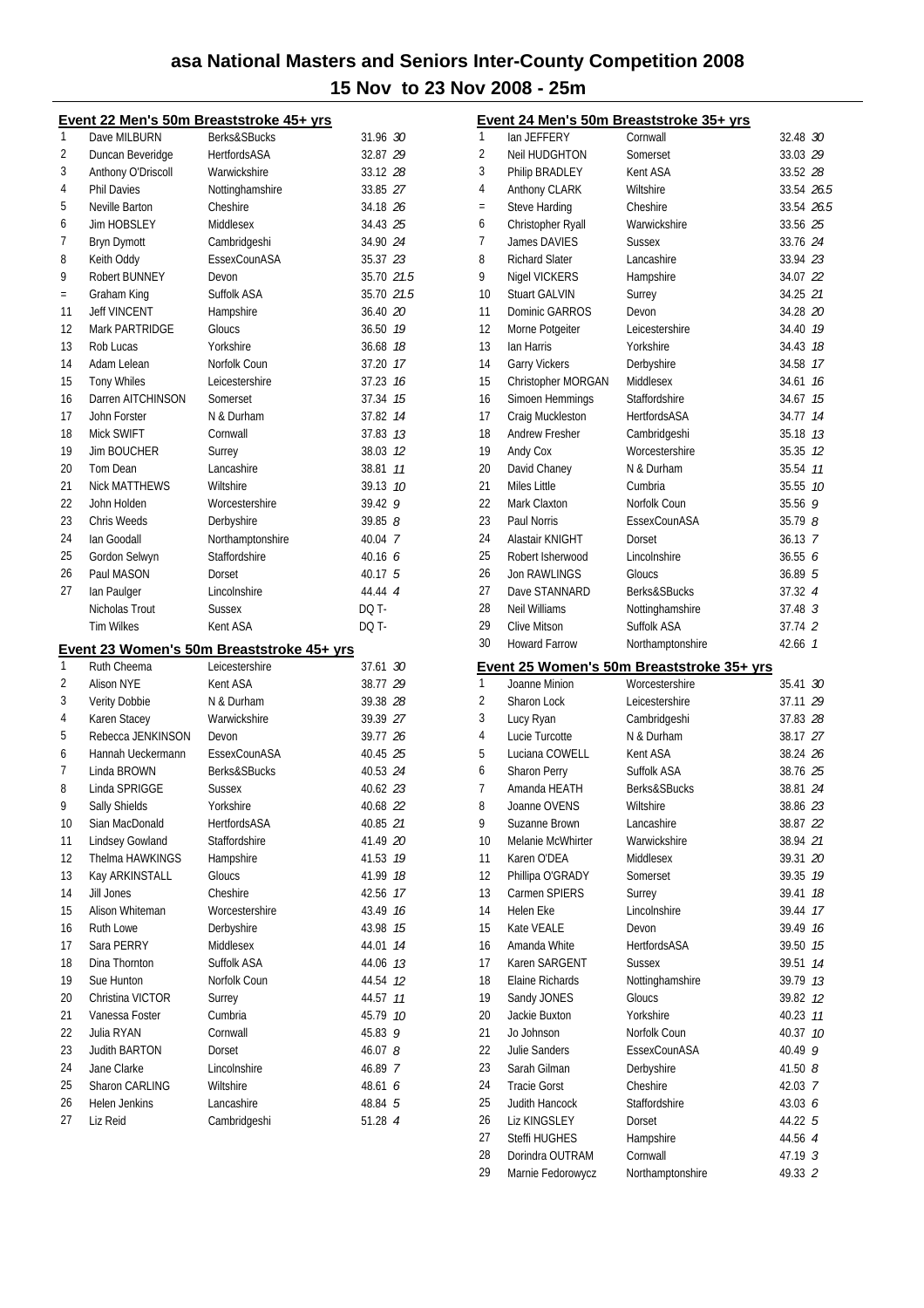|          | Event 26 Men's 50m Breaststroke 25+ yrs |                                           |                    |  |
|----------|-----------------------------------------|-------------------------------------------|--------------------|--|
| 1        | <b>Barrie STEWART</b>                   | Hampshire                                 | 30.98 30           |  |
| 2        | Chris WINTLE                            | Somerset                                  | 31.14 29           |  |
| 3        | Carl Shaw                               | Leicestershire                            | 31.45 28           |  |
| 4        | Dave WARREN                             | <b>Sussex</b>                             | 31.99 27           |  |
| 5        | Sam ROSENBERG                           | Berks&SBucks                              | 32.37 26           |  |
| 6        | Oscar RINCON                            | Middlesex                                 | 32.41 25           |  |
| 7        | Mathew Whittaker                        | Lancashire                                | 32.65 24           |  |
| 8        | Andrew Robertshaw                       | Yorkshire                                 | 32.69 23           |  |
| 9        | <b>Richard COLLINS</b>                  | Kent ASA                                  | 32.72 21.5         |  |
| $\equiv$ | Shaun Harrison                          | Suffolk ASA                               | 32.72 21.5         |  |
| 11       | Nigel MASTERS                           | Wiltshire                                 | 32.90 20           |  |
| 12       | Alex PERRIN                             | Surrey                                    | 32.97 19           |  |
| 13       | John Dyer                               | Nottinghamshire                           | 33.05 78           |  |
| 14       | Marc Best                               | N & Durham                                | 33.19 17           |  |
| 15       | Greg Banham                             | Cheshire                                  | 33.34 16           |  |
| 16       | Chris Rolle                             | Derbyshire                                | 33.43 75           |  |
| 17       | James Heathcote                         | EssexCounASA                              | 33.44 74           |  |
| 18       | <b>Tony FLATTERY</b>                    | Dorset                                    | 33.47 13           |  |
| 19       | Oli BARNES                              | Gloucs                                    | 33.73 12           |  |
| 20       | Andrew Seggie                           | Warwickshire                              | 34.08 77           |  |
| 21       | Christopher Jenkins                     | Worcestershire                            | 34.11 10           |  |
| 22       | Gareth COWELL                           | Devon                                     | $34.25$ 9          |  |
| 23       | Michael Nelson                          | Norfolk Coun                              | 36.278             |  |
| 24       | Tim Neal                                | <b>HertfordsASA</b>                       | 36.75 7            |  |
| 25       | <b>Keith Palmer</b>                     | Lincolnshire                              | 37.45 6            |  |
| 26       | Simon Vaughan                           | Northamptonshire                          | 38.07 5            |  |
| 27       | Simoen Hemmings                         | Staffordshire                             | 38.81 4            |  |
| 28       | Martyn Fresher                          | Cambridgeshi                              | $40.46 \text{ } 3$ |  |
| 29       | Jon CRIPPS                              | Cornwall                                  | 41.63 2            |  |
| 30       | Johnathon Hewitt                        | Cumbria                                   | 42.95 1            |  |
|          |                                         |                                           |                    |  |
|          |                                         |                                           |                    |  |
|          |                                         | Event 27 Women's 50m Breaststroke 25+ yrs |                    |  |
| 1        | Katie HENDERSON                         | Berks&SBucks                              | 34.86 30           |  |
| 2        | Kyla STEENHART                          | Middlesex                                 | 35.07 29           |  |
| 3        | Camilla WRIGHT                          | Hampshire                                 | 36.39 28           |  |
| 4        | Christine Hawkrigg                      | Derbyshire                                | 36.67 27           |  |
| 5        | Kate SMITH                              | Gloucs                                    | 37.18 26           |  |
| 6        | Jane NEVIN                              | Devon                                     | 37.44 25           |  |
| 7        | Nicola Bainbridge                       | Warwickshire                              | 37.83 24           |  |
| 8        | <b>Sharon BURCHELL</b>                  | Sussex                                    | 37.94 23           |  |
| 9        | Lisa Poole                              | Yorkshire                                 | 38.25 22           |  |
| 10       | Sarah BOTTING                           | Surrey                                    | 38.30 21           |  |
| 11       | Sharon Lock                             | Leicestershire                            | 38.37 20           |  |
| 12       | Rachel ALDINGTON                        | Somerset                                  | 38.48 19           |  |
| 13       | Victoria Collishaw                      | <b>HertfordsASA</b>                       | 38.56 18           |  |
| 14       | Geraldine Bolton                        | Cheshire                                  | 38.60 17           |  |
| 15       | Susie Danby                             | Northamptonshire                          | 38.66 16           |  |
| 16       | Sally Wood                              | EssexCounASA                              | 38.70 15           |  |
| 17       | Joannie Marriott                        | Norfolk Coun                              | 38.86 14           |  |
| 18       | Belinda ALECOCK                         | Cornwall                                  | 39.08 13           |  |
| 19       | Ashley NEWMAN                           | Kent ASA                                  | 39.11 12           |  |
| 20       | Carlota Rosales                         | N & Durham                                | 39.16 11           |  |
| 21       | Emma Mercer                             | Staffordshire                             | 39.20 10           |  |
| 22       | J Knowles                               | Worcestershire                            | 39.71 9            |  |
| 23       | Kimberley Harrison                      | Suffolk ASA                               | 39.76 8            |  |
| 24       | Sarah Lingard                           | Cambridgeshi                              | 40.64 7            |  |
| 25       | Samantha Garrison                       | Lincolnshire                              | 41.24 6            |  |
| 26       | Louise MILES                            | Dorset                                    | 41.41 5            |  |
| 27       | Nicky SEXTON                            | Wiltshire                                 | 41.50 4            |  |
| 28       | Emma Jenkins                            | Lancashire                                | 41.73 3            |  |
| 29       | Maxine Robbins                          | Nottinghamshire                           | 42.97 2            |  |

|          |                            | Event 28 Men's 50m Breaststroke 18+ yrs   |                    |  |
|----------|----------------------------|-------------------------------------------|--------------------|--|
| 1        | Craig Elliot               | Cumbria                                   | 29.01 30           |  |
| 2        | lan Hulme                  | N & Durham                                | 30.45 29           |  |
| 3        | Mark Collett               | Worcestershire                            | 30.47 28           |  |
| 4        | <b>Oliver Petts</b>        | Lincolnshire                              | 30.66 26.5         |  |
| $=$      | Mark Strachan              | Warwickshire                              | 30.66 26.5         |  |
| 6        | Jon AUDIS                  | Wiltshire                                 | 31.35 25           |  |
| 7        | David Bower                | Derbyshire                                | 31.37 24           |  |
| 8        | Stephen MURPHY             | <b>Sussex</b>                             | 31.45 23           |  |
| 9        | Thomas Williams            | Suffolk ASA                               | 31.48 22           |  |
| 10       | John Cook                  | Nottinghamshire                           | 31.63 21           |  |
| 11       | <b>Brett MCLEAN</b>        | Middlesex                                 | 31.69 20           |  |
| 12       | Andrew Ball                | Yorkshire                                 | 31.71 19           |  |
| 13       | Aaron Jones                | Cheshire                                  | 31.97 18           |  |
| 14       | Mark MORELAND-FRANODorset  |                                           | 32.19 17           |  |
| 15       | Tom FOLEY                  | Kent ASA                                  | 32.22 16           |  |
| 16       | James Lawton               | Norfolk Coun                              | 32.23 15           |  |
| 17       | James RYAN                 | Cornwall                                  | 32.44 14           |  |
| 18       | Jonathan HAWKINS           | Devon                                     | 32.71 13           |  |
| 19       | <b>Barrie STEWART</b>      | Hampshire                                 | 33.11 12           |  |
| 20       | Chris WALSH                | Somerset                                  | 33.16 11           |  |
| 21       | Chris ROWLEY               | Berks&SBucks                              | 33.17 10           |  |
| 22       | <b>Edmund Salt</b>         | Staffordshire                             | 33.58 9            |  |
| 23       | Ross Wisby                 | EssexCounASA                              | 33.718             |  |
| 24       | Matt Smith                 | Leicestershire                            | 34.47 7            |  |
| 25       | Jamie Irvine               | <b>HertfordsASA</b>                       | 35.29 6            |  |
| 26       | Paul Staddon               | Cambridgeshi                              | $35.41\;\;5$       |  |
| 27       | Carl ARKINSTALL            | Gloucs                                    | 35.56 4            |  |
| 28       | <b>Edward Griffin</b>      | Lancashire                                | $36.13 \text{ } 3$ |  |
| 29       | Mike ADAMS                 | Surrey                                    | 37.50 2            |  |
| 30       | Dominic Coleman            | Northamptonshire                          | 43.79 1            |  |
|          |                            |                                           |                    |  |
|          |                            | Event 29 Women's 50m Breaststroke 18+ yrs |                    |  |
| 1        | Fiona MARSHALL             | Middlesex                                 | 35.05 30           |  |
| 2        | Sophie Lord                | Worcestershire                            | 36.07 29           |  |
| 3        | Hannah KEEN                | <b>Sussex</b>                             | 36.43 28           |  |
| 4        | Kayleigh VINE              | Devon                                     | 36.55 27           |  |
| 5        | Sharnie CLEMENTS           | Kent ASA                                  | 36.67 26           |  |
| 6        | Vanessa Grayson            | Yorkshire                                 | 36.83 25           |  |
| 7        | Laura Heeley               | Warwickshire                              | 37.14 24           |  |
| 8        | Lauren Sharpe              | Leicestershire                            | 37.35 23           |  |
| 9        | Louise MAYNARD             | Wiltshire                                 | 37.42 22           |  |
| 10       | Jodie Barber               | Northamptonshire                          | 37.66 21           |  |
| 11       | Sonja Allen                | Cheshire                                  | 37.80 20           |  |
| 12       | Sara Gamble                | <b>Staffordshire</b>                      | 37.82 19           |  |
| 13       | Amanda PATTISON            | Gloucs                                    | 38.04<br>18        |  |
| 14       | Holly YEO                  | Cornwall                                  | 38.09 17           |  |
| 15       | Katie Higgon               | EssexCounASA                              | 38.29 16           |  |
| 16       | Liz Bellinger              | <b>HertfordsASA</b>                       | 38.59 15           |  |
| 17       | Camilla WRIGHT             | Hampshire                                 | 14<br>38.65        |  |
| 18       | Katherine ASHLEY           | Dorset                                    | 38.84<br>13        |  |
| 19       | Chloe Dix                  | Lincolnshire                              | 38.86<br>12        |  |
| 20       | Sarah Germain              | N & Durham                                | 39.11<br>11        |  |
| 21       | Verity Jason               | Suffolk ASA                               | 10<br>39.95        |  |
| 22       | Laura Calver               | Norfolk Coun                              | 39.98 9            |  |
| 23       | Becky O'BRIEN              | Berks&SBucks                              | $40.62$ $8$        |  |
| 24       | Kim EWINS                  | Surrey                                    | 41.30 7            |  |
| 25       | Emma Jenkins               | Lancashire                                | 41.47 6            |  |
| 26       | Carla Bickerstaffe         | Derbyshire                                | 42.35 5            |  |
| 27       | Yvonne Hackman             | Cambridgeshi                              | 42.90 4            |  |
| 28<br>29 | Amy YOUNG<br>Hannah Cooper | Somerset<br>Nottinghamshire               | 43.39 3<br>43.99 2 |  |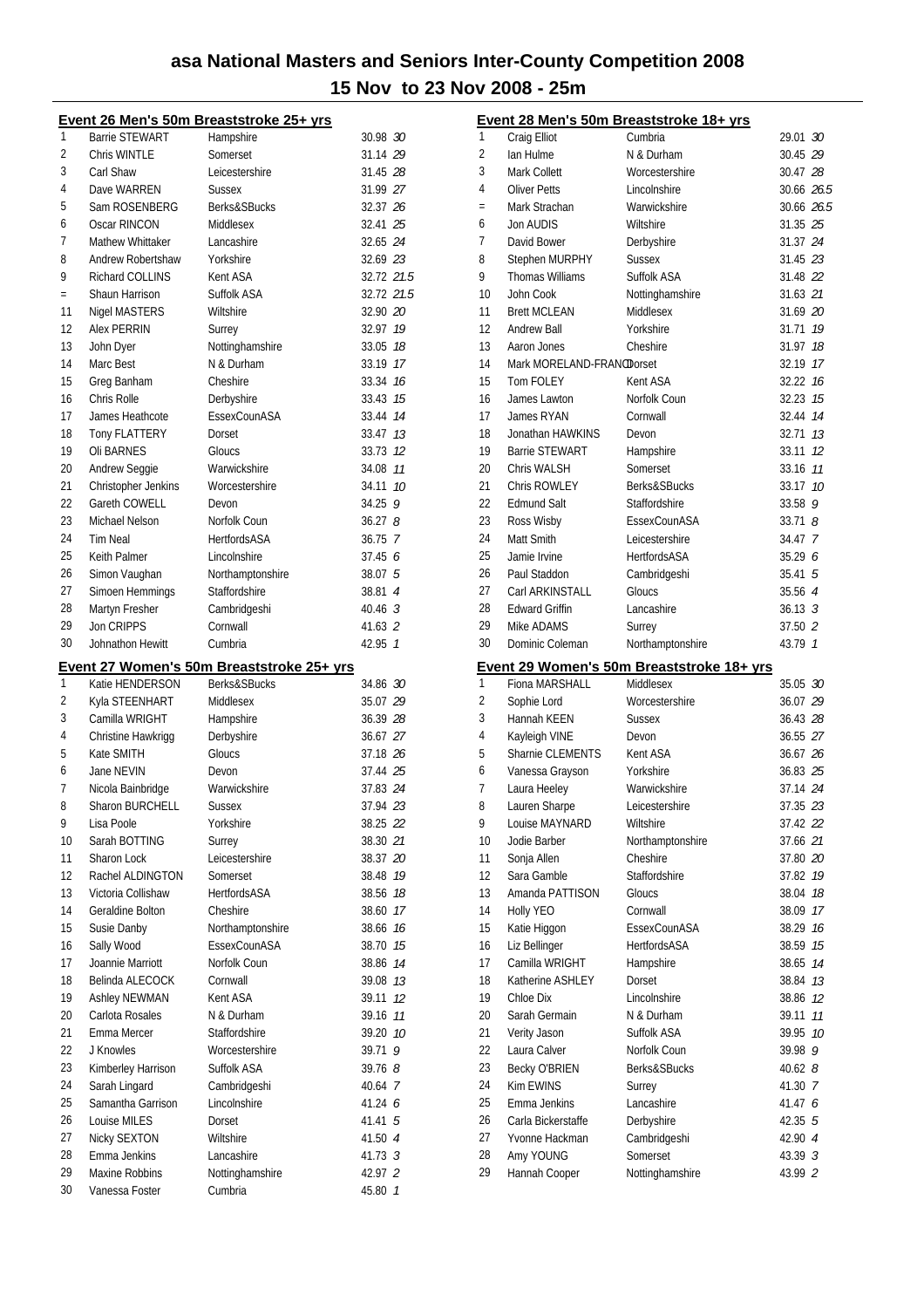|    | Event 30 Mixed 4x50m Medley Relay 240+ yrs   |             |      |
|----|----------------------------------------------|-------------|------|
| 1  | Suffolk ASA                                  | 2:20.34 30  |      |
| 2  | Cheshire                                     | 2:25.07 29  |      |
| 3  | Warwickshire                                 | 2:27.74 28  |      |
| 4  | Berks&SBucks                                 | 2:28.90 27  |      |
| 5  | Hampshire                                    | 2:30.92 26  |      |
| 6  | <b>Sussex</b>                                | 2:31.87 25  |      |
| 7  | Derbyshire                                   | 2:34.86 24  |      |
| 8  | Surrey                                       | 2:42.23 23  |      |
| 9  | Norfolk Coun                                 | 2:44.02 22  |      |
| 10 | Devon                                        | 2:44.34 21  |      |
| 11 | Yorkshire                                    | 2:45.51 20  |      |
| 12 | Leicestershire                               | 2:45.65     | 19   |
| 13 | Gloucs                                       | 2:46.06     | 18   |
| 14 | Kent ASA                                     | 2:49.07     | 17   |
| 15 | Middlesex                                    | 2:51.81     | 16   |
| 16 | Dorset                                       | 2:55.90     | 15   |
| 17 | Cornwall                                     | 2:57.71 74  |      |
| 18 | Lancashire                                   | 2:58.24 13  |      |
| 19 | Nottinghamshire                              | 2:59.62     | 12   |
| 20 | EssexCounASA                                 | 3:01.30     | 11   |
| 21 | Wiltshire                                    | 3:11.37     | - 10 |
| 22 | Somerset                                     | $3:13.22$ 9 |      |
| 23 | Staffordshire                                | $3:16.52$ 8 |      |
|    | Event 31 Women's 4x50m Medley Relay 160+ yrs |             |      |
| 1  | <b>Sussex</b>                                | 2:16.81 30  |      |
| 2  | Middlesex                                    | 2:17.44 29  |      |
| 3  | Warwickshire                                 | 2:18.55 28  |      |
| 4  | Cheshire                                     | 2:19.97 27  |      |
| 5  | Kent ASA                                     | 2:20.09 26  |      |
| 6  | Wiltshire                                    | 2:20.48 25  |      |
| 7  | Somerset                                     | 2:20.58 24  |      |
| 8  | Derbyshire                                   | 2:21.21 23  |      |
| 9  | Leicestershire                               | 2:22.25 22  |      |
| 10 | Berks&SBucks                                 | 2:22.75 21  |      |
| 11 | Yorkshire                                    | 2:22.86 20  |      |
| 12 | Devon                                        | 2:22.91 19  |      |
| 13 | <b>HertfordsASA</b>                          | 2:23.85     | 18   |
| 14 | EssexCounASA                                 | 2:24.34     | 17   |
| 15 | Gloucs                                       | 2:24.46 76  |      |
| 16 | Hampshire                                    | 2:28.45     | 15   |
| 17 | Staffordshire                                | 2:28.73     | 14   |
| 18 | Norfolk Coun                                 | 2:29.64     | 13   |
| 19 | Worcestershire                               | 2:30.79     | 12   |
| 20 | Suffolk ASA                                  | 2:31.47     | 11   |
| 21 | Nottinghamshire                              | 2:33.81     | 10   |
| 22 | Lancashire                                   | 2:34.91     | 9    |
| 23 | Surrey                                       | 2:35.77     | 8    |
| 24 | Dorset                                       | 2:36.11     | 7    |
| 25 | Cornwall                                     | 2:36.67     | 6    |
| 26 | Cambridgeshi                                 | $2:39.48$ 5 |      |
| 27 | Lincolnshire                                 | 2:40.90 4   |      |
| 28 | Northamptonshire                             | $3:00.25$ 3 |      |
|    | N & Durham                                   | DQ S-2L     |      |

|          | Event 32 Men's 4x50m Medley Relay 160+ yrs  |                     |         |
|----------|---------------------------------------------|---------------------|---------|
| 1        | Warwickshire                                | 1:57.79 30          |         |
| 2        | Cheshire                                    | 1:58.39 29          |         |
| 3        | Berks&SBucks                                | 1:58.55 28          |         |
| 4        | <b>Sussex</b>                               | 1:59.87 27          |         |
| 5        | Lancashire                                  | 1:59.97 26          |         |
| 6        | Leicestershire                              | 2:00.19 25          |         |
| 7        | Middlesex                                   | 2:00.27 24          |         |
| 8        | <b>HertfordsASA</b>                         | 2:01.34 23          |         |
| 9        | N & Durham                                  | 2:01.97 22          |         |
| 10       | Devon                                       | 2:02.22 21          |         |
| 11       | Nottinghamshire                             | 2:02.72 20          |         |
| 12       | Gloucs                                      | 2:02.84 19          |         |
| 13       | Dorset                                      | 2:02.91 18          |         |
| 14       | Cambridgeshi                                | 2:03.17 17          |         |
| 15       | Hampshire                                   | 2:03.59 16          |         |
| 16       | Surrey                                      | 2:03.86 75          |         |
| 17       | Wiltshire                                   | 2:05.40 73.5        |         |
| $=$      | Yorkshire                                   | 2:05.40 73.5        |         |
| 19       | Kent ASA                                    | 2:06.04 12          |         |
| 20       | Derbyshire                                  | 2:08.31             | 11      |
| 21       | Lincolnshire                                | 2:08.37 10          |         |
| 22       | Cornwall                                    | $2:08.94$ 9         |         |
| 23       | EssexCounASA                                | $2:09.71$ $8$       |         |
| 24       | Suffolk ASA                                 | 2:10.43 7           |         |
| 25       | Norfolk Coun                                | 2:10.866            |         |
| 26       | Somerset                                    | $2:16.73$ 5         |         |
| 27       | Worcestershire                              | $2:20.04$ 4         |         |
| 28       | Northamptonshire                            | 2:22.223            |         |
| 29       | Staffordshire                               | $2:26.36$ 2         |         |
|          |                                             |                     |         |
|          | Cumbria                                     | DQ SL-              |         |
|          | Event 33 Women's 4x50m Medley Relay 72+ yrs |                     |         |
| 1        | Warwickshire                                | 2:05.85 30          |         |
| 2        | Middlesex                                   | 2:07.00 29          |         |
| 3        | Devon                                       | 2:09.30 28          |         |
| 4        | Yorkshire                                   | 2:10.67 27          |         |
| 5        | Worcestershire                              | 2:11.30 26          |         |
| 6        | Suffolk ASA                                 | 2:11.77 25          |         |
| 7        | Gloucs                                      | 2:11.90 24          |         |
| 8        | Dorset                                      | 2:12.26 23          |         |
| 9        | Hampshire                                   | 2:12.32 22          |         |
| 10       | Wiltshire                                   | 2:12.46 21          |         |
| 11       | <b>HertfordsASA</b>                         | 2:13.25 20          |         |
| 12       | Cheshire                                    | 2:13.59             | 19      |
| 13       | Derbyshire                                  | 2:15.01             | 18      |
| 14       | Kent ASA                                    | 2:15.15             | 17      |
| 15       | Leicestershire                              | 2:15.50             | 16      |
| 16       | <b>Sussex</b>                               | 2:15.84             | 15      |
| 17       | Norfolk Coun                                | 2:15.94             | 14      |
| 18       | Staffordshire                               | 2:17.20             | 13      |
| 19       | EssexCounASA                                | 2:18.09             | 12      |
| 20       | Berks&SBucks                                | 2:18.37             | 11      |
| 21<br>22 | Northamptonshire<br>Lincolnshire            | 2:18.50             | 10<br>9 |
| 23       | Lancashire                                  | 2:19.38             |         |
| 24       |                                             | $2:19.83$ $8$       | - 7     |
| 25       | Surrey<br>N & Durham                        | 2:22.91<br>2:23.666 |         |
| 26       | Cambridgeshi                                | $2:23.74$ 5         |         |
| 27       | Somerset                                    | 2:27.80 4           |         |
| 28       | Nottinghamshire                             | $2:28.81$ 3         |         |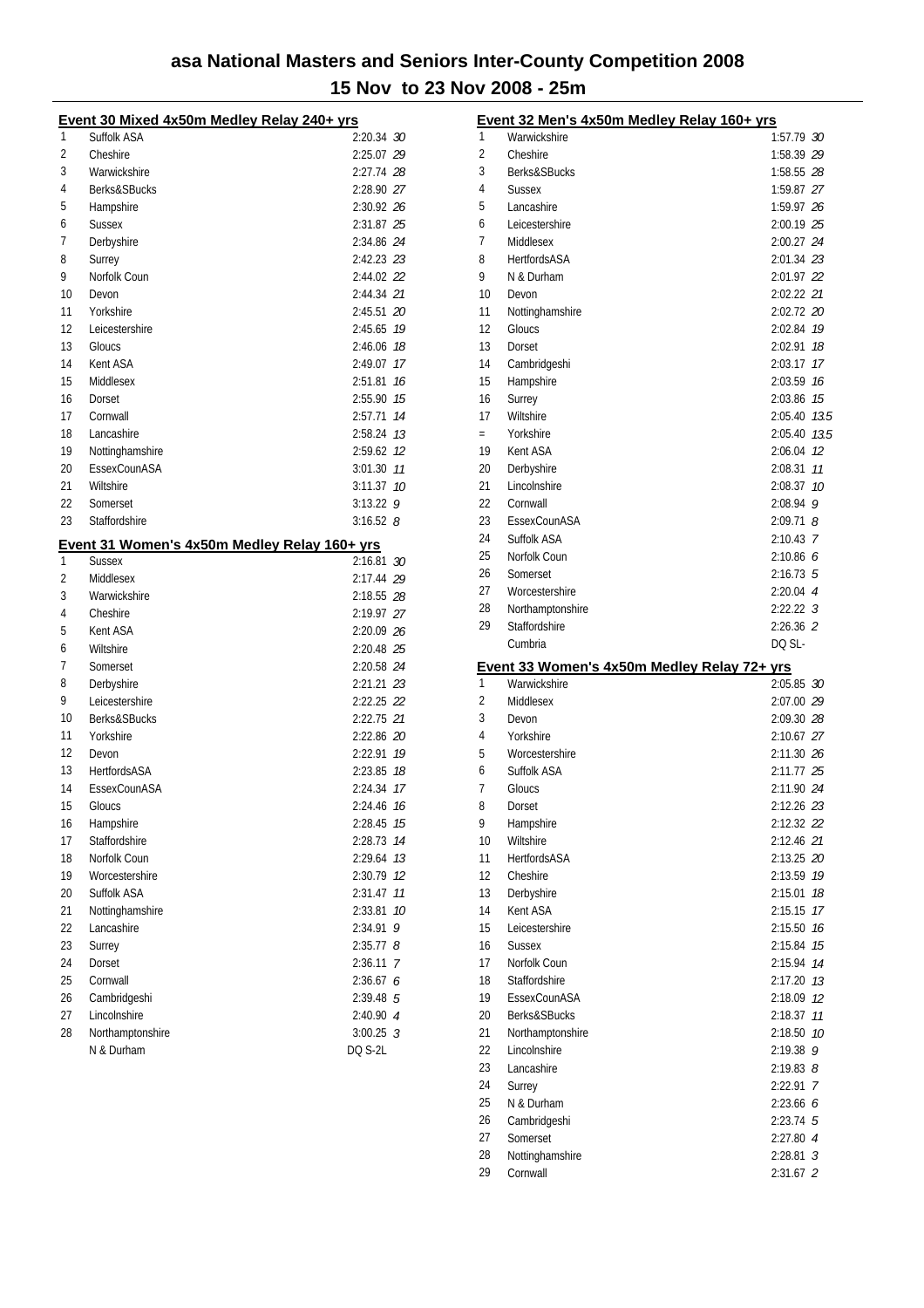|    |                         | <u>Event 34 Men's 4x50m Medley Relay 72+ yrs</u> |               |    |
|----|-------------------------|--------------------------------------------------|---------------|----|
| 1  | Leicestershire          |                                                  | 1:48.56 30    |    |
| 2  | Warwickshire            |                                                  | 1:49.41 29    |    |
| 3  | Worcestershire          |                                                  | 1:50.17 28    |    |
| 4  | Hampshire               |                                                  | 1:51.37 27    |    |
| 5  | Wiltshire               |                                                  | 1:51.39 26    |    |
| 6  | Cheshire                |                                                  | 1:52.53 25    |    |
| 7  | Suffolk ASA             |                                                  | 1:52.86 24    |    |
| 8  | Berks&SBucks            |                                                  | 1:53.34 23    |    |
| 9  | <b>Sussex</b>           |                                                  | 1:53.61 22    |    |
| 10 | N & Durham              |                                                  | 1:53.91 21    |    |
| 11 | Cornwall                |                                                  | 1:54.66 20    |    |
| 12 | Kent ASA                |                                                  | 1:55.12 79    |    |
| 13 | Norfolk Coun            |                                                  | 1:55.33       | 18 |
| 14 | Yorkshire               |                                                  | 1:55.49 17    |    |
| 15 | Middlesex               |                                                  | 1:55.92 16    |    |
| 16 | Dorset                  |                                                  | 1:56.54 75    |    |
| 17 | Lincolnshire            |                                                  | 1:57.12 74    |    |
| 18 | Devon                   |                                                  | 1:57.66 73    |    |
| 19 | EssexCounASA            |                                                  | 1:58.15       | 12 |
| 20 | Gloucs                  |                                                  | 1:58.22       | 11 |
| 21 | Nottinghamshire         |                                                  | 1:58.89       | 10 |
| 22 | Derbyshire              |                                                  | 1:59.33 9     |    |
| 23 | Somerset                |                                                  | $2:00.55$ $8$ |    |
| 24 | Surrey                  |                                                  | 2:03.74 7     |    |
| 25 | Cambridgeshi            |                                                  | 2:04.486      |    |
| 26 | Staffordshire           |                                                  | 2:09.605      |    |
| 27 | Northamptonshire        |                                                  | 2:14.79 4     |    |
|    | <b>HertfordsASA</b>     |                                                  | DQ 0-         |    |
|    | Lancashire              |                                                  | DQ SL-3L      |    |
|    |                         |                                                  |               |    |
|    |                         | Event 35 Women's 50m Freestyle 65+ yrs           |               |    |
| 1  | Jean HOWARD-JONES       | Dorset                                           | 33.99 30      |    |
| 2  | Jill Complin            | EssexCounASA                                     | 36.67 29      |    |
| 3  | Gail BAPTIST            | Gloucs                                           | 38.14 28      |    |
| 4  | Ann GRANTHAM            | Devon                                            | 38.58 27      |    |
| 5  | Elisabeth Green         | Warwickshire                                     | 38.99 26      |    |
| 6  | Penny WEBSTER           | Surrey                                           | 39.17 25      |    |
| 7  | Doreen Gordon           | Lancashire                                       | 39.39 24      |    |
| 8  | Susan Holdich           | Suffolk ASA                                      | 39.53 23      |    |
| q  | Jenny DEAN              | Sussex                                           | 40.53 22      |    |
| 10 | Georgie HAMILTON        | Middlesex                                        | 40.93 21      |    |
| 11 | Brenda Walker           | Cheshire                                         | 42.64 20      |    |
| 12 | Joan JACKSON            | Cornwall                                         | 44.00         | 19 |
| 13 | Jenny BALL              | Hampshire                                        | 45.25         | 18 |
| 14 | Lorna HARDING           | Wiltshire                                        | 45.90         | 17 |
| 15 | Naomi Crowder           | Yorkshire                                        | 50.41         | 16 |
| 16 | <b>Hazel Greenfield</b> | Norfolk Coun                                     | 52.35         | 15 |
| 17 | Rosemary JOHNSON        | Somerset                                         | 52.92         | 14 |
| 18 | Rita Baxter             | Lincolnshire                                     | 54.29         | 13 |
| 19 | Rosemary McChesney      | Derbyshire                                       | 56.39         | 12 |
| 20 | Patricia Johnston       | Cumbria                                          | 58.27         | 11 |
| 21 | Audrey Head             | Cambridgeshi                                     | 59.55         | 10 |
| 22 | Maureen FAKLEY          | Kent ASA                                         | 1:01.99       | 9  |
| 23 | Margaret Holmes         | Staffordshire                                    | 1:09.08 8     |    |

|    | Event 36 Men's 50m Freestyle 65+ yrs |                                        |                    |    |
|----|--------------------------------------|----------------------------------------|--------------------|----|
| 1  | Neil McKinnon                        | Cheshire                               | 29.10 30           |    |
| 2  | <b>Bill LETCH</b>                    | Devon                                  | 30.32 29           |    |
| 3  | John Tennant                         | Warwickshire                           | 30.54 28           |    |
| 4  | lan McLean                           | Lancashire                             | 31.76 27           |    |
| 5  | <b>Balaczs GYORFFY</b>               | Gloucs                                 | 31.89 26           |    |
| 6  | Paul WEBSTER                         | Kent ASA                               | 31.90 25           |    |
| 7  | John Fry                             | Suffolk ASA                            | 32.29 24           |    |
| 8  | <b>Geoff STOKES</b>                  | Hampshire                              | 32.71 23           |    |
| 9  | Rodney MILLER                        | <b>Sussex</b>                          | 32.99 22           |    |
| 10 | <b>Richard STEAD</b>                 | Surrey                                 | 33.06 21           |    |
| 11 | Mike DANIELL                         | <b>Berks&amp;SBucks</b>                | 33.44 20           |    |
| 12 | Derek Gore                           | EssexCounASA                           | 33.70 19           |    |
| 13 | <b>Brian Evans</b>                   | Derbyshire                             | 34.95              | 18 |
| 14 | <b>Eddie Sawyers</b>                 | N & Durham                             | 35.09 17           |    |
| 15 | <b>Allen Miles</b>                   | Leicestershire                         | 35.42 16           |    |
| 16 | Harry Barrow                         | Yorkshire                              | 35.76 15           |    |
| 17 | David MATHISON                       | Middlesex                              | 36.61 74           |    |
| 18 | John Youngman                        | Norfolk Coun                           | 38.56 13           |    |
| 19 | Richard Goddard                      | Cambridgeshi                           | 38.69 12           |    |
| 20 | Jim Peto                             | Northamptonshire                       | 40.49 11           |    |
| 21 | <b>Brian DAVIS</b>                   | Wiltshire                              | 42.01 10           |    |
| 22 | Frank Jones                          | Worcestershire                         | 43.45 9            |    |
| 23 | Robert LLOYD-EVANS                   | Dorset                                 | 43.70 <i>8</i>     |    |
| 24 | <b>Edgar Hastings</b>                | Staffordshire                          | 49.83 7            |    |
| 25 | Michael REDHEAD                      | Cornwall                               | 51.03 6            |    |
| 26 | <b>Richard Howes</b>                 | Lincolnshire                           | 52.11 <sup>5</sup> |    |
| 27 | <b>Gordon RAWLINGS</b>               | Somerset                               | 52.78 4            |    |
| 28 | Neil Blake                           | <b>HertfordsASA</b>                    | $57.35 \t3$        |    |
| 29 | Michael Farrell                      | Nottinghamshire                        | 58.01 2            |    |
|    |                                      | Event 37 Women's 50m Freestyle 55+ yrs |                    |    |
| 1  | Rachel Barton                        | Cheshire                               | 31.75 30           |    |
| 2  | Sue HAIGH                            | Devon                                  | 32.75 29           |    |
| 3  | Kath Tunnicliffe                     | Staffordshire                          | 33.09 28           |    |
| 4  | Val Thorp                            | Derbyshire                             | 33.57 27           |    |
| 5  | Judy Wilson                          | Warwickshire                           | 34.84 26           |    |
| 6  | Julia HECTOR                         | Somerset                               | 34.91 25           |    |
| 7  | Alison GWYNN                         | <b>Sussex</b>                          | 35.16 24           |    |
| 8  | Linda ASHMORE                        | Dorset                                 | 35.98 23           |    |
| 9  | Janet WOOD                           | Kent ASA                               | 36.19 22           |    |
| 10 | Julia KEMP                           | Wiltshire                              | 36.56 <i>21</i>    |    |
| 11 | Janet Gardiner                       | <b>HertfordsASA</b>                    | 37.73 20           |    |
| 12 | Anne CORK                            | Berks&SBucks                           | 37.80              | 19 |
| 13 | Jane ASHER                           | Surrey                                 | 37.86              | 18 |
| 14 | Pat Jackson                          | Norfolk Coun                           | 37.91              | 17 |
| 15 | Carol Brown                          | Yorkshire                              | 37.95              | 16 |
| 16 | Pat Reynolds                         | Northamptonshire                       | 37.96              | 15 |
| 17 | Susie BRESLIN                        | Middlesex                              | 38.49              | 14 |
| 18 | Louise MITTINS                       | Hampshire                              | 38.55              | 13 |
| 19 | Sandy FOSKETT                        | Cornwall                               | 39.08              | 12 |
| 20 | Vicki Buck                           | Suffolk ASA                            | 39.54              | 11 |
| 21 | Pat Ticehurst                        | Cambridgeshi                           | 41.04              | 10 |
| 22 | Christine Hornby                     | Lancashire                             | 42.35              | 9  |
| 23 | Carol NEWMAN                         | Gloucs                                 | 43.45 $8$          |    |
| 24 | Nina Savory                          | Lincolnshire                           | 46.27              | 7  |
| 25 | Diane Hunt                           | EssexCounASA                           | 55.99 6            |    |
| 26 | Patricia Johnston                    | Cumbria                                | 59.55 5            |    |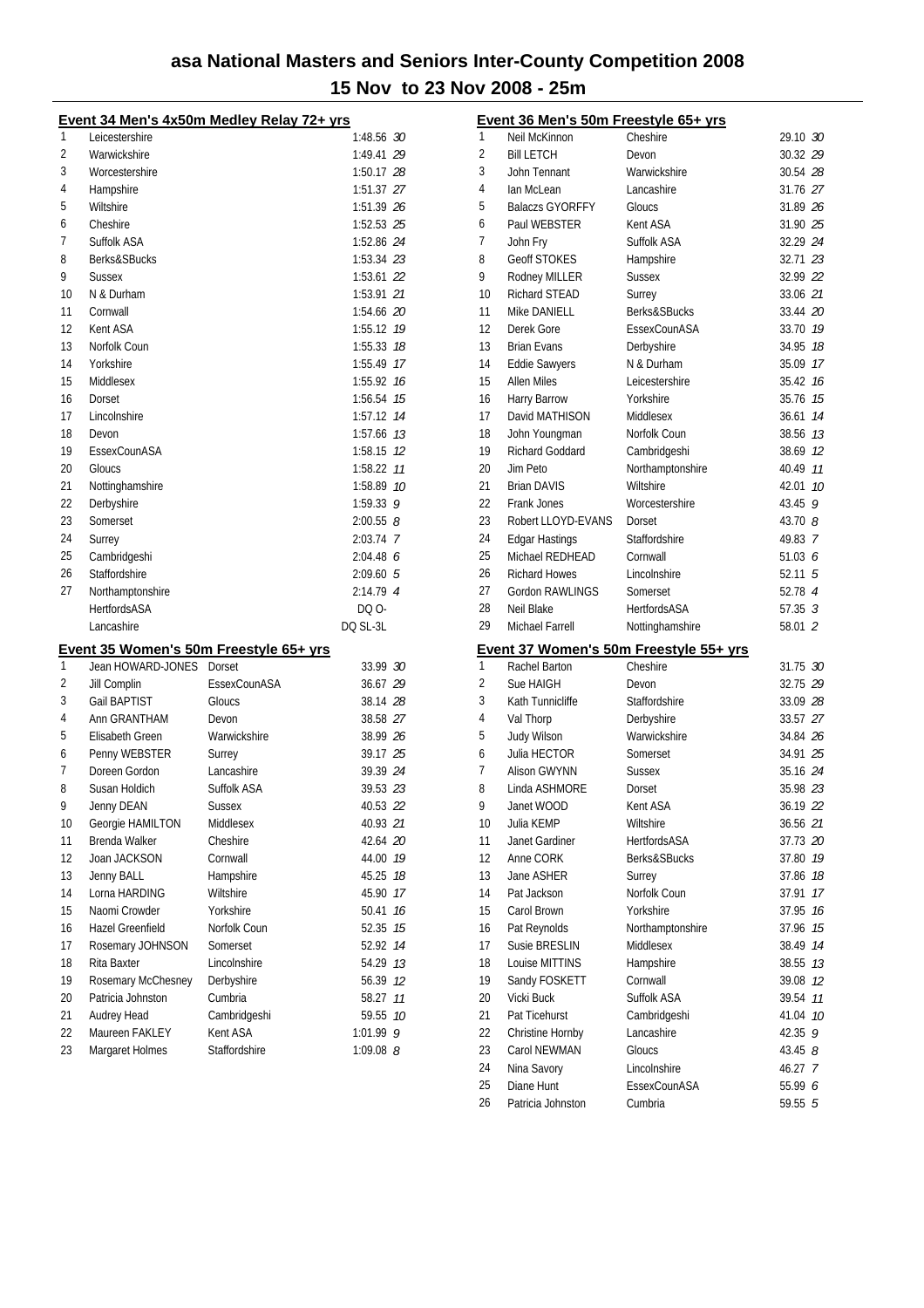|     | Event 38 Men's 50m Freestyle 55+ yrs |                                        |                      |
|-----|--------------------------------------|----------------------------------------|----------------------|
| 1   | Robert Cramb                         | Warwickshire                           | 28.52 30             |
| 2   | Chris Dunn                           | <b>HertfordsASA</b>                    | 28.60 29             |
| 3   | Barrie ROLFE                         | <b>Sussex</b>                          | 28.65 28             |
| 4   | Stephen Whitfield                    | Yorkshire                              | 29.25 27             |
| 5   | Tony MEEK                            | Kent ASA                               | 29.36 26             |
| 6   | Duncan MCCREADIE                     | Berks&SBucks                           | 29.46 25             |
| 7   | Peter Kerslake                       | Nottinghamshire                        | 29.96 24             |
| 8   | Ivan Myall                           | EssexCounASA                           | 30.58 23             |
| 9   | Colin HAMLING                        | Surrey                                 | 30.69 22             |
| 10  | Dave DAVENPORT                       | Hampshire                              | 30.96 21             |
| 11  | Les JESSOP                           | Dorset                                 | 31.29 20             |
| 12  | Robin Oldfield                       | Leicestershire                         | 31.60 19             |
| 13  | Alan Rowson                          | Cheshire                               | 31.64 18             |
| 14  | Len Phoenix                          | Suffolk ASA                            | 31.67 17             |
| 15  | Derek PARR                           | Middlesex                              | 32.05 16             |
| 16  | Phillip Coghlan                      | Norfolk Coun                           | 32.24 15             |
| 17  | Mike Keeble                          | Lincolnshire                           | 32.42 74             |
| 18  | John WEBB                            | Gloucs                                 | 32.53 13             |
| 19  | Peter STEPHENS                       | Cornwall                               |                      |
| 20  | Allan Duffield                       | Worcestershire                         | 32.59 12<br>32.78 11 |
|     |                                      |                                        |                      |
| 21  | Paul RUSSELL                         | Devon                                  | 32.86 10             |
| 22  | Richard Braybrook                    | Northamptonshire                       | 33.09 9              |
| 23  | David Nevill                         | Lancashire                             | 33.198               |
| 24  | Chris Burge                          | Derbyshire                             | 33.55 7              |
| 25  | Peter Rank                           | Cambridgeshi                           | 34.376               |
| 26  | Alex Brown                           | N & Durham                             | 34.39 5              |
| 27  | Lloyd SHORT                          | Wiltshire                              | 39.03 4              |
| 28  | Peter WILLIAMS                       | Somerset                               | 46.993               |
|     |                                      | Event 39 Women's 50m Freestyle 45+ yrs |                      |
| 1   | Rebecca JENKINSON                    | Devon                                  | 29.96 30             |
| 2   | Suxanne Linton                       | Warwickshire                           | 30.02 29             |
| 3   | Lindsey Gowland                      | Staffordshire                          | 30.03 28             |
| 4   | Alyson Fordham                       | EssexCounASA                           | 30.29 27             |
| 5   | <b>Alison NYE</b>                    | Kent ASA                               | 30.53 26             |
| 6   | Debbie Matless                       | Norfolk Coun                           | 30.67 25             |
| 7   | Tamsin JAGGS                         | Middlesex                              | 31.83 24             |
| 8   | Jill Jones                           | Cheshire                               | 31.87 22.5           |
| $=$ | Sally Winter                         | <b>HertfordsASA</b>                    | 31.87 22.5           |
| 10  | Mary Purvis                          | N & Durham                             | 32.02 21             |
| 11  | Jo Smith                             | Leicestershire                         | 32.27 20             |
| 12  | Carolyn Irvine                       | Yorkshire                              | 32.45<br>19          |
| 13  | Coral WALLIS                         | Sussex                                 | 32.65 18             |
| 14  | Catherine BECKETT                    | Hampshire                              | 32.77<br>17          |
| 15  | <b>Berenice Wilson</b>               | Derbyshire                             | 16<br>32.87          |
| 16  | Jessica RATHKE                       | Berks&SBucks                           | 15<br>33.19          |
| 17  | Ninette HIBBS                        | Cornwall                               | 14<br>33.34          |
| 18  | Kay ARKINSTALL                       | Gloucs                                 | 13<br>33.41          |
| 19  | Kate MASON                           | Dorset                                 | 12<br>33.44          |
| 20  |                                      |                                        |                      |
| 21  | Phillipa CARTER<br>Chris WILLETTS    | Wiltshire                              | 33.61<br>11          |
|     |                                      | Surrey                                 | 33.89 10             |
| 22  | Karen Blackmore                      | Nottinghamshire                        | 34.16 9              |
| 23  | Dina Thornton                        | Suffolk ASA                            | 34.42 <i>8</i>       |
| 24  | Karen Barton                         | Lancashire                             | 34.45 7              |
| 25  | Vanessa Foster                       | Cumbria                                | 34.69 6              |
| 26  | <b>Bernice Battams</b>               | Northamptonshire                       | 35.69 5              |
| 27  | Janet Mayer                          | Worcestershire                         | 37.66 4              |
| 28  | Jane Clarke                          | Lincolnshire                           | 40.99 3              |
| 29  | Jenny Winster                        | Cambridgeshi                           | 43.89 2              |
| 30  | Diana COCKERAL                       | Somerset                               | 53.91 1              |
|     |                                      |                                        |                      |

|        | <u>Event 40 Men's 50m Freestyle 45+ yrs</u> |                                        |                      |   |
|--------|---------------------------------------------|----------------------------------------|----------------------|---|
| 1      | Mark REYNOLDS                               | Middlesex                              | 25.44 30             |   |
| 2      | Peter LONG                                  | Cornwall                               | 26.03 29             |   |
| 3      | <b>Mick Commons</b>                         | Leicestershire                         | 26.73 28             |   |
| 4      | Tom Dean                                    | Lancashire                             | 26.92 27             |   |
| 5      | Alec Johnson                                | Cheshire                               | 27.02 26             |   |
| 6      | Colin STEPHENSON                            | Gloucs                                 | 27.32 25             |   |
| 7      | <b>Neil ROBERTS</b>                         | Devon                                  | 27.42 24             |   |
| 8      | <b>Trevor Clark</b>                         | Warwickshire                           | 27.59 23             |   |
| 9      | Martyn Fresher                              | Cambridgeshi                           | 27.73 22             |   |
| 10     | Rob Lucas                                   | Yorkshire                              | 27.96 21             |   |
| 11     | Simon Collingham                            | Nottinghamshire                        | 28.15 20             |   |
| 12     | Stephen BRAINE                              | <b>Sussex</b>                          | 28.24 19             |   |
| 13     | Rory FITZGERALD                             | Hampshire                              | 28.34 18             |   |
| 14     | Bryan DULLAGE                               | Dorset                                 | 28.36 16.5           |   |
| $=$    | <b>Steve PAPPS</b>                          | Berks&SBucks                           | 28.36 16.5           |   |
| 16     | <b>Barry Chandler</b>                       | HertfordsASA                           | 28.40 75             |   |
| 17     | John Lamb                                   | N & Durham                             | 28.62 14             |   |
| 18     | Jonathan EXALL                              | Kent ASA                               | 28.74 13             |   |
| 19     | Tommy Schneider                             | Lincolnshire                           | 28.86 12             |   |
| 20     | Peter SEWARD                                | Wiltshire                              | 29.18 11             |   |
| 21     | <b>Thomas Enright</b>                       | EssexCounASA                           | 29.52 10             |   |
| 22     | Peter Lynch                                 | Suffolk ASA                            | 29.61                | 9 |
| 23     | Mark WALSH                                  | Somerset                               | 29.748               |   |
| 24     | Martyn Finney                               | Staffordshire                          | 30.86 7              |   |
| 25     | <b>Jim BOUCHER</b>                          | Surrey                                 | 31.036               |   |
| 26     | John Holden                                 | Worcestershire                         | 31.075               |   |
| 27     | Chris Weeds                                 | Derbyshire                             | 31.25 4              |   |
| 28     | <b>Gerald Battams</b>                       | Northamptonshire                       | 31.39 <sup>3</sup>   |   |
| 29     | Jon Pulford                                 | Norfolk Coun                           | 31.49 2              |   |
| 30     | Stephen Foster                              | Cumbria                                | 33.22 1              |   |
|        |                                             | Event 41 Women's 50m Freestyle 35+ yrs |                      |   |
| 1      | Helen Sadler                                | Cheshire                               | 28.31 30             |   |
| 2      | <b>Helen Akers</b>                          | Derbyshire                             | 28.98 29             |   |
| 3      | Melanie McWhirter                           | Warwickshire                           | 29.12 28             |   |
| 4      | Rebecca STEWART                             | Kent ASA<br>N & Durham                 | 29.32 27             |   |
| 5      | Lucie Turcotte                              |                                        | 29.61 26             |   |
| 6<br>7 | Carol Hughes<br>Sarah HUDGTON               | Lancashire<br>Somerset                 | 29.79 25<br>29.89 24 |   |
| 8      |                                             |                                        |                      |   |
| 9      | <b>Sharon Perry</b><br>Michelle Hewson      | Suffolk ASA<br><b>HertfordsASA</b>     | 30.00 23<br>30.26 22 |   |
| 10     | Jenny Swallow                               | EssexCounASA                           | 30.44 21             |   |
| 11     | Pauline FREESTONE                           | <b>Sussex</b>                          | 30.49 20             |   |
| 12     | Carmen SPIERS                               |                                        | 30.69 19             |   |
| 13     | Lynne Dawson                                | Surrey<br>Yorkshire                    | 30.90 18             |   |
| 14     | Kate VEALE                                  | Devon                                  | 30.96 17             |   |
| 15     | Jo Johnson                                  | Norfolk Coun                           | 31.06 76             |   |
| 16     | Claire FLETCHER                             | Hampshire                              | 31.14 75             |   |
| 17     | <b>Helen HANKS</b>                          | Wiltshire                              | 31.34 14             |   |
| 18     | Helen Eke                                   | Lincolnshire                           | 31.50 73             |   |
| 19     | Sarah Chamberlain                           | Cambridgeshi                           | 31.72 12             |   |
| 20     | Shelly Davis                                | Nottinghamshire                        | 32.22 11             |   |
| 21     | Amanda HEATH                                | Berks&SBucks                           | 32.28 10             |   |
| 22     | <b>Sharon JENKINS</b>                       | Middlesex                              | 32.54 9              |   |
| 23     | Ruth Cheema                                 | Leicestershire                         | 33.098               |   |
| 24     | <b>Liz KINGSLEY</b>                         | Dorset                                 | 33.31 7              |   |
| 25     | Natalie WALKER                              | Cornwall                               | 33.89 6              |   |
| 26     | Judith Hancock                              | Staffordshire                          | 34.26 5              |   |
| 27     | Anne NICHOLLS                               | <b>Gloucs</b>                          | 36.28 4              |   |
| 28     |                                             |                                        |                      |   |
|        |                                             |                                        |                      |   |
| 29     | Toni Vaughan<br>Vanessa Foster              | Worcestershire<br>Cumbria              | $37.56$ 3<br>37.83 2 |   |
| 30     | Helen Linden                                | Northamptonshire                       | 38.62 1              |   |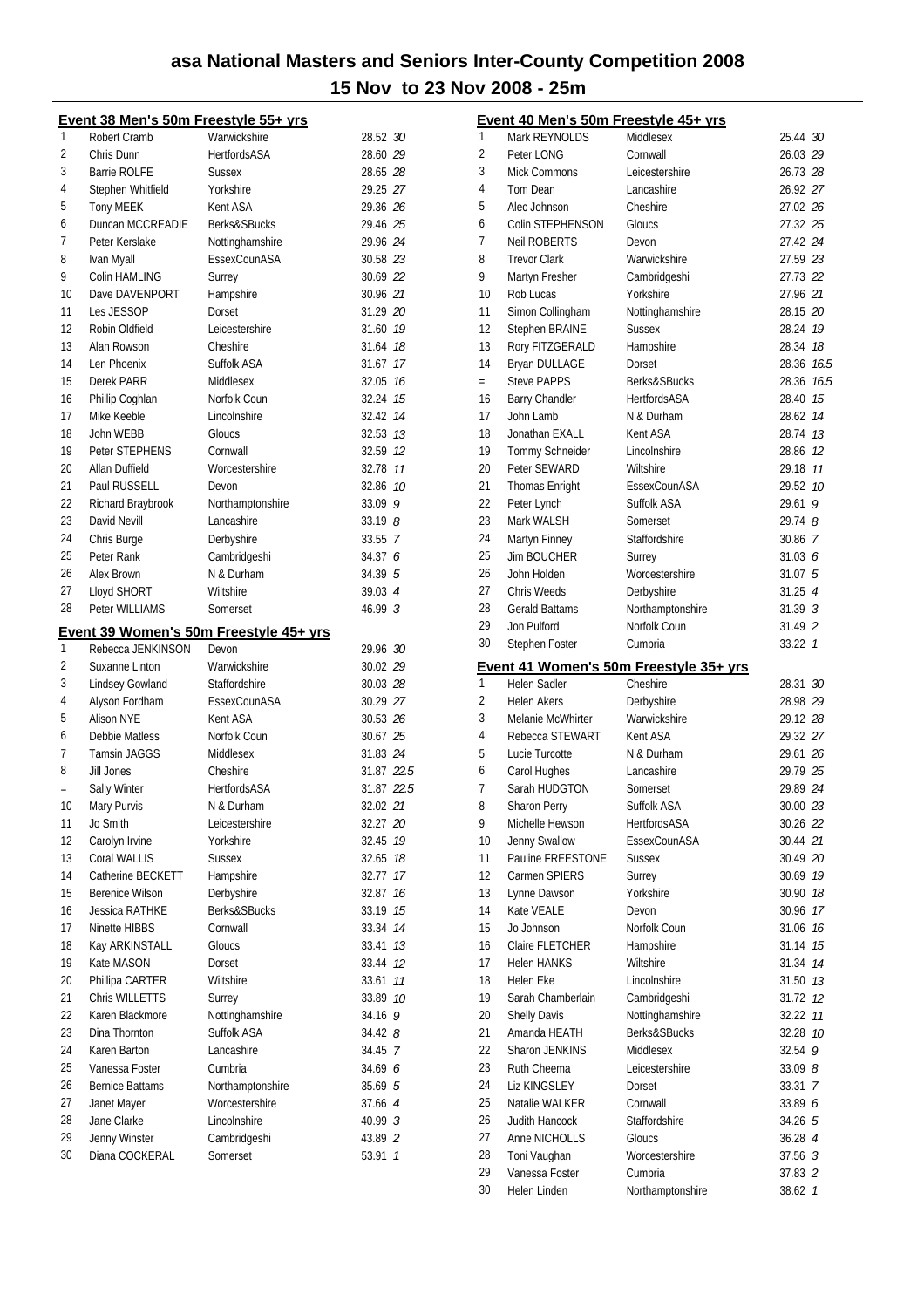|     | Event 42 Men's 50m Freestyle 35+ yrs |                                        |                    |
|-----|--------------------------------------|----------------------------------------|--------------------|
| 1   | Dave WARREN                          | <b>Sussex</b>                          | 24.78 30           |
| 2   | Adam PERROTT                         | Hampshire                              | 25.50 29           |
| 3   | Nic VAUGHAN                          | Dorset                                 | 25.54 28           |
| 4   | Craig Kirkland                       | HertfordsASA                           | 25.92 27           |
| 5   | Steve Harding                        | Cheshire                               | 25.94 26           |
| 6   | Phil Cropper                         | Lancashire                             | 26.00 25           |
| 7   | Roland Lee                           |                                        |                    |
|     |                                      | Nottinghamshire                        | 26.01 24           |
| 8   | David Chaney                         | N & Durham                             | 26.18 23           |
| 9   | Andy HUDSON                          | Kent ASA                               | 26.19 22           |
| 10  | Paul KIRK                            | Wiltshire                              | 26.20 21           |
| 11  | Morne Potgeiter                      | Leicestershire                         | 26.45 20           |
| 12  | Mark Osterritter                     | EssexCounASA                           | 26.46 19           |
| 13  | Pete SMITH                           | Gloucs                                 | 26.75 18           |
| 14  | Christopher Ryall                    | Warwickshire                           | 27.05 17           |
| 15  | <b>Garry Vickers</b>                 | Derbyshire                             | 27.07 16           |
| 16  | Jason PARISH                         | Middlesex                              | 27.18 15           |
| 17  | <b>Brian WRIGHT</b>                  | Berks&SBucks                           | 27.44 14           |
| 18  | Phillip ICKE                         | Somerset                               | 27.50 13           |
| 19  | Mark PLUMRIDGE                       | Devon                                  | 27.53 12           |
| 20  | Keith HOLLIS                         | Cornwall                               | 27.59 11           |
|     |                                      |                                        |                    |
| 21  | Malcolm Latta                        | Worcestershire                         | 27.74 10           |
| 22  | Raoul DOWNEY                         | Surrey                                 | 28.079             |
| 23  | Ian Harris                           | Yorkshire                              | 28.168             |
| 24  | Adrian Homer                         | Northamptonshire                       | 28.24 7            |
| 25  | Chris Webster                        | Lincolnshire                           | 28.256             |
| 26  | Mark Claxton                         | Norfolk Coun                           | 28.39 5            |
| 27  | Andrew Fresher                       | Cambridgeshi                           | 28.80 4            |
| 28  | Paul Gibson                          | Cumbria                                | $29.53 \t3$        |
| 29  | Clive Mitson                         | Suffolk ASA                            | 30.54 2            |
| 30  | Simoen Hemmings                      | Staffordshire                          | 30.64 7            |
|     |                                      |                                        |                    |
|     |                                      |                                        |                    |
|     |                                      | Event 43 Women's 50m Freestyle 25+ yrs |                    |
| 1   | Kate Ward                            | Staffordshire                          | 27.78 30           |
| 2   | Penny PORTER                         | Gloucs                                 | 28.14 28.5         |
| $=$ | Carla Bosworth                       | Warwickshire                           | 28.14 28.5         |
| 4   | Fiona MARSHALL                       | Middlesex                              | 28.19 27           |
| 5   | Katie HENDERSON                      | Berks&SBucks                           | 28.30 26           |
| 6   | Elizabeth Mould                      | Yorkshire                              | 28.70 25           |
| 7   | Emma SAUNDERS                        | Kent ASA                               | 28.71 24           |
| 8   |                                      |                                        |                    |
|     | Alice HECTOR                         | Somerset                               | 28.82 23           |
| 9   | Aneska Binks                         | Leicestershire                         | 28.93 22           |
| 10  | Katie Birchall                       | Lancashire                             | 28.95 21           |
| 11  | Sarah HUNT                           | Hampshire                              | 29.18 20           |
| 12  | Helen Hitchcock                      | Nottinghamshire                        | 29.28 19           |
| 13  | Catherine Markwell                   | Norfolk Coun                           | 29.32 18           |
| 14  | Kimberley Harrison                   | Suffolk ASA                            | 29.48 17           |
| 15  | <b>Bethan SMITH</b>                  | Wiltshire                              | 29.62 16           |
| 16  | Rachel VALLINS                       | Dorset                                 | 29.76 15           |
| 17  | Caroline Sutton                      | Derbyshire                             | 29.93 74           |
| 18  | Natalie Conway                       | <b>HertfordsASA</b>                    | 30.11 13           |
| 19  | Kathy Weiss                          | EssexCounASA                           | 30.17 12           |
| 20  | Sharon BURCHELL                      | <b>Sussex</b>                          |                    |
|     |                                      |                                        | 30.19 11           |
| 21  | Helen Tonge                          | Cheshire                               | 30.29 10           |
| 22  | Zoie STEVENSON                       | Devon                                  | $30.32$ 9          |
| 23  | Kelly Bullimore                      | Lincolnshire                           | 31.058             |
| 24  | Karen BROWN                          | Surrey                                 | 31.14 7            |
| 25  | Louise Smith                         | Cambridgeshi                           | 32.17 6            |
| 26  | Carlota Rosales                      | N & Durham                             | 32.29 5            |
| 27  | Belinda ALECOCK                      | Cornwall                               | 32.72 4            |
| 28  | Helen Meeham                         | Cumbria                                | 36.46 <sup>3</sup> |
| 29  | Lucy Walters<br>Louisa Wallace       | Worcestershire                         | 37.64 2            |

|     | Event 44 Men's 50m Freestyle 25+ yrs |                                        |             |    |
|-----|--------------------------------------|----------------------------------------|-------------|----|
| 1   | Neale Sayle                          | Cheshire                               | 24.43 30    |    |
| 2   | <b>William FELGATE</b>               | Hampshire                              | 24.50 29    |    |
| 3   | Karl BUCHHOLTZ                       | Berks&SBucks                           | 24.62 28    |    |
| 4   | Shaun Harrison                       | Suffolk ASA                            | 24.79 27    |    |
| 5   | Russell PAGE-DOVE                    | Devon                                  | 24.80 26    |    |
| 6   | David ROBERTS                        | Middlesex                              | 25.04 25    |    |
| 7   | Nathan Oxford                        | Leicestershire                         | 25.29 24    |    |
| 8   | <b>Matthew Thomas</b>                | Warwickshire                           | 25.51 23    |    |
| 9   | David BRUCE                          | Surrey                                 | 25.60 22    |    |
| 10  | Jon AUDIS                            | Wiltshire                              | 25.61 20.5  |    |
| $=$ | Richard Bradford                     | Worcestershire                         | 25.61 20.5  |    |
| 12  | <b>Andrew FARRELL</b>                | <b>Sussex</b>                          | 25.93 19    |    |
| 13  | Keith TYLER                          | Dorset                                 | 26.00 18    |    |
| 14  | Oli BARNES                           | Gloucs                                 | 26.03 17    |    |
| 15  | <b>Philip Pratt</b>                  | Yorkshire                              | 26.07 16    |    |
| 16  | <b>Barry CUSSELLE</b>                | Kent ASA                               | 26.24 14.5  |    |
| $=$ | David Bower                          | Derbyshire                             | 26.24 14.5  |    |
| 18  | Robert Dickinson                     | N & Durham                             | 26.34 73    |    |
| 19  | <b>Tom Lord</b>                      | Lancashire                             | 26.51       | 12 |
| 20  | Ben ORR                              | Cornwall                               | 26.58 11    |    |
|     | Kristian Whitmarsh                   |                                        |             |    |
| 21  |                                      | EssexCounASA                           | 26.67 10    |    |
| 22  | Gavin Vaughan                        | Lincolnshire                           | 26.70 9     |    |
| 23  | Michael Nelson                       | Norfolk Coun                           | $27.03$ $8$ |    |
| 24  | Sean Callow                          | Nottinghamshire                        | 27.07 7     |    |
| 25  | David STEWART                        | Somerset                               | 27.116      |    |
| 26  | <b>Steve Buckley</b>                 | Cambridgeshi                           | 27.90 5     |    |
| 27  | Tim Warner                           | <b>HertfordsASA</b>                    | 28.38 4     |    |
| 28  | Rob Pullan                           | Staffordshire                          | $28.63 \t3$ |    |
| 29  | Michal Cieszczyk                     | Northamptonshire                       | 29.37 2     |    |
| 30  | Andrew Broatch                       | Cumbria                                | 30.97 1     |    |
|     |                                      | Event 45 Women's 50m Freestyle 18+ yrs |             |    |
| 1   | Charlotte Graham                     | Warwickshire                           | 27.20 30    |    |
| 2   | Julia BECKETT                        | Hampshire                              | 27.42 29    |    |
| 3   | Lauren Sharpe                        | Leicestershire                         | 27.85 28    |    |
| 4   | Sarah BENJAMIN                       | <b>Sussex</b>                          | 27.96 27    |    |
| 5   | Rebecca SMITH                        | Wiltshire                              | 28.12 26    |    |
| 6   | Jodie Barber                         | Northamptonshire                       | 28.43 25    |    |
| 7   | Sophie George                        | Suffolk ASA                            | 28.76 24    |    |
| 8   | Danielle FRANCIS                     | Dorset                                 | 28.78 23    |    |
| 9   | Holly Newsome                        | Cheshire                               | 28.83 22    |    |
| 10  | Leanne Taylor                        | Worcestershire                         | 28.87 21    |    |
| 11  | Sian BOULTON                         | Devon                                  | 28.98 20    |    |
| 12  | Rebecca Milnes                       | Yorkshire                              | 29.00 19    |    |
| 13  | Sara Greenwood                       | Norfolk Coun                           | 29.20 18    |    |
| 14  | Kirsty MELVILLE                      | Middlesex                              | 29.28 17    |    |
| 15  | Kate Ward                            | Staffordshire                          | 29.45 16    |    |
| 16  | Sharnie CLEMENTS                     | Kent ASA                               | 29.49 15    |    |
| 17  |                                      |                                        |             |    |
|     | Becky O'BRIEN                        | Berks&SBucks                           | 29.86       | 14 |
| 18  | Cathy Thompson                       | Cambridgeshi                           | 29.89 13    |    |
| 19  | Claire BERRY                         | Somerset                               | 29.92 12    |    |
| 20  | Amanda PATTISON                      | Gloucs                                 | 30.07 11    |    |
| 21  | Carla Bickerstaffe                   | Derbyshire                             | 30.20 10    |    |
| 22  | Anne Vanner                          | <b>HertfordsASA</b>                    | 30.26 9     |    |
| 23  | Laurie Jackson                       | Lancashire                             | $30.62$ $8$ |    |
| 24  | Catherine Lumley                     | EssexCounASA                           | 30.63 7     |    |
| 25  | Hollie Wells                         | Lincolnshire                           | 30.90 6     |    |
| 26  | Jemma NORMAN                         | Surrey                                 | 31.78 5     |    |
| 27  | Hannah Cooper                        | Nottinghamshire                        | 32.06 4     |    |
| 28  | Holly YEO                            | Cornwall                               | 32.73.3     |    |
| 29  | Sarah Germain                        | N & Durham                             | 33.11 2     |    |
| 30  | Helen Meeham                         | Cumbria                                | 37.83 7     |    |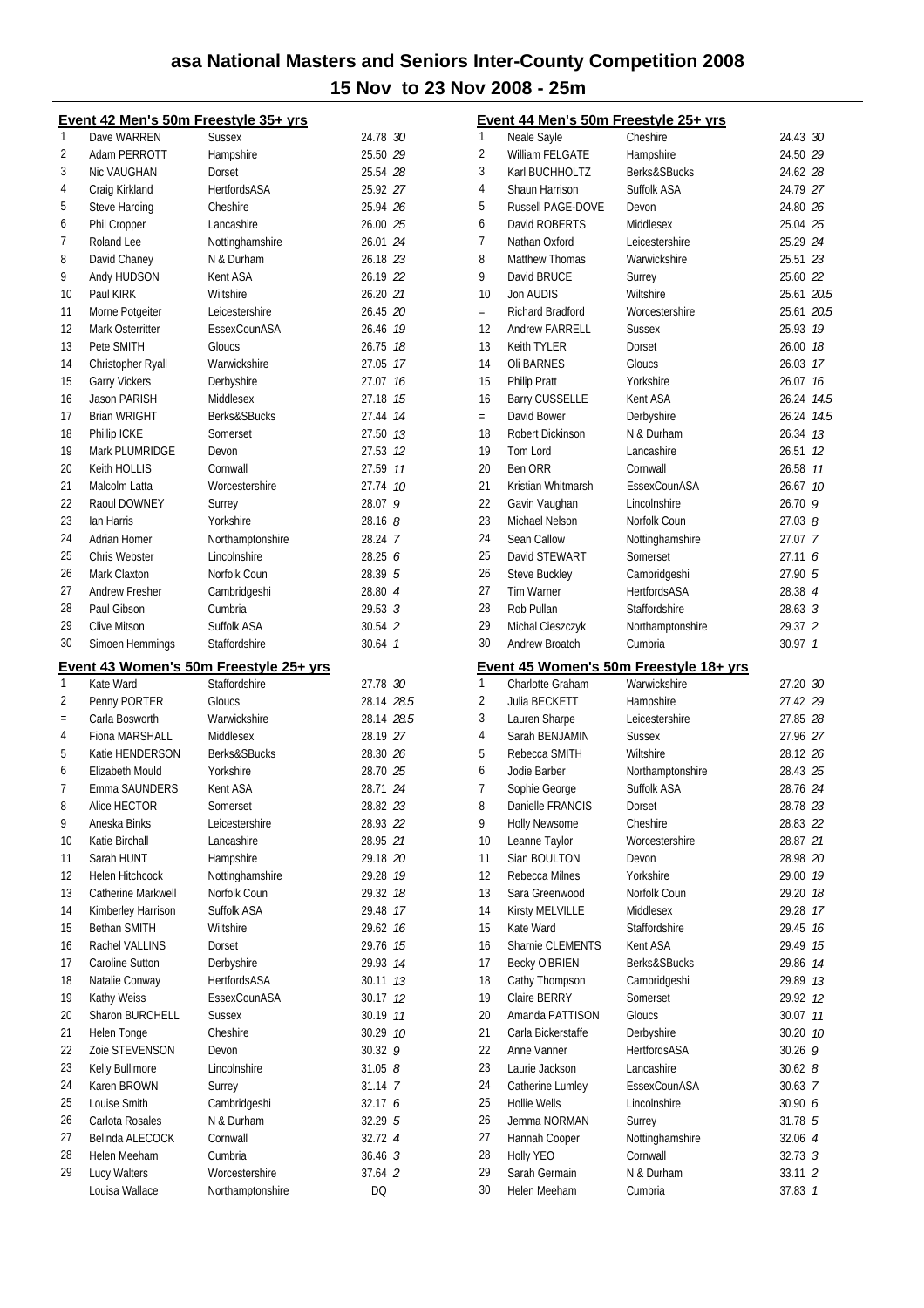|    | <u>Event 46 Men's 50m Freestyle 18+ yrs</u> |                                            |                |
|----|---------------------------------------------|--------------------------------------------|----------------|
| 1  | Alister Crawford                            | Yorkshire                                  | 23.89 30       |
| 2  | Craig Elliot                                | Cumbria                                    | 24.10 29       |
| 3  | Phil MUSPRATT                               | Wiltshire                                  | 24.24 28       |
| 4  | Ian Hulme                                   | N & Durham                                 | 24.40 27       |
| 5  | Mark MORELAND-FRANODorset                   |                                            | 24.55 26       |
| 6  | Leicestershire                              | Leicestershire                             | 24.67 25       |
| 7  | Matt PERKINS                                | Kent ASA                                   | 24.70 24       |
| 8  | Craig Ward                                  | Cheshire                                   | 24.77 23       |
| 9  | David Harrison                              | Suffolk ASA                                | 24.79 22       |
| 10 | <b>Neil TAYLOR</b>                          | Devon                                      | 24.93 21       |
| 11 | Adam Hennesy                                | Worcestershire                             | 25.07 20       |
| 12 | <b>Oliver Petts</b>                         | Lincolnshire                               | 25.08 19       |
| 13 | Stephen LUE                                 | Middlesex                                  | 25.10 18       |
| 14 | Richard Friedman                            | Norfolk Coun                               | 25.14 17       |
| 15 | Alasdair Irving                             | Warwickshire                               | 25.33 76       |
| 16 | David Holland                               | Derbyshire                                 | 25.67<br>15    |
| 17 | <b>Brendan GILTINANE</b>                    | Hampshire                                  | 25.72 14       |
| 18 | Chris ROWLEY                                | Berks&SBucks                               | 25.77 13       |
| 19 | Alex BERWICK                                | <b>Sussex</b>                              | 25.80 12       |
| 20 | <b>Ben Preston</b>                          | EssexCounASA                               | 25.82 11       |
| 21 | James RYAN                                  | Cornwall                                   | 26.21 10       |
| 22 | Michael Wall                                | Lancashire                                 | $26.28$ 9      |
| 23 | Steven BOWEN                                | Somerset                                   | 26.608         |
| 24 | Mark Thompson                               | Cambridgeshi                               | 26.63 7        |
| 25 | Ashley CASEY                                | Gloucs                                     | 26.78 6        |
| 26 | <b>Edmund Salt</b>                          | Staffordshire                              | 27.07 5        |
| 27 | Nick Brand                                  | Nottinghamshire                            | 27.52 4        |
| 28 | Andy COOK                                   | Surrey                                     | $27.62 \t3$    |
| 29 | Liam Blessing                               | HertfordsASA                               | 28.83 2        |
| 30 | Darryl Vokes                                | Northamptonshire                           | 28.96 7        |
|    |                                             |                                            |                |
|    |                                             | Event 47 Mixed 4x50m Medley Relay 260+ yrs |                |
| 1  | Hampshire                                   |                                            | 2:30.72 30     |
| 2  | Warwickshire                                |                                            | 2:33.33 29     |
| 3  | <b>Sussex</b>                               |                                            | 2:44.13 28     |
| 4  | Devon                                       |                                            | 2:47.69 27     |
| 5  | Middlesex                                   |                                            | 2:51.29 26     |
| 6  | Cheshire                                    |                                            | 2:51.93 25     |
| 7  | Dorset                                      |                                            | 2:53.55 24     |
| 8  | Yorkshire                                   |                                            | 2:56.90 23     |
| 9  | Lancashire                                  |                                            | 2:57.79 22     |
| 10 | Derbyshire                                  |                                            | 2:58.90 21     |
| 11 | Surrey                                      |                                            | 2:59.04 20     |
| 12 | Suffolk ASA                                 |                                            | 3:04.63<br>19  |
| 13 | Gloucs                                      |                                            | 3:05.47<br>18  |
| 14 | EssexCounASA                                |                                            | 3:07.34<br>17  |
| 15 | Cornwall                                    |                                            | 3:18.75<br>16  |
| 16 | Lincolnshire                                |                                            | 3:34.19<br>15  |
| 17 | <b>Staffordshire</b>                        |                                            | 4:03.93<br>14  |
|    | Kent ASA                                    |                                            | <b>DQ S-2L</b> |
|    | Somerset                                    |                                            | DQ 0-          |
|    | Wiltshire                                   |                                            | DQ T-          |
|    | Norfolk Coun                                |                                            | DQ T-          |

|                | Event 48 Men's 4x50m Medley Relay 200+ yrs                    |               |    |
|----------------|---------------------------------------------------------------|---------------|----|
| 1              | Warwickshire                                                  | 2:04.25 30    |    |
| $\overline{2}$ | Middlesex                                                     | 2:05.50 29    |    |
| 3              | Berks&SBucks                                                  | 2:05.68 28    |    |
| 4              | Cheshire                                                      | 2:05.89 27    |    |
| 5              | Yorkshire                                                     | 2:06.95 26    |    |
| 6              | Nottinghamshire                                               | 2:07.60 25    |    |
| 7              | <b>HertfordsASA</b>                                           | 2:08.25 24    |    |
| 8              | Devon                                                         | 2:08.39 23    |    |
| 9              | EssexCounASA                                                  | 2:11.05 22    |    |
| 10             | Lancashire                                                    | 2:11.24 21    |    |
| 11             | N & Durham                                                    | 2:11.67 20    |    |
| 12             | Kent ASA                                                      | 2:12.12 19    |    |
| 13             | Leicestershire                                                | 2:13.08 78    |    |
| 14             | Cornwall                                                      | 2:13.36       | 17 |
| 15             | Hampshire                                                     | 2:14.81       | 16 |
| 16             | Surrey                                                        | 2:15.14 75    |    |
| 17             | Gloucs                                                        | 2:16.82 14    |    |
| 18             | Dorset                                                        | 2:16.95 73    |    |
| 19             | Suffolk ASA                                                   | 2:17.13 12    |    |
| 20             | Lincolnshire                                                  | 2:19.58       | 11 |
| 21             | Worcestershire                                                | 2:22.55       | 10 |
| 22             | Northamptonshire                                              | 2:23.37<br>9  |    |
| 23             | Derbyshire                                                    | $2:25.34$ 8   |    |
| 24             | Norfolk Coun                                                  | 2:26.83 7     |    |
| 25             | Staffordshire                                                 | 2:28.846      |    |
| 26             | Somerset                                                      | 2:40.405      |    |
|                | Wiltshire                                                     | DQ 0-         |    |
|                | Cambridgeshi                                                  | DQ 0-         |    |
|                | <b>Sussex</b>                                                 | DQ 0-1L       |    |
|                |                                                               |               |    |
| 1              | Event 49 Women's 4x50m Medley Relay 200+ yrs<br><b>Sussex</b> | 2:24.99 30    |    |
| 2              | Yorkshire                                                     | 2:25.82 29    |    |
| 3              | Cheshire                                                      | 2:25.89 28    |    |
| 4              | <b>HertfordsASA</b>                                           | 2:29.31 27    |    |
| 5              | Warwickshire                                                  | 2:29.37 26    |    |
| 6              | Berks&SBucks                                                  | 2:30.17 25    |    |
| 7              | Kent ASA                                                      | 2:31.67 24    |    |
| 8              | Hampshire                                                     | 2:36.12 23    |    |
| 9              | Middlesex                                                     | 2:36.65 22    |    |
| 10             | Gloucs                                                        | 2:37.15 21    |    |
| 11             | Devon                                                         | 2:37.20 20    |    |
| 12             | Derbyshire                                                    | 2:37.33       | 19 |
| 13             | EssexCounASA                                                  | 2:37.80       | 18 |
| 14             | Somerset                                                      | 2:39.03       | 17 |
| 15             |                                                               |               |    |
| 16             | Wiltshire<br>Lancashire                                       | 2:43.33       | 16 |
| 17             | Norfolk Coun                                                  | 2:44.68       | 15 |
|                |                                                               | 2:45.79       | 14 |
| 18             | Surrey                                                        | 2:46.49       | 13 |
| 19             | Dorset                                                        | 2:46.77       | 12 |
| 20             | Cornwall                                                      | 2:48.15       | 11 |
| 21             | Suffolk ASA                                                   | 2:49.21       | 10 |
| 22             | Cambridgeshi                                                  | 3:02.07<br>9  |    |
| 23             | Staffordshire                                                 | $3:10.30$ $8$ |    |
|                | N & Durham                                                    | DQ 0-6L       |    |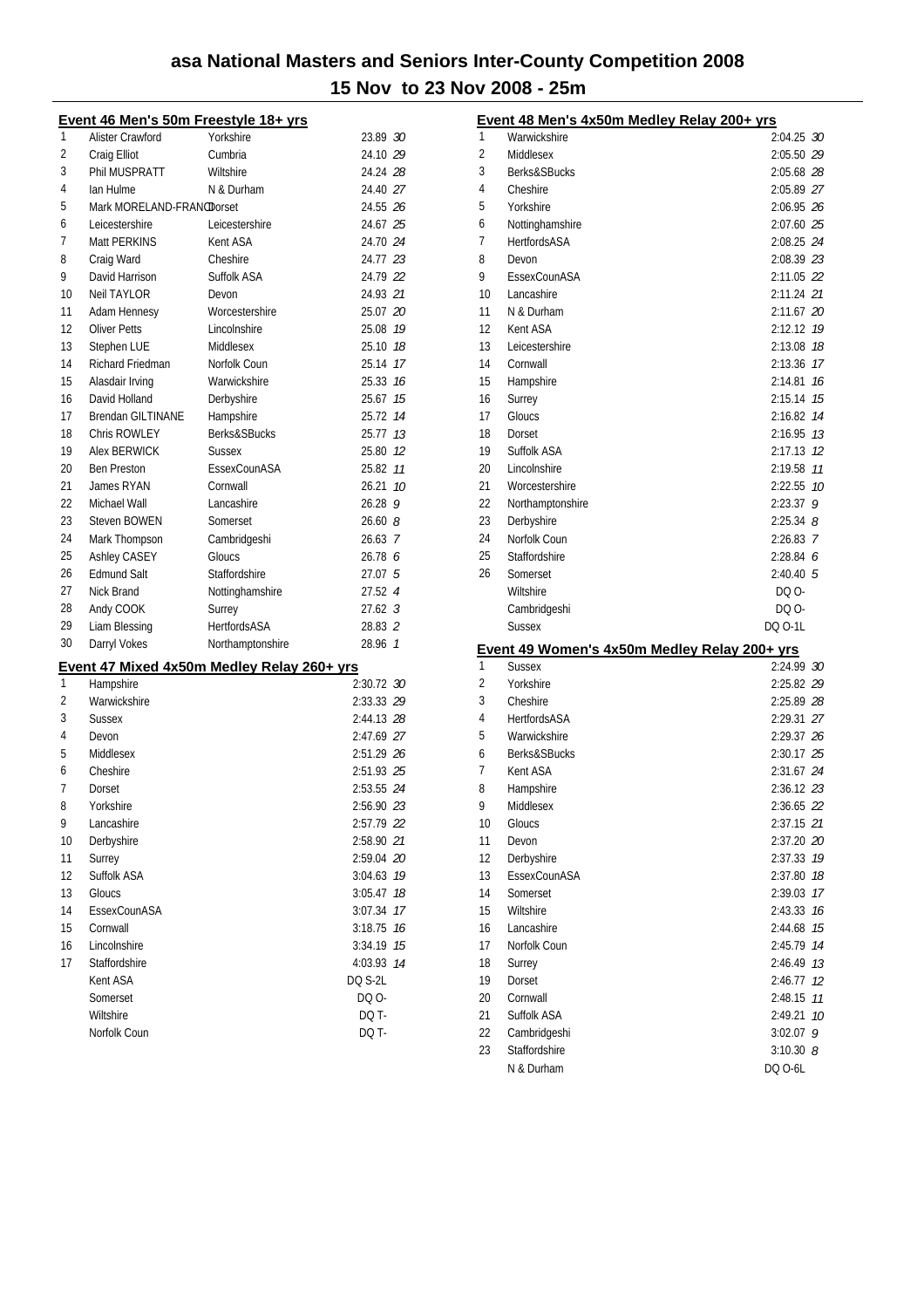|          | Event 50 Men's 4x50m Medley Relay 100+ yrs   |                          |    |
|----------|----------------------------------------------|--------------------------|----|
| 1        | Warwickshire                                 | 1:49.87 30               |    |
| 2        | Hampshire                                    | 1:50.31 29               |    |
| 3        | Leicestershire                               | 1:51.65 28               |    |
| 4        | Wiltshire                                    | 1:53.22 27               |    |
| 5        | Suffolk ASA                                  | 1:53.45 26               |    |
| 6        | Dorset                                       | 1:54.15 25               |    |
| 7        | Berks&SBucks                                 | 1:54.27 24               |    |
| 8        | N & Durham                                   | 1:55.02 23               |    |
| 9        | Cheshire                                     | 1:55.52 22               |    |
| 10       | Yorkshire                                    | 1:55.58 21               |    |
| 11       | Somerset                                     | 1:55.83 79.5             |    |
| $=$      | Devon                                        | 1:55.83 79.5             |    |
| 13       | Middlesex                                    | 1:56.25                  | 18 |
| 14       | Kent ASA                                     | 1:57.04                  | 17 |
| 15       | <b>Sussex</b>                                | 1:58.48 76               |    |
| 16       | Lancashire                                   | 1:58.55                  | 15 |
| 17       | Derbyshire                                   | 1:59.34 74               |    |
| 18       | Cumbria                                      | 2:00.96 13               |    |
| 19       | Worcestershire                               | 2:01.38 12               |    |
| 20       | Nottinghamshire                              | 2:01.80 77               |    |
| 21       | Cornwall                                     | 2:01.94 10               |    |
| 22       | Gloucs                                       | $2:02.51$ 9              |    |
| 23       | <b>HertfordsASA</b>                          | $2:03.35$ $8$            |    |
| 24       | Surrey                                       | 2:03.95 7                |    |
| 25<br>26 | Cambridgeshi<br>Norfolk Coun                 | 2:04.946                 |    |
| 27       | EssexCounASA                                 | $2:05.18$ 5<br>2:06.08 4 |    |
| 28       | Staffordshire                                | $2:07.35$ 3              |    |
| 29       | Lincolnshire                                 | 2:09.49 2                |    |
|          |                                              |                          |    |
| 30       |                                              | $2:19.51$ 1              |    |
|          | Northamptonshire                             |                          |    |
|          | Event 51 Women's 4x50m Medley Relay 100+ yrs |                          |    |
| 1<br>2   | Middlesex<br>Warwickshire                    | 2:04.87 30               |    |
| 3        | Somerset                                     | 2:08.68 29<br>2:11.52 28 |    |
| 4        | Gloucs                                       | 2:12.03 27               |    |
| 5        | Hampshire                                    | 2:12.09 26               |    |
| 6        | Leicestershire                               | 2:12.75 25               |    |
| 7        | <b>HertfordsASA</b>                          | 2:13.74 24               |    |
| 8        | Devon                                        | 2:13.80 23               |    |
| 9        | Staffordshire                                | 2:14.35 22               |    |
| 10       | Yorkshire                                    | 2:15.32 21               |    |
| 11       | Wiltshire                                    | 2:15.57 20               |    |
| 12       | Derbyshire                                   | 2:15.95 79               |    |
| 13       | <b>Sussex</b>                                | 2:16.63 18               |    |
| 14       | Norfolk Coun                                 | 2:17.04                  | 17 |
| 15       | Suffolk ASA                                  | 2:18.64 76               |    |
| 16       | Cheshire                                     | 2:18.78 15               |    |
| 17       | Berks&SBucks                                 | 2:19.54 14               |    |
| 18       | Nottinghamshire                              | 2:20.26 73               |    |
| 19       | Dorset                                       | 2:20.90 12               |    |
| 20       | Northamptonshire                             | 2:21.69                  | 11 |
| 21       | EssexCounASA                                 | 2:21.73                  | 10 |
| 22       | Lancashire<br>Worcestershire                 | 2:22.04 9                |    |
| 23<br>24 | Kent ASA                                     | $2:22.68$ $8$            |    |
| 25       | Lincolnshire                                 | 2:23.23 7<br>2:25.926    |    |
| 26       | N & Durham                                   | $2:26.38$ 5              |    |
| 27       | Surrey                                       | 2:26.92 4                |    |
| 28       | Cambridgeshi                                 | $2:27.20$ 3              |    |

|          |                                | <u>Event 52 Men's 50m Backstroke 65+ yrs</u> |                          |     |
|----------|--------------------------------|----------------------------------------------|--------------------------|-----|
| 1        | Tony CHERRINGTON               | Gloucs                                       | 36.08 30                 |     |
| 2        | Roger BILLING                  | Surrey                                       | 38.46 29                 |     |
| 3        | Nigel SALSBURY                 | Berks&SBucks                                 | 38.64 28                 |     |
| 4        | <b>Bill LETCH</b>              | Devon                                        | 39.16 27                 |     |
| 5        | Keith Ingram                   | Warwickshire                                 | 39.58 26                 |     |
| 6        | James STEWART                  | Kent ASA                                     | 39.80 25                 |     |
| 7        | <b>Charles PARKER</b>          | Hampshire                                    | 41.30 24                 |     |
| 8        | <b>Antony Pepper</b>           | EssexCounASA                                 | 41.75 23                 |     |
| 9        | <b>Tim PEARCE</b>              | <b>Sussex</b>                                | 43.44 22                 |     |
| 10       | Tom Walker                     | Cheshire                                     | 43.76 21                 |     |
| 11       | <b>Eddie Sawyers</b>           | N & Durham                                   | 45.29 20                 |     |
| 12       | <b>Bill Moore</b>              | Yorkshire                                    | 45.80 19                 |     |
| 13       | lan Chearman                   | Derbyshire                                   | 45.86 18                 |     |
| 14       | William Dalzell                | Lancashire                                   | 46.03 17                 |     |
| 15       | <b>Allen Miles</b>             | Leicestershire                               | 47.28 16                 |     |
| 16       | <b>John HARRINGTON</b>         | Middlesex                                    | 47.82 15                 |     |
| 17       | John Fish                      | Suffolk ASA                                  | 48.78 14                 |     |
| 18       | <b>Brian DAVIS</b>             | Wiltshire                                    | 49.07 13                 |     |
| 19       | John Youngman                  | Norfolk Coun                                 | 51.41                    | 12  |
| 20       | Neil Blake                     | <b>HertfordsASA</b>                          | 51.52 11                 |     |
| 21       | Tony PERRELLA                  | Dorset                                       | 52.09 10                 |     |
| 22       | Rodney PRESTON                 | Cornwall                                     | 53.02                    | - 9 |
| 23       | <b>Richard Goddard</b>         | Cambridgeshi                                 | 57.19 8                  |     |
| 24       | <b>Richard Howes</b>           | Lincolnshire                                 | 1:09.88 7                |     |
|          |                                |                                              |                          |     |
|          |                                |                                              |                          |     |
|          |                                | Event 53 Women's 50m Backstroke 65+ yrs      |                          |     |
| 1        | <b>Gail BAPTIST</b>            | Gloucs                                       | 47.13 30                 |     |
| 2        | Penny WEBSTER                  | Surrey                                       | 48.93 29                 |     |
| 3        | Jean HOWARD-JONES              | Dorset                                       | 49.14 27.5               |     |
| $\equiv$ | Jose ADAM                      | <b>Sussex</b>                                | 49.14 27.5               |     |
| 5        | Sylvia Bramham                 | Lancashire                                   | 49.34 26                 |     |
| 6        | Brenda Hallard                 | Warwickshire                                 | 49.38 25                 |     |
| 7        | Brenda Walker                  | Cheshire                                     | 49.78 24                 |     |
| 8        | Georgie HAMILTON               | Middlesex                                    | 50.69 23                 |     |
| 9        | Ann GRANTHAM                   | Devon                                        | 52.37 22                 |     |
| 10       | Jenny BALL                     | Hampshire                                    | 52.56 21                 |     |
| 11       | Lorna HARDING                  | Wiltshire                                    | 53.95 20                 |     |
| 12       | Joan JACKSON                   | Cornwall                                     | 56.29 79                 |     |
| 13       | Rosemary JOHNSON               | Somerset                                     | 56.30 18                 |     |
| 14       | Valerie Standage               | EssexCounASA                                 | 59.19                    | 17  |
| 15       | Patricia Johnston              | Cumbria                                      | 1:01.47                  | 16  |
| 16       | Ruth Miller                    | Suffolk ASA                                  | 1:02.00                  | 15  |
| 17       | Naomi Crowder                  | Yorkshire                                    | 1:03.79                  | 14  |
| 18       | Rosemary McChesney             | Derbyshire                                   | 1:04.54                  | 13  |
| 19       | Rita Baxter                    | Lincolnshire                                 | 1:05.85                  | 12  |
| 20       | Hazel Greenfield               | Norfolk Coun                                 | 1:07.89                  | 11  |
| 21       | Maureen FAKLEY                 | Kent ASA                                     | 1:12.41                  | 10  |
| 22<br>23 | Margaret Holmes<br>Audrey Head | Staffordshire<br>Cambridgeshi                | 1:18.57<br>$1:23.88$ $8$ | 9   |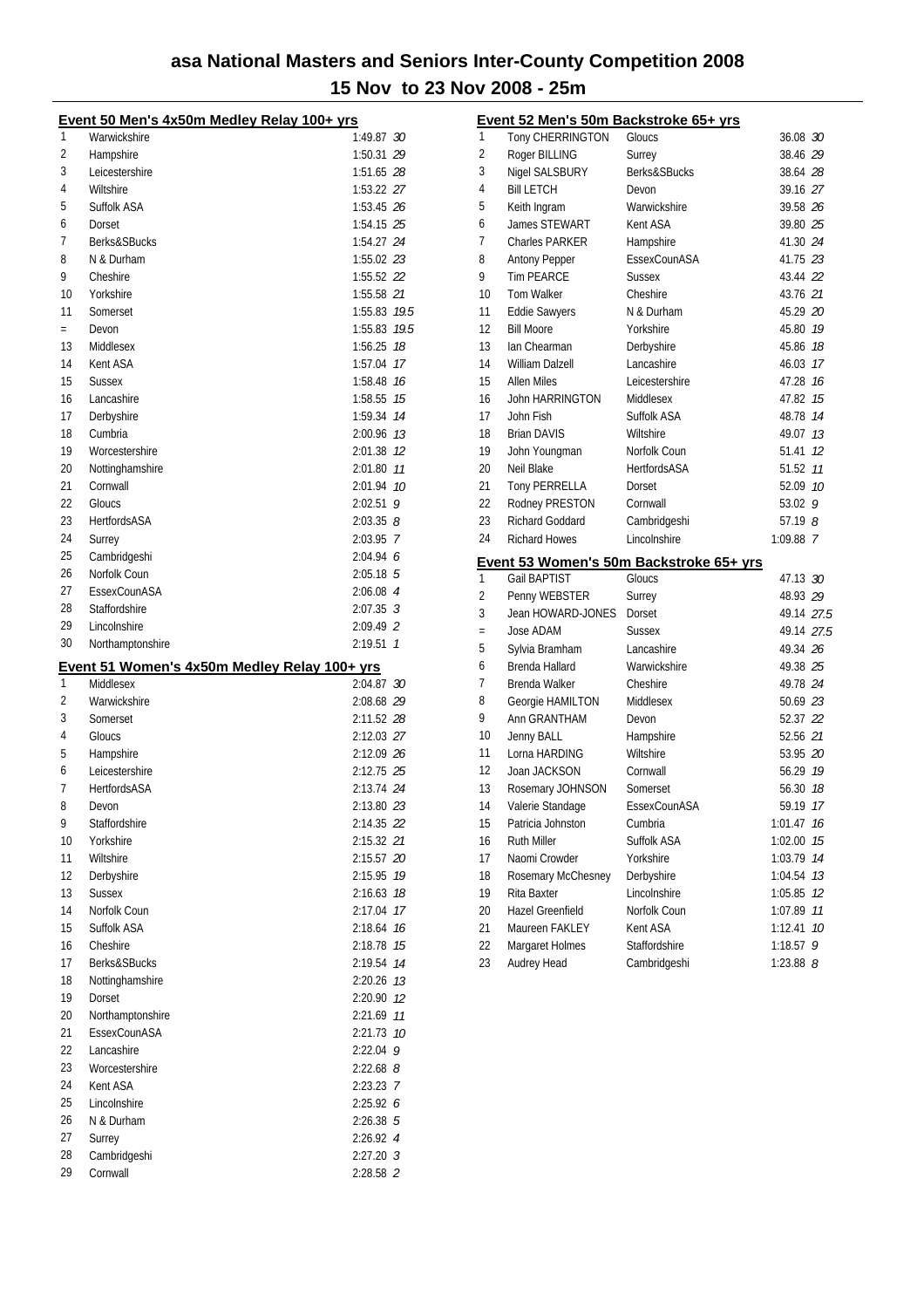|     | <u>Event 54 Men's 50m Backstroke 55+ yrs</u> |                                         |            |    |
|-----|----------------------------------------------|-----------------------------------------|------------|----|
| 1   | Christopher Brown                            | Yorkshire                               | 31.73 30   |    |
| 2   | <b>Brian HUNT</b>                            | Kent ASA                                | 35.76 29   |    |
| 3   | Ivan Myall                                   | EssexCounASA                            | 35.92 28   |    |
| 4   | John FOSKETT                                 | Cornwall                                | 36.21 27   |    |
| 5   | Scot Hatfield                                | Warwickshire                            | 36.33 26   |    |
| 6   | Malcolm MUNRO                                | Middlesex                               | 36.44 25   |    |
| 7   | Chris Dunn                                   | <b>HertfordsASA</b>                     | 36.55 24   |    |
| 8   | <b>Frank Clark</b>                           | Worcestershire                          | 36.89 23   |    |
| 9   | Robin Oldfield                               | Leicestershire                          | 37.54 22   |    |
| 10  | Peter Kerslake                               | Nottinghamshire                         | 37.59 21   |    |
| 11  | Duncan MCCREADIE                             | Berks&SBucks                            | 38.10 19.5 |    |
| $=$ | Len Phoenix                                  | Suffolk ASA                             | 38.10 19.5 |    |
| 13  | Peter GROUNDS                                | Dorset                                  | 38.19 18   |    |
| 14  | Andy CHAPMAN                                 | Wiltshire                               | 38.68 17   |    |
| 15  | <b>Geoff EDGE</b>                            | Surrey                                  | 38.81 16   |    |
| 16  | <b>Barrie ROLFE</b>                          | <b>Sussex</b>                           | 39.02 15   |    |
| 17  | Neil JACKSON                                 | Hampshire                               | 39.45 74   |    |
| 18  | David Nevill                                 | Lancashire                              | 40.62 13   |    |
| 19  | Dave LANGLEY                                 | Gloucs                                  | 40.79 12   |    |
| 20  | Nigel Hodkinson                              | Cheshire                                | 41.61 11   |    |
| 21  | Mike Keeble                                  | Lincolnshire                            | 42.38 10   |    |
| 22  | Christopher Burge                            | Derbyshire                              | 43.75 9    |    |
| 23  | Carl Butler                                  | N & Durham                              | 43.86 $8$  |    |
| 24  | Richard Braybrook                            | Northamptonshire                        | 44.36 6.5  |    |
| $=$ | Paul RUSSELL                                 | Devon                                   | 44.36 6.5  |    |
| 26  | <b>Adrian Pike</b>                           | Cambridgeshi                            | 47.98 5    |    |
| 27  | George Jackson                               | Norfolk Coun                            | 48.05 4    |    |
|     |                                              | Event 55 Women's 50m Backstroke 55+ yrs |            |    |
| 1   | Kath Tunnicliffe                             | Staffordshire                           | 38.37 30   |    |
| 2   | Rachel Barton                                | Cheshire                                | 38.72 29   |    |
| 3   | Sue HAIGH                                    | Devon                                   | 39.38 28   |    |
| 4   | <b>Helen TRIPPE</b>                          | Hampshire                               | 40.13 27   |    |
| 5   | Pauline Inwood                               | Derbyshire                              | 40.73 26   |    |
| 6   | Anne CORK                                    | <b>Berks&amp;SBucks</b>                 | 40.76 25   |    |
| 7   | Susie BRESLIN                                | Middlesex                               | 41.13 24   |    |
| 8   | Julia KEMP                                   | Wiltshire                               | 41.44 23   |    |
| 9   | Alison GWYNN                                 | <b>Sussex</b>                           | 42.46 22   |    |
| 10  | Pat Reynolds                                 | Northamptonshire                        | 43.58 21   |    |
| 11  | Janet Gardiner                               | HertfordsASA                            | 43.65 20   |    |
| 12  | Pat Jackson                                  | Norfolk Coun                            | 44.66 19   |    |
| 13  | Judy Wilson                                  | Warwickshire                            | 45.24      | 18 |
| 14  | Sandy FOSKETT                                | Cornwall                                | 45.26 17   |    |
| 15  | Carol Brown                                  | Yorkshire                               | 45.95 16   |    |
| 16  | Elisabeth SAVIDGE                            | Surrey                                  | 46.00      | 15 |
| 17  | Julia HECTOR                                 | Somerset                                | 47.99      | 14 |
| 18  | Helen Jenkins                                | Lancashire                              | 48.93      | 13 |
| 19  | Shelley ROBINSON                             | Kent ASA                                | 49.21      | 12 |
| 20  | Liz Reid                                     | Cambridgeshi                            | 51.85 11   |    |
| 21  | Linda ASHMORE                                | Dorset                                  | 52.61      | 10 |
| 22  | Christine McIntyre                           | Suffolk ASA                             | 54.14 9    |    |
| 23  | Nina Savory                                  | Lincolnshire                            | 55.32 8    |    |
| 24  | Carol NEWMAN                                 | Gloucs                                  | 58.45 7    |    |
| 25  | Diane Hunt                                   | EssexCounASA                            | 1:04.546   |    |

|          | <u>Event 56 Men's 50m Backstroke 45+ yrs</u> |                                         |                               |    |
|----------|----------------------------------------------|-----------------------------------------|-------------------------------|----|
| 1        | <b>Stan VELA</b>                             | Middlesex                               | 30.05 30                      |    |
| 2        | Colin Holmes                                 | Cheshire                                | 30.18 29                      |    |
| 3        | Simon VEALE                                  | Devon                                   | 30.25 28                      |    |
| 4        | <b>Guy EMERSON</b>                           | Berks&SBucks                            | 31.55 27                      |    |
| 5        | <b>Tony Brett</b>                            | <b>HertfordsASA</b>                     | 31.65 26                      |    |
| 6        | Martin Fenner                                | EssexCounASA                            | 31.80 25                      |    |
| 7        | <b>Trevor Clark</b>                          | Warwickshire                            | 32.07 24                      |    |
| 8        | Stephen Allen                                | Yorkshire                               | 32.26 23                      |    |
| 9        | Dale Barker                                  | Suffolk ASA                             | 32.27 22                      |    |
| 10       | <b>Bryan DULLAGE</b>                         | Dorset                                  | 32.97 21                      |    |
| 11       | Gavin Kilpatrick                             | Cambridgeshi                            | 33.01 20                      |    |
| 12       | Simon DAVIS                                  | <b>Sussex</b>                           | 33.32 19                      |    |
| 13       | <b>Clive BENSON</b>                          | Hampshire                               | 33.48 18                      |    |
| 14       | Mick Commons                                 | Leicestershire                          | 33.93 17                      |    |
| 15       | Anthony BALL                                 | Kent ASA                                | 34.20 16                      |    |
| 16       | Colin STEPHENSON                             | Gloucs                                  | 34.50 15                      |    |
| 17       | John RHODES                                  | Cornwall                                | 34.69 14                      |    |
| 18       | David HOPKINS                                | Somerset                                | 35.52 13                      |    |
| 19       | Mark WADSWORTH                               | Wiltshire                               | 35.57 12                      |    |
| 20       | Simon Collingham                             | Nottinghamshire                         | 35.77 11                      |    |
| 21       | David SHAMP                                  | Surrey                                  | 35.79 10                      |    |
| 22       | Kevin Odams                                  | Northamptonshire                        | 36.83                         | 9  |
| 23       | Chris Weeds                                  | Derbyshire                              | 36.858                        |    |
| 24       | Peter Woodams                                | Worcestershire                          | 38.59 7                       |    |
| 25       | Tommy Schneider                              | Lincolnshire                            | 38.80 6                       |    |
| 26       | David Royall                                 | Norfolk Coun                            | 38.87 5                       |    |
| 27       | Gordon Selwyn                                | Staffordshire                           | 39.04 4                       |    |
| 28       | John Lamb                                    | N & Durham                              | $39.15 \t3$                   |    |
| 29       | Stephen Foster                               | Cumbria                                 | 41.11 2                       |    |
|          |                                              |                                         |                               |    |
|          |                                              | Event 57 Women's 50m Backstroke 45+ yrs |                               |    |
| 1        | Jacqueline Grace                             | Warwickshire                            | 34.68 30                      |    |
| 2        | Julie Bennett                                | Yorkshire                               | 34.95 29                      |    |
| 3        | <b>Christine ROWLEY</b>                      | Middlesex                               | 35.85 28                      |    |
| 4        | Alyson Fordham                               | EssexCounASA                            | 35.87 27                      |    |
| 5        | Sue Armitage                                 | HertfordsASA                            | 36.35 26                      |    |
| 6        | <b>Ruth Lowe</b>                             | Derbyshire                              | 37.30 25                      |    |
| 7        | Kathy BIDNALL                                | <b>Sussex</b>                           | 38.04 24                      |    |
| 8        | Ruth Cheema                                  | Leicestershire                          | 38.07 23                      |    |
| 9        | Jane SNEDDON                                 | Wiltshire                               | 38.14 22                      |    |
| 10       | Pauline CAVEN                                | Kent ASA                                | 38.21 21                      |    |
| 11       | Karen Barton                                 | Lancashire                              | 38.64                         | 20 |
| 12       | Claire Dickinson                             | Cheshire                                | 39.49                         | 19 |
| 13       | Lindsey Gowland                              | Staffordshire                           | 39.53                         | 18 |
| 14       | <b>Brigitte Lord</b>                         | Worcestershire                          | 39.60                         | 17 |
| 15       | Lindsey SHENTON                              | Hampshire                               | 40.37                         | 16 |
| 16       | Verity Dobie                                 | N & Durham                              | 40.50                         | 15 |
| 17       | <b>Helen DICKENS</b>                         | Dorset                                  | 40.64                         | 14 |
| 18       | June PORTER                                  | Devon                                   | 40.73                         | 13 |
| 19       | Linda BROWN                                  | Berks&SBucks                            | 41.08                         | 12 |
| 20       | <b>Gill FERRIS</b>                           | Gloucs                                  | 41.19                         | 11 |
| 21       | Amanda DOYLE                                 | Surrey                                  | 41.86                         | 10 |
| 22       | Susan Kay                                    | Norfolk Coun                            | 42.74                         | 9  |
| 23       | Susan Prictor                                | Lincolnshire                            | $45.75$ $8$                   |    |
| 24       | Elaine Bagshaw                               | Suffolk ASA                             | 47.22 7                       |    |
| 25       | Julia RYAN                                   | Cornwall                                | 47.74 6                       |    |
| 26       | Julia HECTOR                                 | Somerset                                | 47.92 5                       |    |
| 27       | Vanessa Foster                               | Cumbria                                 | 48.82 4                       |    |
| 28<br>29 | Jenny WInster<br>Chris Gillard               | Cambridgeshi<br>Nottinghamshire         | 51.47 <sup>3</sup><br>51.65 2 |    |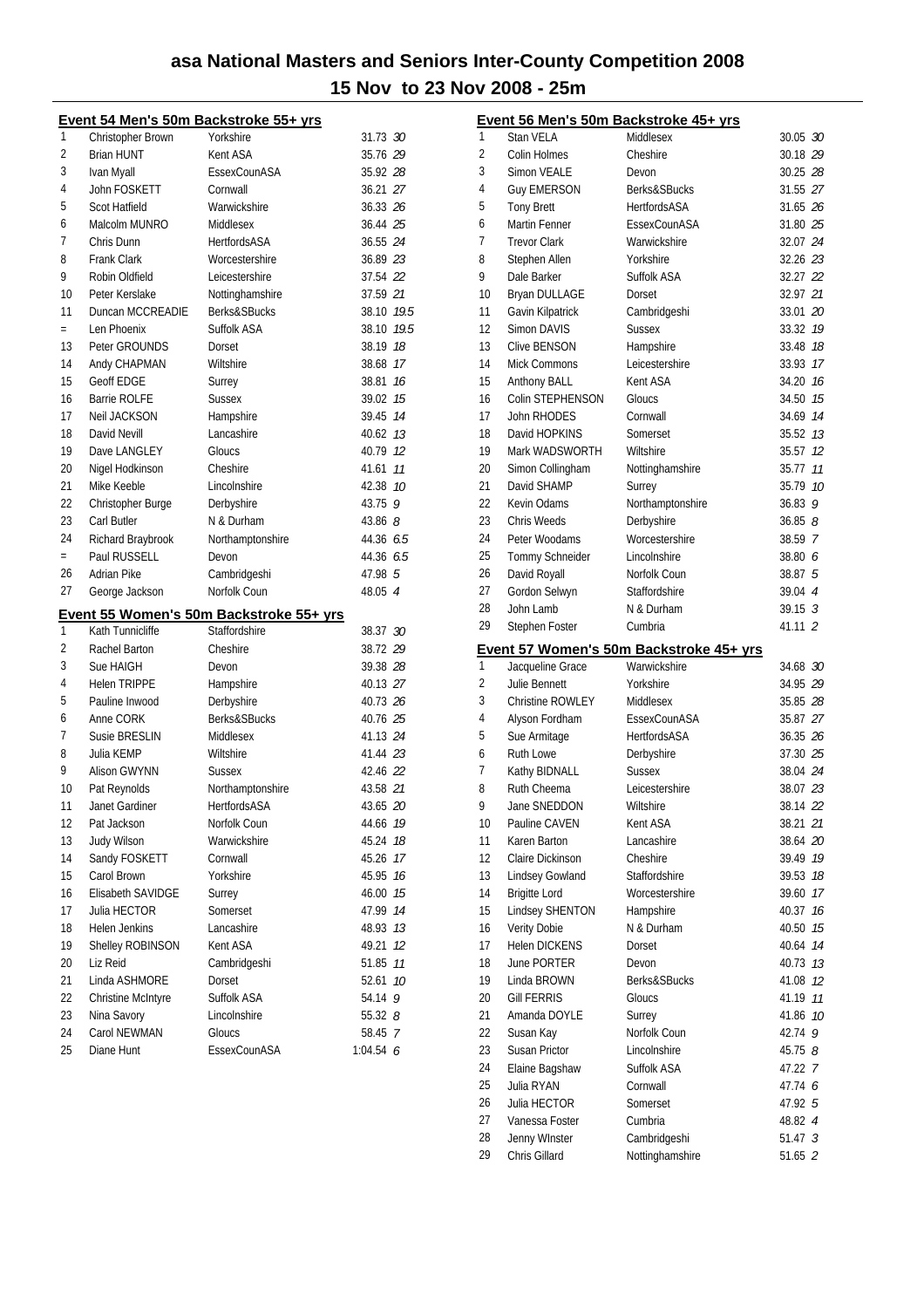|          | Event 58 Men's 50m Backstroke 35+ yrs |                                                |                    |
|----------|---------------------------------------|------------------------------------------------|--------------------|
| 1        | lan JEFFERY                           | Cornwall                                       | 28.36 30           |
| 2        | Peter Jones                           | Lancashire                                     | 29.81 29           |
| 3        | Mark SALWAY                           | <b>Sussex</b>                                  | 30.53 28           |
| 4        | Malcolm Latta                         | Worcestershire                                 | 30.73 27           |
| 5        | lan Harden                            | Cheshire                                       | 30.82 26           |
| 6        | Mark Osterritter                      | EssexCounASA                                   | 31.12 25           |
| 7        | Mark Patterson                        | Nottinghamshire                                | 31.23 24           |
| 8        | Paul Ross                             | N & Durham                                     | 31.25 23           |
| 9        | Craig Kirkland                        | <b>HertfordsASA</b>                            | 31.93 22           |
| 10       | Steve Burcham                         | Warwickshire                                   | 32.06 21           |
| 11       | Dominic GARROS                        | Devon                                          | 32.19 20           |
| 12       | Nigel MASTERS                         | Wiltshire                                      | 32.26 19           |
| 13       |                                       | Staffordshire                                  | 32.39 18           |
|          | Rob Pullan                            |                                                |                    |
| 14       | Mark LEIGHTON                         | Gloucs                                         | 32.41 17           |
| 15       | Nic VAUGHAN                           | Dorset                                         | 32.51 16           |
| 16       | Steve Conway                          | Leicestershire                                 | 32.64 15           |
| 17       | Chris EHINGER                         | Berks&SBucks                                   | 32.87 14           |
| 18       | Stuart Hoyle                          | Yorkshire                                      | 32.88 73           |
| 19       | Paul EAGLESTONE                       | Kent ASA                                       | 32.97 12           |
| 20       | Phillip ICKE                          | Somerset                                       | 33.08 11           |
| 21       | Martin PHILLIPS                       | Hampshire                                      | 33.44 10           |
| 22       | Kieron TAYLOR                         | Surrey                                         | 33.509             |
| 23       | Tony PEPPER                           | Middlesex                                      | $33.85$ $8$        |
| 24       | Adam Korn                             | Norfolk Coun                                   | 33.96 7            |
| 25       | Guy Hird                              | Lincolnshire                                   | 34.246             |
| 26       | <b>Garry Vickers</b>                  | Derbyshire                                     | 34.79 5            |
| 27       | Andy Fitt                             | Cambridgeshi                                   | 34.84 4            |
| 28       | Adrian Homer                          | Northamptonshire                               | $35.36$ 3          |
| 29       | Clive Mitson                          | Suffolk ASA                                    | 35.55 2            |
| 30       | Paul Gibson                           | Cumbria                                        | $36.51 \quad 1$    |
|          |                                       |                                                |                    |
|          |                                       |                                                |                    |
|          |                                       | <u>Event 59 Women's 50m Backstroke 35+ yrs</u> |                    |
| 1        | Joanne Minion                         | Worcestershire                                 | 33.76 30           |
| 2        | Kate VEALE                            | Devon                                          | 34.04 29           |
| 3        | Suzanne Linton                        | Warwickshire                                   | 34.64 28           |
| 4        | Nikki HARRIS                          | Wiltshire                                      | 34.98 27           |
| 5        | Lucie Turcotte                        | N & Durham                                     | 35.15 25.5         |
| $\equiv$ | Helen Reader                          | Derbyshire                                     | 35.15 25.5         |
| 7        | Anne Vanner                           | <b>HertfordsASA</b>                            | 35.67 24           |
| 8        | Rebecca STEWART                       | Kent ASA                                       | 35.83 23           |
| 9        | Diane CHRISMAS                        | <b>Sussex</b>                                  | 35.91 22           |
| 10       | Philippa O'GRADY                      | Somerset                                       | 36.04 21           |
| 11       | Nic James                             | Leicestershire                                 | 36.06 20           |
| 12       | Karen Holden                          | Yorkshire                                      | 36.35 19           |
| 13       | Kelly BOND-VAUGHAN                    | Middlesex                                      | 36.38 18           |
| 14       | Anne HEGVOLD                          | Surrey                                         | 17<br>36.41        |
| 15       | Sue Baron                             | Lancashire                                     | 36.66 16           |
| 16       | <b>Tracie Gorst</b>                   | Cheshire                                       | 36.72 15           |
| 17       | Sandy JONES                           | Gloucs                                         | 37.81<br>14        |
| 18       | Jenny Swallow                         | EssexCounASA                                   | 38.79 13           |
|          | Kate Wickens                          |                                                |                    |
| 19<br>20 |                                       | Suffolk ASA<br>Cornwall                        | 39.09 12           |
|          | Jo BRIGLY                             |                                                | 39.22 11           |
| 21       | Amanda HEATH                          | Berks&SBucks                                   | 39.50 10           |
| 22       | Judith Hancock<br>Caroline SLIMIN     | Staffordshire                                  | 39.62 9            |
| 23       |                                       | Hampshire                                      | 40.018             |
| 24       | Maxine Robbins                        | Nottinghamshire                                | 41.42 7            |
| 25       | <b>Tina Sudell</b>                    | Lincolnshire                                   | 42.47 6            |
| 26       | Linden Jack                           | Cambridgeshi                                   | 42.79 5            |
| 27       | Leslie Anastasiou                     | Norfolk Coun                                   | 43.87 4            |
| 28       | Annie LEWIS                           | Dorset                                         | 44.26 3            |
| 29<br>30 | Vanessa Foster<br>Jacqueline Farrow   | Cumbria<br>Northamptonshire                    | 52.50 2<br>53.27 1 |

|                |                                | Event 60 Men's 50m Backstroke 25+ yrs   |                           |    |
|----------------|--------------------------------|-----------------------------------------|---------------------------|----|
| 1              | Nathan Oxford                  | Leicestershire                          | 26.61 30                  |    |
| $\overline{2}$ | Jon AUDIS                      | Wiltshire                               | 27.91 29                  |    |
| 3              | Neale Sayle                    | Cheshire                                | 28.26 28                  |    |
| 4              | <b>Ashley Buck</b>             | Suffolk ASA                             | 28.60 27                  |    |
| 5              | Jon ANDREWS                    | <b>Sussex</b>                           | 29.09 26                  |    |
| 6              | <b>Philip Pratt</b>            | Yorkshire                               | 29.30 25                  |    |
| 7              | Keith TYLER                    | Dorset                                  | 29.56 24                  |    |
| 8              | Matt Wardle                    | Warwickshire                            | 29.70 23                  |    |
| 9              | David Holland                  | Derbyshire                              | 29.76 22                  |    |
| 10             | <b>Olly WHITE</b>              | Devon                                   | 30.17 21                  |    |
| 11             | Chris FAWKES                   | Hampshire                               | 30.28 20                  |    |
| 12             | Paul HANCOCK                   | Kent ASA                                | 30.37 19                  |    |
| 13             | Dominic Johnston               | N & Durham                              | 30.73 18                  |    |
| 14             | <b>Andrew ALLUM</b>            | Berks&SBucks                            | 30.90 17                  |    |
| 15             | Josh WILLIAMSON                | Surrey                                  | 30.96 16                  |    |
| 16             | Craig Campion                  | EssexCounASA                            | 31.59 14.5                |    |
| $=$            | <b>Chris PANTHER</b>           | Cornwall                                | 31.59 14.5                |    |
| 18             | Allan Wallace                  | Cambridgeshi                            | 31.76 13                  |    |
| 19             | Kelvin JONES                   | Gloucs                                  | 31.78 12                  |    |
| 20             | Oscar RINCON                   | Middlesex                               | 31.83 77                  |    |
| 21             | David STEWART                  | Somerset                                | 31.89 10                  |    |
| 22             | Alisdair Patrick               | Lancashire                              | 31.96                     | 9  |
| 23             | <b>Richard Bradford</b>        | Worcestershire                          | $32.48$ $8$               |    |
| 24             | Sean Callow                    | Nottinghamshire                         | 32.54 7                   |    |
| 25             | William Appleby                | Norfolk Coun                            | 32.856                    |    |
| 26             | Miles Little                   | Cumbria                                 | 33.06 5                   |    |
| 27             | Simoen Hemmings                | Staffordshire                           | $33.63 \quad 4$           |    |
| 28             | <b>Tim Warner</b>              | <b>HertfordsASA</b>                     | $33.65$ 3                 |    |
| 29             | <b>Steve Lormor</b>            | Lincolnshire                            | 35.45 7.5                 |    |
| $=$            | Jonathan Page                  | Northamptonshire                        | 35.45 7.5                 |    |
|                |                                |                                         |                           |    |
|                |                                | Event 61 Women's 50m Backstroke 25+ yrs |                           |    |
| 1              | Lucy Lloyd-Roach               | Warwickshire                            | 32.16 30                  |    |
| $\overline{2}$ | Cat DOBSON                     | Middlesex                               | 32.39 29                  |    |
| 3              | Katie Birchall                 | Lancashire                              | 32.72 28                  |    |
| 4              | <b>Helen Sadler</b>            | Cheshire                                | 32.97 27                  |    |
| 5              | Jade Perry                     | EssexCounASA                            | 33.72 26                  |    |
| 6              | Katie NIMMO                    | Gloucs                                  | 33.84 25                  |    |
| 7              | Rachel VALLINS                 | Dorset                                  | 33.94 24                  |    |
| 8              | Rebecca SMITH                  | Wiltshire                               | 34.00 23                  |    |
| 9              | Steph Brakspear                | Nottinghamshire                         | 34.42 21.5                |    |
| $=$            | Jo Lee-Pearce                  | <b>HertfordsASA</b>                     | 34.42 21.5                |    |
| 11             | Nicola PUDDY                   | Somerset                                | 34.71 20                  |    |
| 12             | Emma Davies                    | Derbyshire                              | 34.86 19                  |    |
| 13             | Emma Mcleod                    | Staffordshire                           | 34.92                     | 18 |
| 14             | Katie HENDERSON                | Berks&SBucks                            | 35.25                     | 17 |
| 15             | Samantha HAYMAN                | Devon                                   | 35.60 76                  |    |
| 16             | Sarah Noble-Kendrick           | Northamptonshire                        | 35.78 75                  |    |
| 17             | Aneska Binks                   | Leicestershire                          | 36.07 14                  |    |
| 18             | Kimberley Harrison             | Suffolk ASA                             | 36.12 12.5                |    |
| $=$            | J Knowles                      | Worcestershire                          | 36.12 12.5                |    |
| 20             | Jenny BECKETT                  | Hampshire                               | 36.57                     | 11 |
| 21             | Helen Dixon                    | Norfolk Coun                            | 36.66 10                  |    |
| 22             | Sarah Lingard                  | Cambridgeshi                            | 37.27                     | 9  |
| 23             | Samantha Garrison              | Lincolnshire                            | 37.508                    |    |
| 24             | Carolyn Irvine                 | Yorkshire                               | 38.17 7                   |    |
| 25             | Alison WAIN                    | Kent ASA                                | 38.74 6                   |    |
| 26             | Kate FOSTER                    | Surrey                                  | 38.90 5                   |    |
| 27<br>28       | Carlotta Rosales               | N & Durham<br>Cornwall                  | 39.51 4                   |    |
|                | Belinda ALRCOCK<br>An Hartland | <b>Sussex</b>                           | 41.41 3<br><b>DQ T-1L</b> |    |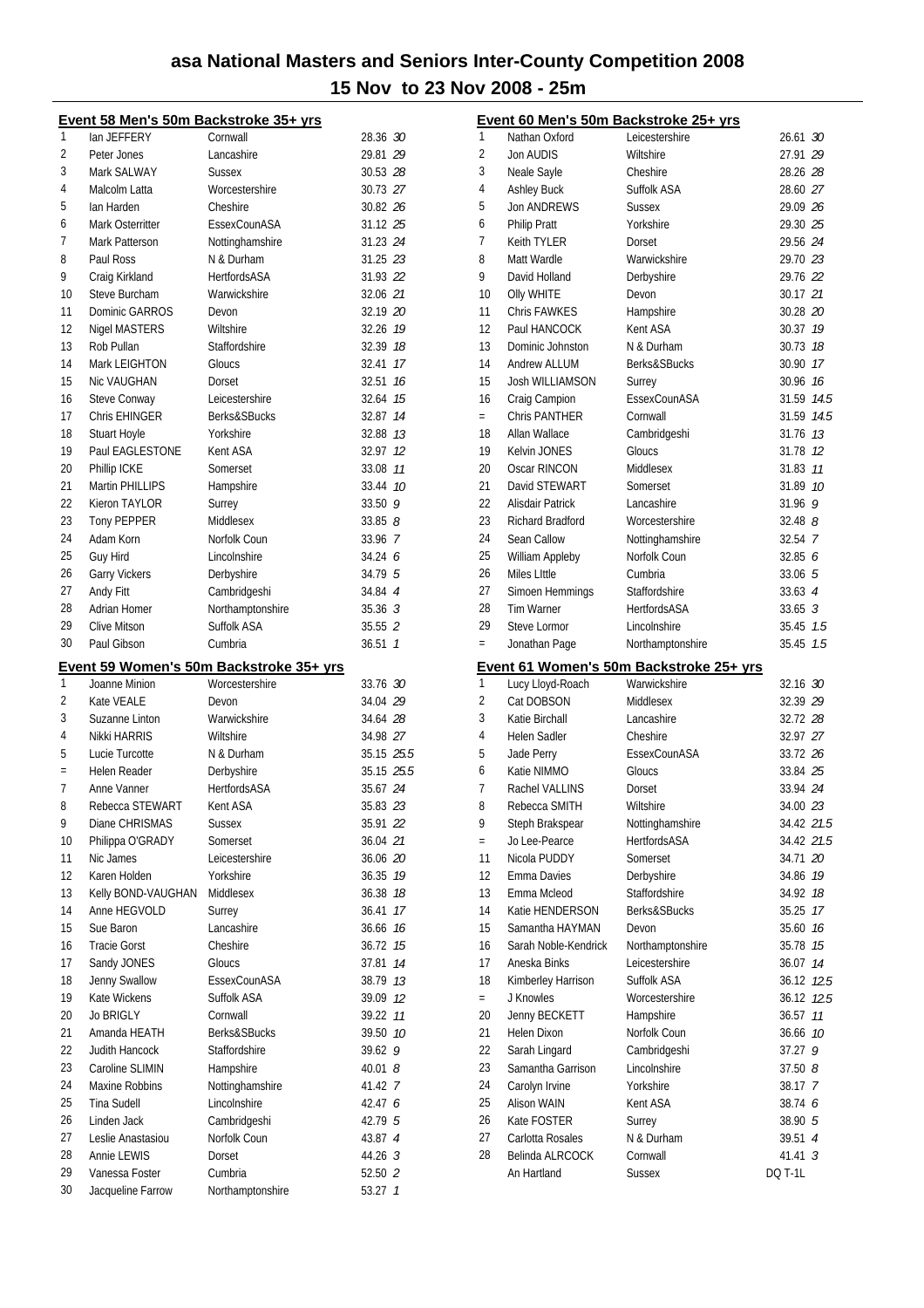|     |                          | Event 62 Men's 50m Backstroke 18+ yrs          |                 |
|-----|--------------------------|------------------------------------------------|-----------------|
| 1   | Adrian Fenner            | EssexCounASA                                   | 28.84 30        |
| 2   | Lewis Andrews            | <b>HertfordsASA</b>                            | 28.90 29        |
| 3   | Andrew Seggie            | Warwickshire                                   | 29.10 28        |
| 4   | Kevin PICKARD            | <b>Sussex</b>                                  | 29.12 27        |
| 5   | Matt Smith               | Leicestershire                                 | 29.14 26        |
| 6   | Tom HUGHES               | Devon                                          | 29.31 24.5      |
| $=$ | Andy JONES               | Kent ASA                                       | 29.31 24.5      |
| 8   | Chris ROWLEY             | Berks&SBucks                                   | 29.34 23        |
| 9   | Matt Hooper              | Worcestershire                                 | 29.43 22        |
| 10  | John Cook                | Nottinghamshire                                | 29.57 21        |
| 11  | <b>Oliver Petts</b>      | Lincolnshire                                   | 29.72 20        |
| 12  |                          |                                                |                 |
|     | Richard Friedman         | Norfolk Coun                                   | 29.81 19        |
| 13  | <b>Ben THOMAS</b>        | Middlesex                                      | 29.93 18        |
| 14  | Filip Meloun             | Yorkshire                                      | 30.16 17        |
| 15  | Alistair GARMENDIA       | Hampshire                                      | 30.20 16        |
| 16  | Paul CORBIN              | Dorset                                         | 30.43 75        |
| 17  | David Bower              | Derbyshire                                     | 30.47 14        |
| 18  | Ryan Livingstone         | N & Durham                                     | 30.60 13        |
| 19  | Phil MUSPRATT            | Wiltshire                                      | 30.65 12        |
| 20  | Simon Smith              | Cumbria                                        | 30.74 11        |
| 21  | Chris Smith              | Suffolk ASA                                    | 31.09 10        |
| 22  | Martin Brooks            | Cheshire                                       | $31.21$ 9       |
| 23  | Mark Thompson            | Cambridgeshi                                   | 31.578          |
| 24  | Michael Wall             | Lancashire                                     | $32.01 \quad 7$ |
| 25  | James RYAN               | Cornwall                                       | 32.196          |
| 26  | Greg KYD                 | Somerset                                       | $32.35$ 5       |
| 27  | Andy COOK                | Surrey                                         | 33.66 4         |
| 28  | Oliver Brown             | Staffordshire                                  | $33.81 \t3$     |
| 29  | <b>Jon RAWLINGS</b>      | Gloucs                                         | 33.98 2         |
| 30  |                          |                                                |                 |
|     | Dominic Coleman          | Northamptonshire                               | 38.17 1         |
|     |                          |                                                |                 |
|     |                          | <u>Event 63 Women's 50m Backstroke 18+ yrs</u> |                 |
| 1   | Julia BECKETT            | Hampshire                                      | 31.16 30        |
| 2   | Abbie Brown              | Warwickshire                                   | 31.74 29        |
| 3   | Hannah KEEN              | <b>Sussex</b>                                  | 31.84 28        |
| 4   | Emma ROBINSON            | Devon                                          | 32.36 27        |
| 5   | Laura Healey             | Suffolk ASA                                    | 32.72 26        |
| 6   | Laura BALE               | Dorset                                         | 33.46 25        |
| 7   | Rebecca Milnes           | Yorkshire                                      | 33.49 24        |
| 8   | Hannah Allen             |                                                |                 |
| 9   |                          | Cheshire                                       | 33.61 23        |
|     | Lauren Sharpe            | Leicestershire                                 | 33.81 22        |
| 10  | Katherine NYE            | Kent ASA                                       | 34.22 21        |
| 11  | Kathryn Birdsell         | <b>HertfordsASA</b>                            | 34.30 20        |
| 12  | Sachika YAMAWAKI         | Middlesex                                      | 34.34 19        |
| 13  | <b>Harriett LERWILL</b>  | Wiltshire                                      | 34.60 18        |
| 14  | Charlotte Cardwell       | Nottinghamshire                                | 17<br>34.75     |
| 15  | Lucie Turcotte           | N & Durham                                     | 16<br>34.81     |
| 16  | <b>Vikki MITCHELL</b>    | Gloucs                                         | 15<br>34.91     |
| 17  | Catherine Lumley         | EssexCounASA                                   | 35.22 14        |
| 18  | <b>Becky O'BRIEN</b>     | Berks&SBucks                                   | 35.28 13        |
| 19  | Mandy Bedder             | Norfolk Coun                                   | 35.35 12        |
| 20  | Carla Bickerstaffe       | Derbyshire                                     | 35.47 11        |
| 21  | <b>Helen GUNSTONE</b>    | Somerset                                       | 35.61 10        |
| 22  | Sara Gamble              | Staffordshire                                  | 36.35 9         |
| 23  | <b>Charlotte Simkins</b> | Worcestershire                                 | $36.72$ $8$     |
| 24  | Sarah Morris             | Lancashire                                     | 36.86 6.5       |
| $=$ | <b>Emily Dix</b>         | Lincolnshire                                   | 36.86 6.5       |
| 26  | Martine Bailey           | Northamptonshire                               | 37.73 5         |
| 27  | Jemma NORMAN             | Surrey                                         | 38.66 4         |
| 28  | Holly Yeo                | Cornwall                                       | 39.26 3         |
| 29  | Vanessa Foster           | Cumbria                                        | 51.22 2         |

|    | Event 64 Mixed 4x50m Freestyle Relay 240+ yrs   |                   |    |
|----|-------------------------------------------------|-------------------|----|
| 1  | Warwickshire                                    | 2:08.88 30        |    |
| 2  | Cheshire                                        | 2:12.40 29        |    |
| 3  | Yorkshire                                       | 2:15.92 28        |    |
| 4  | Berks&SBucks                                    | 2:16.05 27        |    |
| 5  | <b>Sussex</b>                                   | 2:16.11 26        |    |
| 6  | Middlesex                                       | 2:16.83 25        |    |
| 7  | Hampshire                                       | 2:20.31 24        |    |
| 8  | Surrey                                          | 2:21.02 23        |    |
| 9  | Gloucs                                          | 2:21.04 22        |    |
| 10 | Derbyshire                                      | 2:21.61 21        |    |
| 11 | Devon                                           | 2:24.39 20        |    |
| 12 | Dorset                                          | 2:26.17           | 19 |
| 13 | Norfolk Coun                                    | 2:26.28           | 18 |
| 14 | Suffolk ASA                                     | 2:28.63           | 17 |
| 15 | Lancashire                                      | 2:28.90           | 16 |
| 16 | Leicestershire                                  | 2:29.85           | 15 |
| 17 | Cornwall                                        | 2:37.68           | 14 |
| 18 | EssexCounASA                                    | 2:40.73           | 13 |
| 19 | HertfordsASA                                    | 2:42.42           | 12 |
| 20 | Somerset                                        | 2:46.92           | 11 |
| 21 | Wiltshire                                       | 2:49.34           | 10 |
| 22 | Cambridgeshi                                    | 2:55.77           | 9  |
| 23 | Northamptonshire                                | $3:00.14$ 8       |    |
| 24 | Staffordshire                                   | $3:11.02$ 7       |    |
|    | Kent ASA                                        | DQ ST-            |    |
|    | Event 65 Women's 4x50m Freestyle Relay 160+ yrs |                   |    |
| 1  | Warwickshire                                    | 2:01.62 30        |    |
|    |                                                 |                   |    |
| 2  | Somerset                                        | 2:02.84 29        |    |
| 3  | Middlesex                                       | 2:03.06 28        |    |
| 4  | <b>Sussex</b>                                   | 2:04.61 27        |    |
| 5  | Cheshire                                        | 2:04.73 26        |    |
| 6  | Hampshire                                       | 2:06.18 25        |    |
| 7  | Derbyshire                                      | 2:06.33 24        |    |
| 8  | HertfordsASA                                    | 2:06.73 23        |    |
| 9  | Kent ASA                                        | 2:06.90 22        |    |
| 10 | Berks&SBucks                                    | 2:07.08 21        |    |
| 11 | EssexCounASA                                    | 2:07.80 20        |    |
| 12 | Wiltshire                                       | 2:08.10 79        |    |
| 13 | Yorkshire                                       | 2:08.26 18        |    |
| 14 | Devon                                           | 2:08.93           | 17 |
| 15 | Staffordshire                                   | 2:09.76           | 16 |
| 16 | Surrey                                          | 2:10.29           | 15 |
| 17 | Norfolk Coun                                    | 2:10.66           | 14 |
| 18 | Leicestershire                                  | 2:11.53           | 13 |
| 19 | Gloucs                                          | 2:11.56           | 12 |
| 20 | Lancashire                                      | 2:13.23           | 11 |
| 21 | Suffolk ASA                                     | 2:14.77           | 10 |
| 22 | Cornwall                                        | 2:16.79           | 9  |
| 23 | Nottinghamshire                                 | $2:17.73$ $8$     |    |
| 24 | Dorset                                          | 2:19.63 7         |    |
| 25 | Lincolnshire                                    | 2:20.68 6         |    |
| 26 | Cambridgeshi                                    | $2:21.69$ 5       |    |
| 27 | N & Durham                                      | 2:29.31 4         |    |
| 28 | Northamptonshire<br>Worcestershire              | $2:42.78$ 3<br>DQ |    |